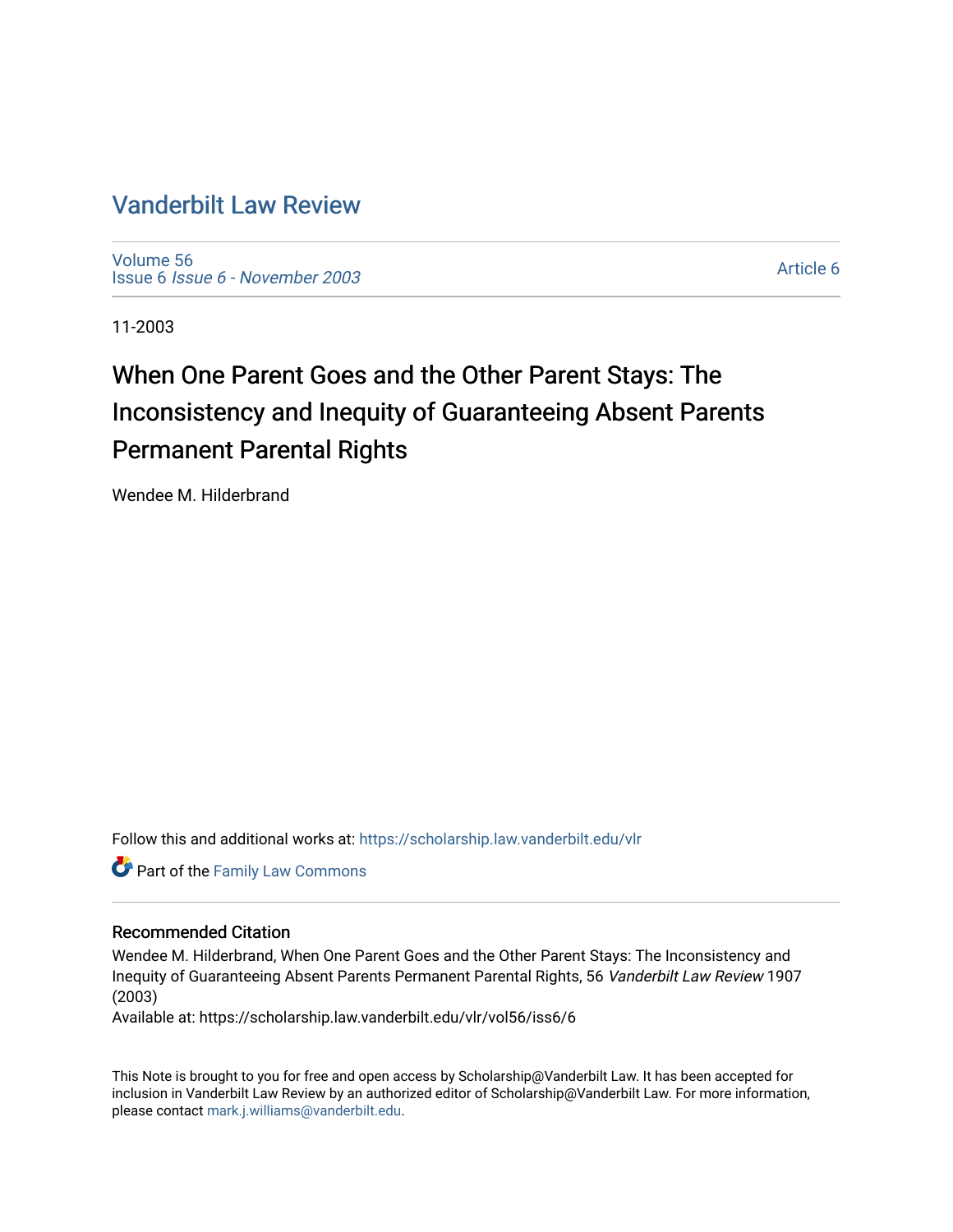## **When One Parent Goes and the Other Parent Stays: The Inconsistency and Inequality of Guaranteeing Absent Parents Permanent Parental Rights**

| I.   |                                              |                                                            |  |  |  |
|------|----------------------------------------------|------------------------------------------------------------|--|--|--|
| II.  | PARENTAL RIGHTS AS A COUNTERPART TO PARENTAL |                                                            |  |  |  |
|      |                                              |                                                            |  |  |  |
|      | $\bm{A}$ .                                   | Constitutional Protection of Parental Rights1913           |  |  |  |
|      |                                              | Parental Rights as a Fundamental Liberty<br>1.             |  |  |  |
|      |                                              | Protected by the Constitution 1913                         |  |  |  |
|      |                                              | Losing Constitutional Protection1914<br>2.                 |  |  |  |
|      | B.                                           | Legal Means To Terminate Parental Rights1915               |  |  |  |
|      |                                              | Termination by the State1915<br>1.                         |  |  |  |
|      |                                              | Termination by Adoption 1917<br>2.                         |  |  |  |
|      |                                              | Termination by Stepparent Adoption 1919<br>3.              |  |  |  |
| III. |                                              | THE VOID AND THE INCONSISTENCY: ABSENT PARENTS'            |  |  |  |
|      |                                              | RIGHTS ARE PROTECTED BY CIRCUMSTANCE, WHILE                |  |  |  |
|      | PRESENT PARENTS' RIGHTS ARE RESTRICTED BY    |                                                            |  |  |  |
|      | $\ldots$ . 1920                              |                                                            |  |  |  |
|      | A.                                           | Present Parents Are Barred from Existing Means             |  |  |  |
|      |                                              |                                                            |  |  |  |
|      |                                              | Termination Foreclosed to the Present<br>$\mathbf{1}_{+}$  |  |  |  |
|      |                                              |                                                            |  |  |  |
|      |                                              | Adoption Foreclosed to the Present<br>2.                   |  |  |  |
|      |                                              |                                                            |  |  |  |
|      | $B$ .                                        |                                                            |  |  |  |
|      |                                              | Threat of Reestablished Contact1928<br>1.                  |  |  |  |
|      |                                              | 2 <sub>1</sub><br>Removal and Relocation Restrictions 1929 |  |  |  |
|      |                                              | 3.<br>Lack of Authority To Designate Guardian              |  |  |  |
|      |                                              | in the Event of Death 1930                                 |  |  |  |
|      |                                              | Ongoing Threat of Penalties for<br>4.                      |  |  |  |
|      |                                              |                                                            |  |  |  |
|      | $\overline{C}$ .                             | Inconsistent and Illogical Outcomes 1932                   |  |  |  |
|      |                                              |                                                            |  |  |  |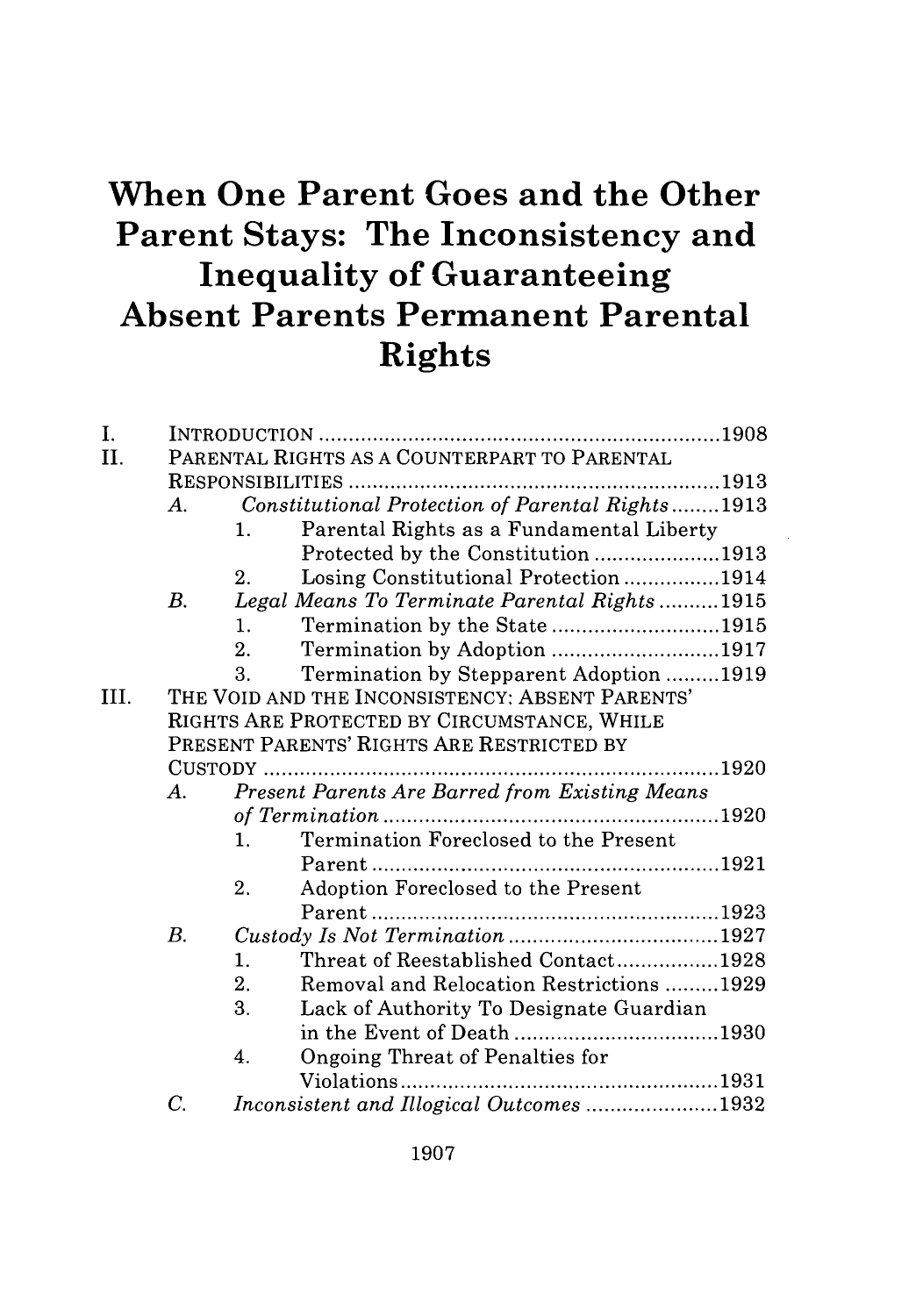| IV.          | A PROPOSAL FOR FILLING THE VOID 1933 |                |                                          |  |
|--------------|--------------------------------------|----------------|------------------------------------------|--|
|              | $A_{\cdot}$                          |                | Policy Arguments Against Termination1934 |  |
|              | $B_{\cdot}$                          |                | The Compelling Need for Termination1937  |  |
|              | $C_{\cdot}$                          |                |                                          |  |
|              |                                      |                |                                          |  |
|              |                                      |                |                                          |  |
|              |                                      | 3.             | Procedural Requirements1945              |  |
|              |                                      | $\overline{4}$ |                                          |  |
| $\mathbf{V}$ |                                      |                |                                          |  |
|              |                                      |                |                                          |  |

## I. INTRODUCTION

It is well settled that the right to make decisions concerning the upbringing of one's children is a fundamental right deserving the utmost constitutional protection from unreasonable state interference.1 It has also become increasingly well settled over the past twenty-five years that this right is not automatically and permanently guaranteed by biology. Rather, parental stature encompasses both "rights and responsibilities," and the rights are only guaranteed to a parent who has assumed parental responsibilities. <sup>2</sup> Why then is a responsible custodial parent subject to state interference with his or her parental decisions in the interest of guaranteeing an absent parent, who has abandoned his or her child financially, physically, and emotionally, permanent parental rights?

Consider David.3 David is a divorced single father of an eightyear-old boy. Shortly after David and his wife divorced, his ex-wife left their son Joel in David's custody and moved out of state. Joel was barely one year old at the time. Despite court orders and David's efforts, Joel's mother has failed to pay child support and has made no

3. David's story is based on a real life story. However, the names have been changed to protect the privacy of those involved.

<sup>1.</sup> In fact, it appears that this interest was the first unlisted individual right to be recognized by the United States Supreme Court. Troxel v. Granville, 530 U.S. 57, 65 (2000) (citing Meyer v. Nebraska, 262 U.S. 390 (1923) as the first case in which parental rights were recognized as a fundamental liberty protected by the constitution); *see also* Emily Buss, *"Parental" Rights,* 88 VA. L. REV. 635, 655 (2002) ("Among the contemporary claims for protected liberty interests, none has received more widespread and consistent endorsement than a parent's 'fundamental right' to control the upbringing of her children.").

<sup>2.</sup> Caban v. Mohammed, 441 U.S. 380, 393-94 (1979) (affording a biological father constitutional protection of his parental rights where he has taken responsibility for his children); Quilloin v. Wallcott, 434 U.S. 246, 256 (1978) (holding that a biological father has no constitutionally protected rights where he has not assumed any responsibility for the child).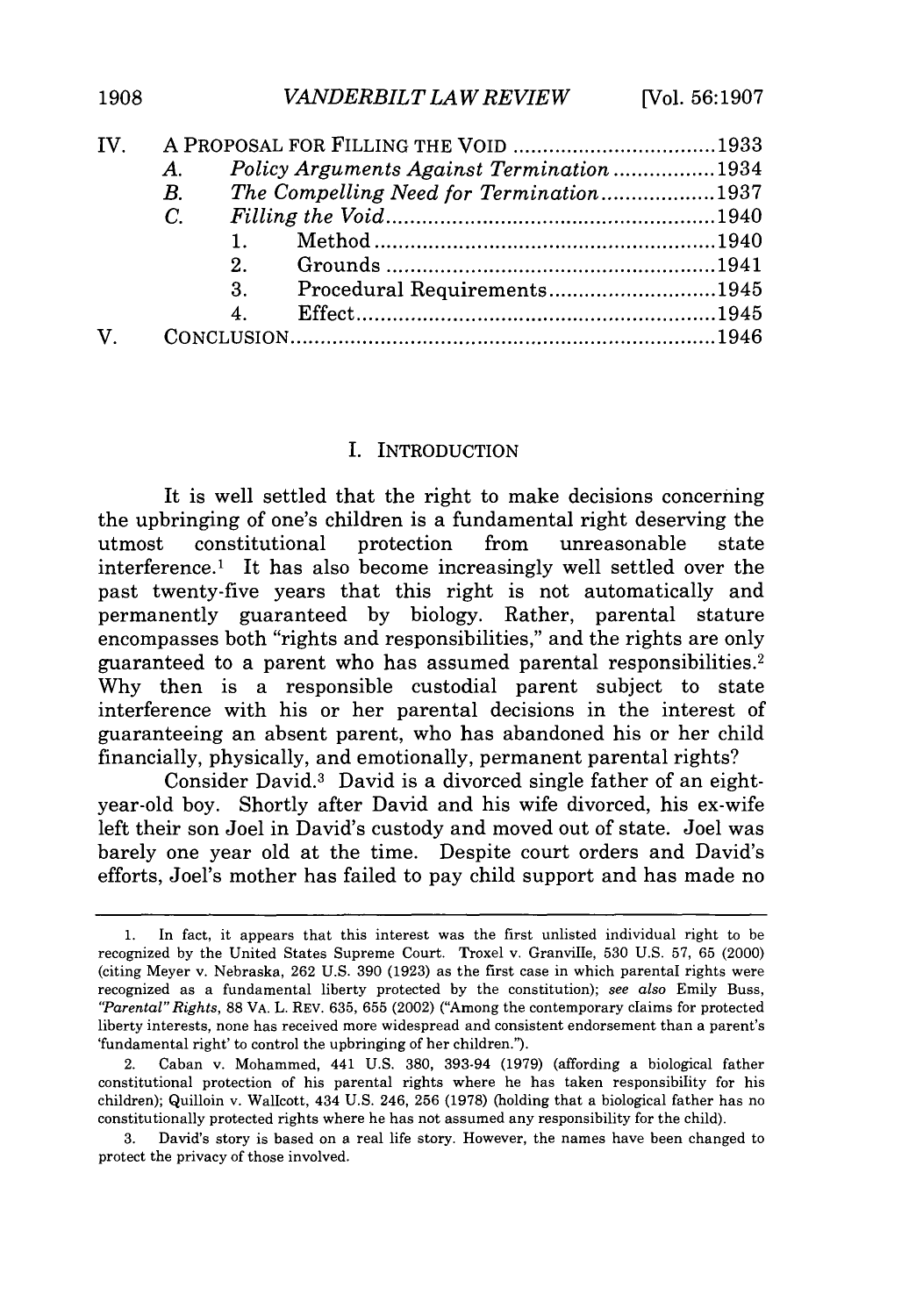attempts to visit or communicate with Joel for over six years. At various periods in Joel's life, David has not even possessed a means to contact Joel's mother. While battling the natural obstacles that accompany being a single parent, David is under a court order to notify Joel's mother and the court of any changes in his residence, changes in Joel's school, or substantial medical events in Joel's life.4 On two occasions, David has had to petition the court for permission to relocate out of state.5

Now David waits, knowing that the day may come when Joel's mother decides that she wants to reassert her rights to visitation.<sup>6</sup> This idea scares David as a parent, not because he selfishly wants to keep Joel away from his mother, but because he knows that neither he nor Joel would have any control over the terms of reestablished contact, nor would they be able to prevent Joel's mother from subsequently ceasing contact and disappearing once again.<sup>7</sup> If this were to occur, David would be left to explain and comfort and counteract the emotional damage once again. David also lives with uncertainty because he knows that he cannot designate a permanent guardian to raise Joel in the event of his death. Regardless of any

<sup>4.</sup> These provisions were included in David's original decree of dissolution of marriage, pursuant to the family court's broad discretion under COLO. REV. STAT. ANN. § 14-10-124 (West 2002).

<sup>5.</sup> This requirement was also included in the original dissolution decree. Each of the jurisdictions to which David has been subject has similar requirements for a custodial parent to seek court authorization before relocating to another state and places the burden on the custodial parent to show that the move is in the child's best interest. *See* COLO. REV. STAT. ANN. § 14-10-129 (1)(a)(I); VA. CODE ANN. § 20-124.5 (Michie 2000); Rice v. Rice, 517 S.E.2d 220, 222 (S.C. Ct. App. 1999) (noting that the presumption against allowing custodial parent to remove child from state); Goodhand v. Kildoo, 560 S.E.2d 463, 466 (Va. Ct. App. 2002) (noting that the custodial parent must show that out-of-state move independently benefits the child).

<sup>6.</sup> All of the jurisdictions to which David has been subject also have strong presumptions that regular and continuous visitation with a natural parent is in the child's best interests. *See* **COLO.** REV. STAT. ANN. § 14-10-124(1) (declaring that it is in the best interests of the child to encourage frequent and continuing contacts with both parents);  $\S$  14-10-129(1)(b) (requiring a showing of endangerment for restriction of a natural parent's presumed visitation rights); *In re* Marriage of Plummer, 709 P.2d 1388, 1390 (Colo. Ct. App. 1985) (holding that a trial court's discretion in determining parent-child visitation "must be exercised in consonance with the public policy 'to encourage frequent and continuing contact between each parent and the minor child"'); Venable v. Venable, 254 S.E.2d 309, 310 (S.C. 1979) (holding that the court's power to absolutely deny visitation should be used sparingly and only in the extreme case); Kogon v. Ulerick, 405 S.E.2d 441, 442 (Va. Ct. App. 1991) ("Except under unusual circumstances, a child's best interests are served by maintaining close ties between him and his noncustodial parent.").

<sup>7.</sup> *See infra* Part III.B.1 for a discussion of a noncustodial parent's ongoing right to visitation, regardless of prolonged absence, and a custodial parent's limited right to object or restrict such visitation; *see infra* note 122 and accompanying text for the proposition that neither the child nor the custodial parent have any right to prevent the noncustodial parent from ceasing contact or disappearing from the child's life.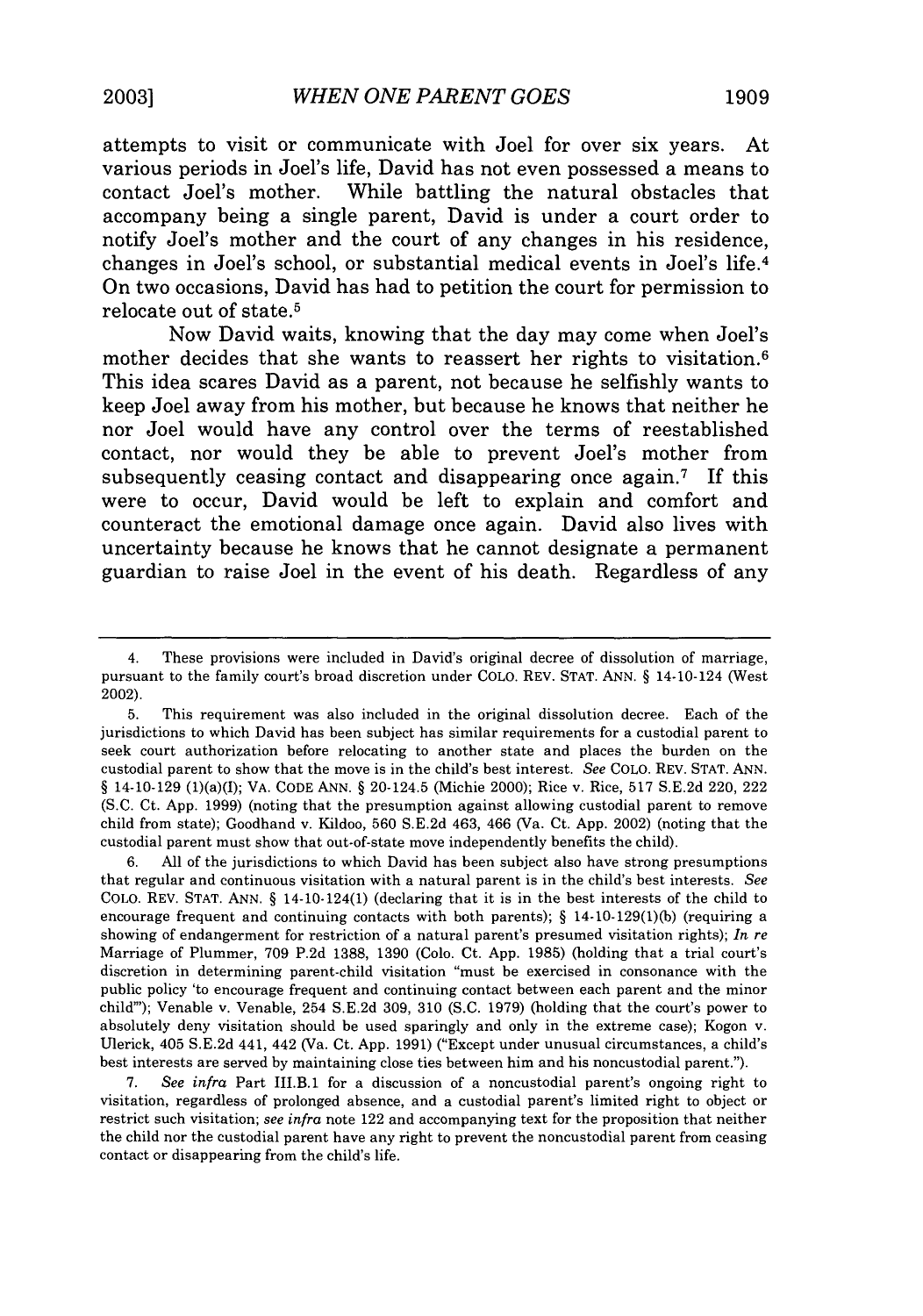testamentary provisions in David's will, the court system would likely award custody of Joel to Joel's mother upon David's death.8

**So,** why is it that, despite her complete disregard for court orders and her natural duties as a parent, Joel's mother retains permanent parental rights? Why is the burden left on David, the responsible parent, to continue to comply with court orders, costing him precious time and money? **Why** does David remain legally obligated to provide information to a woman who does not keep the father and caretaker of her child informed of her whereabouts? **Why** isn't David considered the best person to decide who should have contact with his son and who would best raise his son in his absence? These are all good questions, for which, unfortunately, the law provides no answers.

State statutes generally provide three ways in which a biological parent's rights can be terminated against his or her will: state-initiated dependency and neglect actions, general adoptions, and stepparent adoptions.<sup>9</sup> State-initiated actions are based on a state's interest in protecting children from dangerous home situations.<sup>10</sup> While all states allow such actions after parental abandonment for as little as three months, $^{11}$  such relief is unavailable where the child has been abandoned **by** only one parent and is in the suitable care of the other natural parent because the state has no immediate interest. <sup>12</sup> General adoptions are also allowed to proceed over the objections of one or both parents where a child has been abandoned for as little as

**<sup>8.</sup>** Colorado has recently replaced the presumption of reverting custody to the surviving natural parent to a general best interest of the child standard. *See In re* Custody of C.C.R.S., **892 P.2d** 246, **254-55** (Colo. **1995)** (overruling the presumption in favor of the natural parent). However, the other two states that are most likely to exercise jurisdiction in the event of David's death still employ a presumption in favor of the surviving parent. *See, e.g.,* Dodge v. Dodge, **505 S.E.2d** 344, 348 **(S.C.** Ct. **App. 1998)** (acknowledging the rebuttable presumption that custody automatically reverts to the surviving parent when the custodial parent dies); Bailes v. Sours, 340 **S.E.2d** 824, **827** (Va. **1986)** (acknowledging the strong presumption in favor of reverting custody to the surviving natural parent).

**<sup>9.</sup>** *See infra* notes 40, 49, **60** and accompanying text.

**<sup>10.</sup>** *See, e.g.,* Jeffrey **J.** Haugaard **&** Rosemary **J.** Avery, *Termination of Parental Rights to Free Children for Adoption, in* CHILDREN, **SOCIAL SCIENCE, AND** THE LAW **131, 132-33** (Bette L. Bottoms et al. eds., 2002).

*<sup>11.</sup> See infra* notes 40, 45-47 and accompanying text.

<sup>12.</sup> Because termination proceedings require the expenditure of limited state resources, states are only compelled to bring termination suits when the child is in immediate need of a safe and stable home; states have no immediate interest in terminating an absent parent's rights where the child is currently in the safe and suitable care of the present parent. *See, e.g., In re* Adoption of **Kohorst, 600 N.E.2d** 843, **848** (Ohio Ct. **App. 1992)** (refusing to intervene where the child is not "abused, neglected, or dependent" and the custodial parent "presently provides a loving and comfortable home for her"); Haugaard **&** Avery, *supra* note **10,** at **137-39.**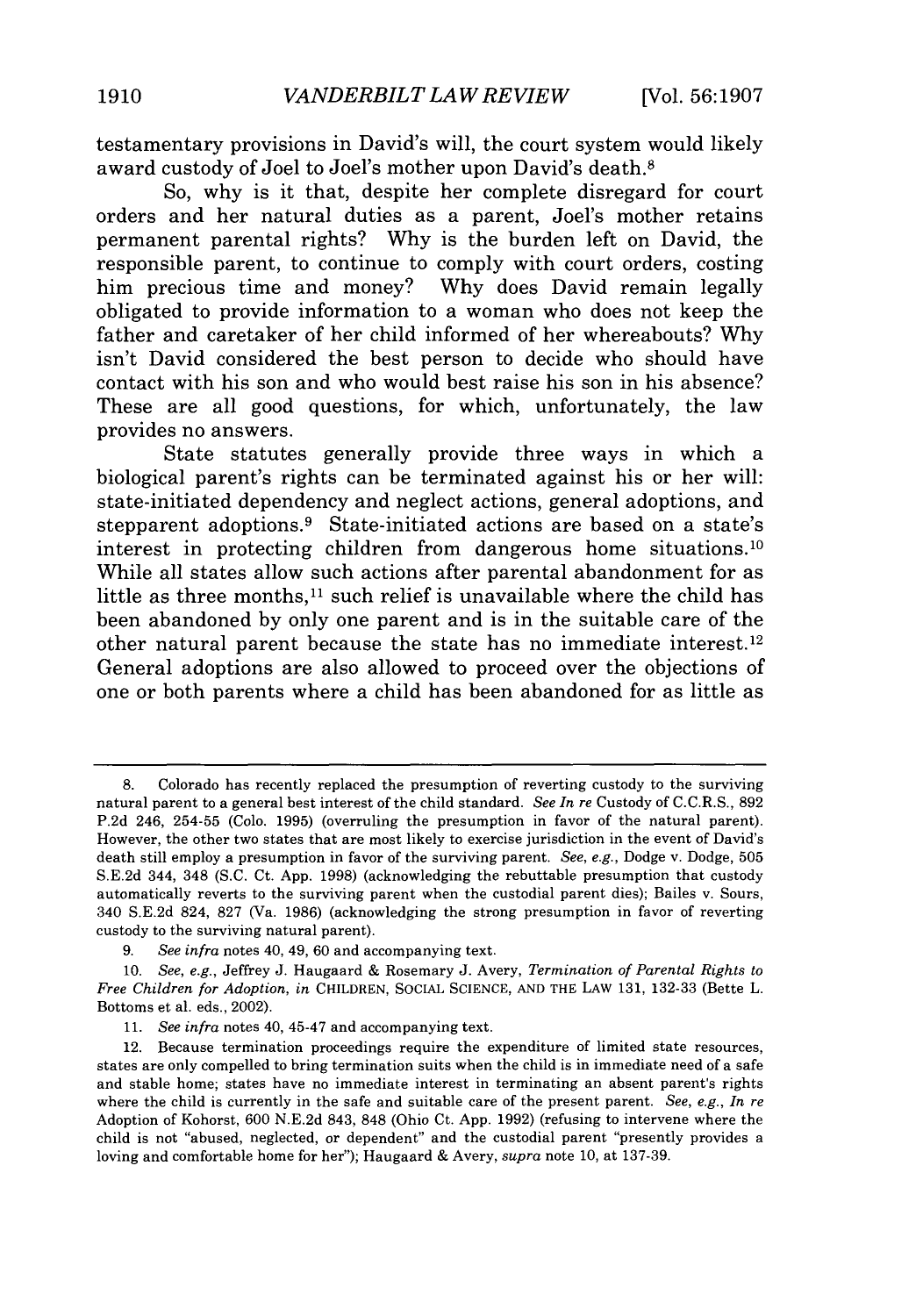three months. 13 Although the plain language of many statutes allows a biological parent to adopt his or her own child, states have disallowed such adoptions when a legal parent-child relationship already exists. 14 Stepparent adoption statutes also allow adoptions over a noncustodial parent's objections after three or more months of abandonment.'6 **By** definition, however, such adoptions require a new spouse.

None of these means for termination of parental rights is applicable to David's situation. This is not because David is any less suitable than the individuals who would assume care of a child at the conclusion of one of these proceedings, $^{16}$  nor is it because the extent and length of parental abandonment is any less than that required in any of these proceedings.<sup>17</sup> David's situation simply does not fit into the statutory categories.

The purpose of this Note is to identify the inconsistency and inequality present in existing parental rights laws, which prevent a natural parent from terminating the other natural parent's rights after prolonged abandonment. The situation addressed **by** this Note is not the typical custody situation in which parents compete for superior rights, nor is it the situation in which one parent, angered **by** the other parent's failure to pay child support or failure to show up on time for visitation, vindictively seeks to cut off the other parent's rights. The situation contemplated is the extreme, but not uncommon,

17. Termination and adoption statutes commonly allow for termination of parental rights after six months of a parent's failure to support, visit, or communicate with the child. *See infra* notes 47, 57. In David's case, the abandonment has involved failure to support, visit, *and* communicate and has lasted for more than six years.

<sup>13.</sup> *See infra* notes 56-57 and accompanying text.

<sup>14.</sup> *See infra* note 81-83.

<sup>15.</sup> *See infra* notes 56, 60, 61 and accompanying text.

<sup>16.</sup> David, a young, loving, responsible, and financially sound parent, would certainly meet the common requirements set forth for adoptive parents. *See, e.g.,* GA. CODE ANN. § 19-8-3(a) (1999) ("Any adult person **...** financially, physically, and mentally able to have permanent custody of the child"); KY. REV. STAT. ANN. § 199.520(1) (Michie 1998) ("[T]he petitioners are of good moral character, of reputable standing in the community and of ability to properly maintain and educate the child"); OR. REV. STAT. § 109.350 (2001) ("[T]he petitioner is of sufficient ability **to** bring **up** the child and furnish suitable nurture and education"); R.I. GEN. LAWS § 15-7-14 (2000) (same language as Oregon statute); TENN. CODE ANN. § 36-1-120(a)(10)-(11) (2001) ("That the petitioners are fit persons to have the care and custody of the child **...** [and] are financially able to provide for the child"); W. VA. CODE ANN. § 48-22-701(a)(3) (Michie 2001) ("That the petitioner is, or the petitioners are, fit persons to adopt the child"). For critiques of other child placements following terminations, see, for example, Santosky v. Kramer, 455 U.S. 745, 789-90 n.15 (1982) (Rehnquist, J., dissenting); MARK HARDIN & ROBERT LANCOUR, EARLY TERMINATION OF PARENTAL RIGHTS: DEVELOPING APPROPRIATE STATUTORY GROUNDS 22 (1996); THEODORE J. STEIN, CHILD WELFARE AND THE LAW 97-98 (rev. ed. 1998); Haugaard & Avery, *supra* note 10, at 134; and Matthew B. Johnson, *Examining Risks to Children in the Context of Parental Rights Termination Proceedings,* 22 N.Y.U. REV. L. & SOC. CHANGE 397, 413-14 (1996).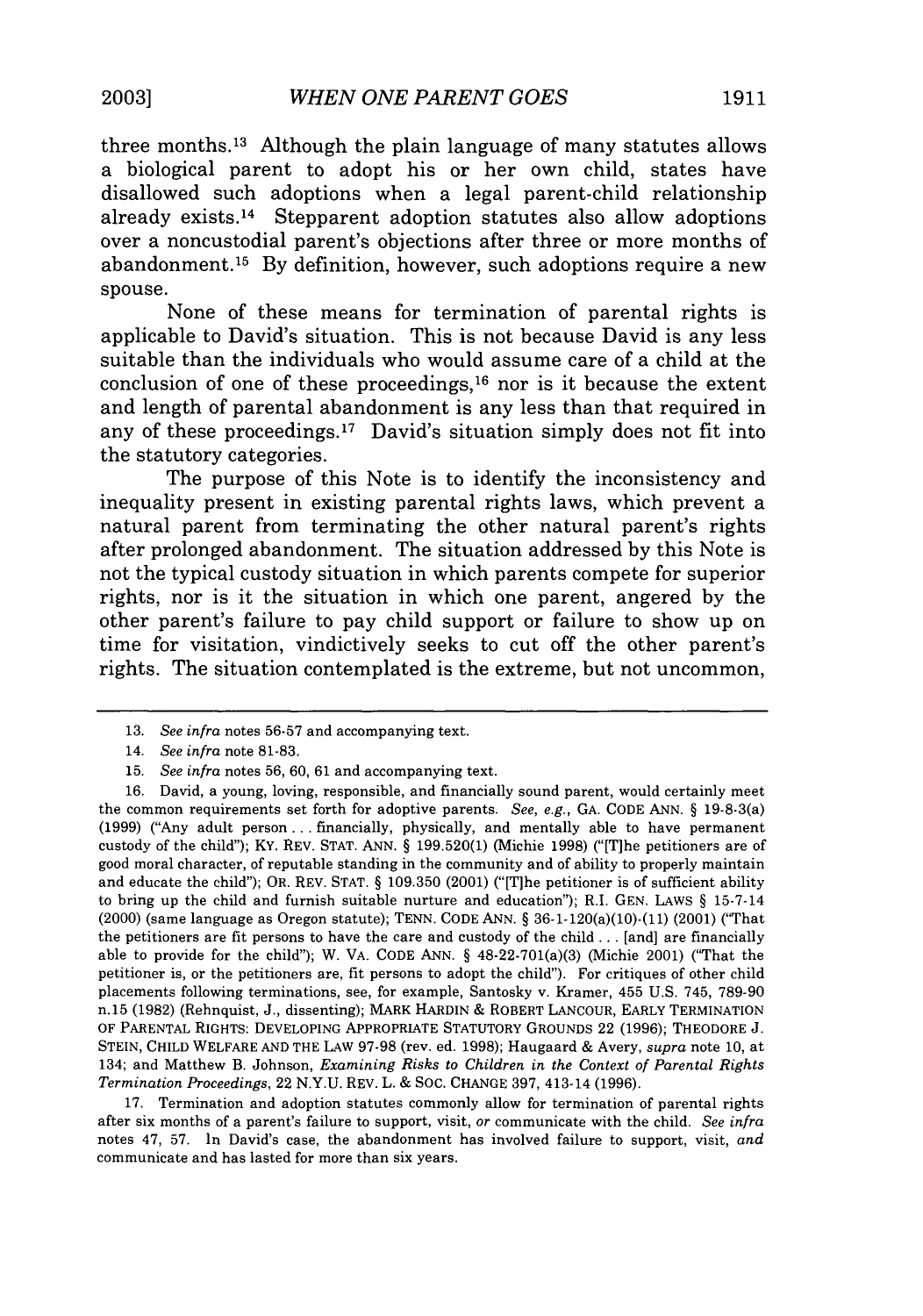case in which an absent parent has voluntarily removed himself or herself from the child's life, failing to support, visit, talk to, send cards to, check up on, keep apprised of the location of, or in any other way attempt to maintain a relationship with his or her child.18 One parent goes, and the other parent stays. This Note uses the term "absent parent" to refer a parent who is, in every way, absent from the child's life. The term "present parent" is used to refer to the parent who stays, taking on every responsibility of raising the child, yet retaining only the title and legal rights of "custodian."<sup>19</sup>

To understand the legal status currently afforded to both absent and present parents, it is necessary to explore the current laws concerning parental rights, termination of parental rights, and child custody. Part **II** of this Note sets forth the legal nature of parental rights, the constitutional protection afforded to them, and the circumstances under which they can be lost. Part III identifies and analyzes the current lack of legal means **by** which a present parent can terminate the parental rights of an absent parent. This Part also identifies the limitations on the legal status of "custodian" and

<sup>18.</sup> For general discussion regarding the frequency with which noncustodial parents become absent from their children's lives, see, for example, SHOSHANA ALEXANDER, IN PRAISE OF SINGLE PARENTS 286 (1994) ("An astounding percentage of noncustodial parents take little or no emotional or financial responsibility for their children."); NANCY E. DOWD, IN DEFENSE OF SINGLE-PARENT FAMILIES 62 (1997) (noting that many fathers without custody rights abandon their relationship with their children within two years of the divorce); GEOFFREY L. GREIF, OUT OF TOUCH: WHEN PARENTS AND CHILDREN LOSE CONTACT AFTER DIVORCE 6 (1997) (citing 1996 Census Bureau statistics indicating that forty-seven percent of noncustodial fathers and thirty percent of noncustodial mothers do not visit their children); MICHAEL WHEELER, DIVIDED CHILDREN 57 (1980) (citing research (current in 1980) that revealed, of noncustodial fathers, ten percent had no visitation with their children, and another twenty percent had only erratic visitation); Frank F. Furstenberg, Jr., & Kathleen Mullan Harris, *The Disappearing American Father?: Divorce and the Waning Significance of Biological Parenthood, in THE CHANGING* AMERICAN FAMILY 197, 198 (Scott J. South & Stewart E. Tolnay eds., 1992) ("A number of recent studies seem to indicate that a substantial and growing fraction of nonresidential fathers spend little time with their biological offspring or offer them much in the way of material or emotional assistance."); and Christine Winquist Nord & Nicholas Zill, *Non-Custodial Parents' Participation in Their Children's Lives: Evidence from the Survey of Income and Program Participation (Aug.* 14, 1996), *available at* http://fatherhood.hhs.gov/SIPP/NONCUSP1.HTM (citing 1990 SIPP research that showed 31.7 of noncustodial fathers have not spent time with their children in the past 12 months). For cases involving true absent parents, see, for example, *In re* Monahan, 281 A.2d 620, 620 (Del. Super. Ct. 1971); and Panter v. Ash, 33 P.3d 1028, 1029-30 (Or. Ct. App. 2001).

While much of this research focuses on noncustodial, absent fathers, this Note endorses a gender-neutral approach to the present parent/absent parent dichotomy. It may be more common for present parents to be mothers, but there are a significant number of present fathers, who, like David, have the same concerns, problems, and needs as present mothers. The gender of the parents is completely irrelevant to the concerns addressed by this Note, and any gender bias contained in the sources relied upon is not endorsed by the author.

<sup>19.</sup> *See infra* Part III.B.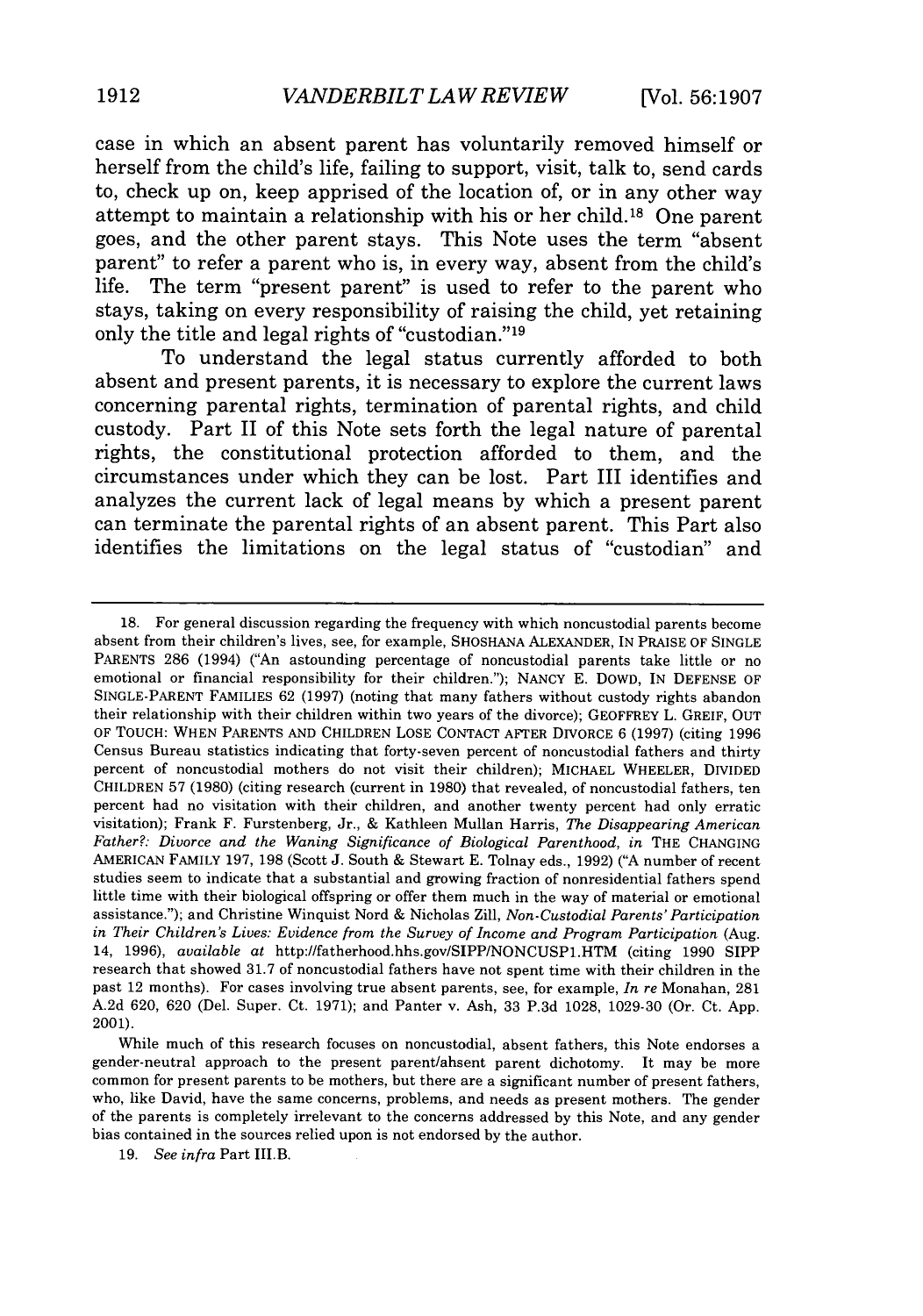identifies some of the illogical and inconsistent outcomes that result from the current system. Part IV proposes that the law afford present parents an avenue by which they can terminate an absent parent's parental rights in the case of prolonged abandonment. This Part addresses many of the arguments for and against allowing such an action and discusses specific elements that would be appropriate.

## II. PARENTAL RIGHTS AS A COUNTERPART TO PARENTAL **RESPONSIBILITIES**

## *A. Constitutional Protection of Parental Rights*

## 1. Parental Rights as a Fundamental Liberty Protected by the Constitution

As early as 1923, the United States Supreme Court held that a parent's right to direct the upbringing of one's children is a fundamental liberty protected by the Constitution. 20 Specifically, "the custody, care, and nurture of the child resides first in the parents, whose primary function and freedom include preparation for obligations the state can neither supply nor hinder."21 "[S]o long as a parent adequately cares for his or her children (i.e., is fit), there will normally be no reason for the state to inject itself into the private realm of the family to further question the ability of that parent to make the best decisions concerning the rearing of that parent's children."<sup>22</sup> If the state does interfere with this right, it must have a compelling reason to do so, and it must afford parents adequate due process protection. <sup>23</sup>

Over the years, the Court has interpreted parental rights broadly to encompass all of the daily decisions involved in the upbringing of one's children.24 Parents have the right to determine

<sup>20.</sup> Meyer v. Nebraska, 262 U.S. 390, 399 (1923); *see* Stanley v. Illinois, 405 U.S. 645, 651 (1972) (citing *Meyer,* 262 U.S. at 399); Skinner v. Oklahoma, 316 U.S. 535, 541 (1942); *see also* Lehr v. Robertson, 463 U.S. 248, 260 (1983); Caban v. Mohammed, 441 U.S. 380, 414 (1979); Wanda Ellen Wakefield, Annotation, *Validity of State Statute Providing for Termination of Parental Rights,* 22 A.L.R. 4th 774, § 2(a) (1983).

<sup>21.</sup> Prince v. Massachusetts, **321** U.S. 158, 166 (1944).

<sup>22.</sup> Troxel v. Granville, 530 U.S. 57, 68-69 (2000) (citing Reno v. Flores, 507 U.S. 292, 304 (1993)).

<sup>23.</sup> *See, e.g.,* Santosky v. Kramer, 455 U.S. 745, 753-54 (1982); Quilloin v. Wallcott, 434 U.S. 246, 255 (1978).

<sup>24.</sup> *See, e.g., Santosky,* 455 U.S. at 753; *Quilloin,* 434 U.S. at 255.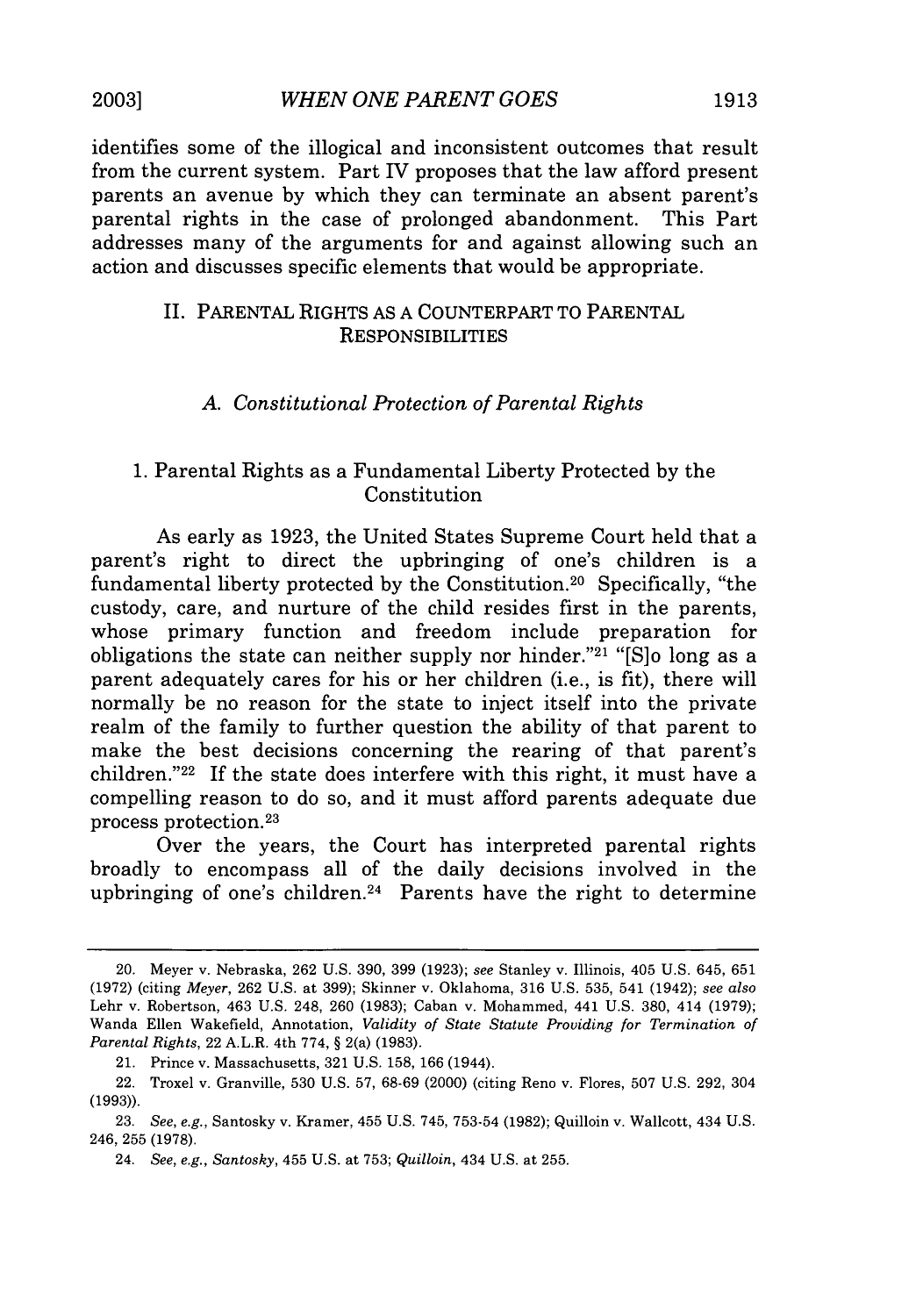aspects of their children's lives such as education,<sup>25</sup> religion,<sup>26</sup> and medical treatment.<sup>27</sup> Even with respect to adolescent children, Even with respect to adolescent children, parents retain the right to be involved in and to counsel their children in important life decisions.<sup>28</sup> Underlying these rights and decisional freedoms is the presumption that parents are in the best position to know what is in the best interests of their children.29

Most recently, the Supreme Court held that parental rights include the right to decide who may have contact or visitation with one's children. 30 In *Troxel v. Granville,* the Court reversed a visitation order that granted paternal grandparents visitation with their two grandchildren over the mother's objection.31 Although the children had an ongoing, consistent relationship with their grandparents, the Court found that the natural mother's parental rights had been infringed upon when the lower court failed to afford her the "presumption that fit parents act in the best interests of their children."32 The Court emphasized that "the Due Process Clause does not permit a State to infringe on the fundamental right of parents to make child rearing decisions simply because a state judge believes a 'better' decision could be made."33 Although *Troxel* was the first decision to directly address court-ordered visitation as an undue state interference, the decision flows quite logically from what was held nearly eight decades before: parental rights deserve the utmost Fourteenth Amendment protection from state interference. <sup>34</sup>

#### 2. Losing Constitutional Protection

Constitutional protection of parental rights, however, is not automatically guaranteed by biology. In recent years, the Supreme Court has recognized that "the rights of the parents are a counterpart of the responsibilities they have assumed."35 Accordingly, the Court

32. *Id.* at 60-61, 68-70.

34. *See generally* Meyer v. Nebraska, 262 U.S. 390, 399 (1923).

<sup>25.</sup> Meyer v. Nebraska, 262 U.S. 390, 399 (1923).

<sup>26.</sup> Prince v. Massachusetts, 321 U.S. 158, 165 (1944)

<sup>27.</sup> Parham v. J.R., 442 U.S. 548, 604 (1979).

<sup>28.</sup> H.L. v. Matheson, 450 U.S. 398, 410 (1981).

<sup>29.</sup> *See, e.g.,* Troxel v. Granville, 530 U.S. 57, 68-69 (2000); *Parham,* 442 U.S. at 604.

<sup>30.</sup> *Troxel,* 530 U.S. at 57.

<sup>31.</sup> The Supreme Court affirmed the Washington appellate court's reversal of the Washington Superior Court's order granting visitation to the grandparents. *Id.* at 61-63.

<sup>33.</sup> *Id.* at 72.73.

<sup>35.</sup> Lehr v. Robertson, 463 U.S. 248, 257 (1983); *see also* Caban v. Mohammed, 441 U.S. 380, 397 (1979) ("Parental rights do not spring full-blown from the biological connection between parent and child. They require relationships more enduring.").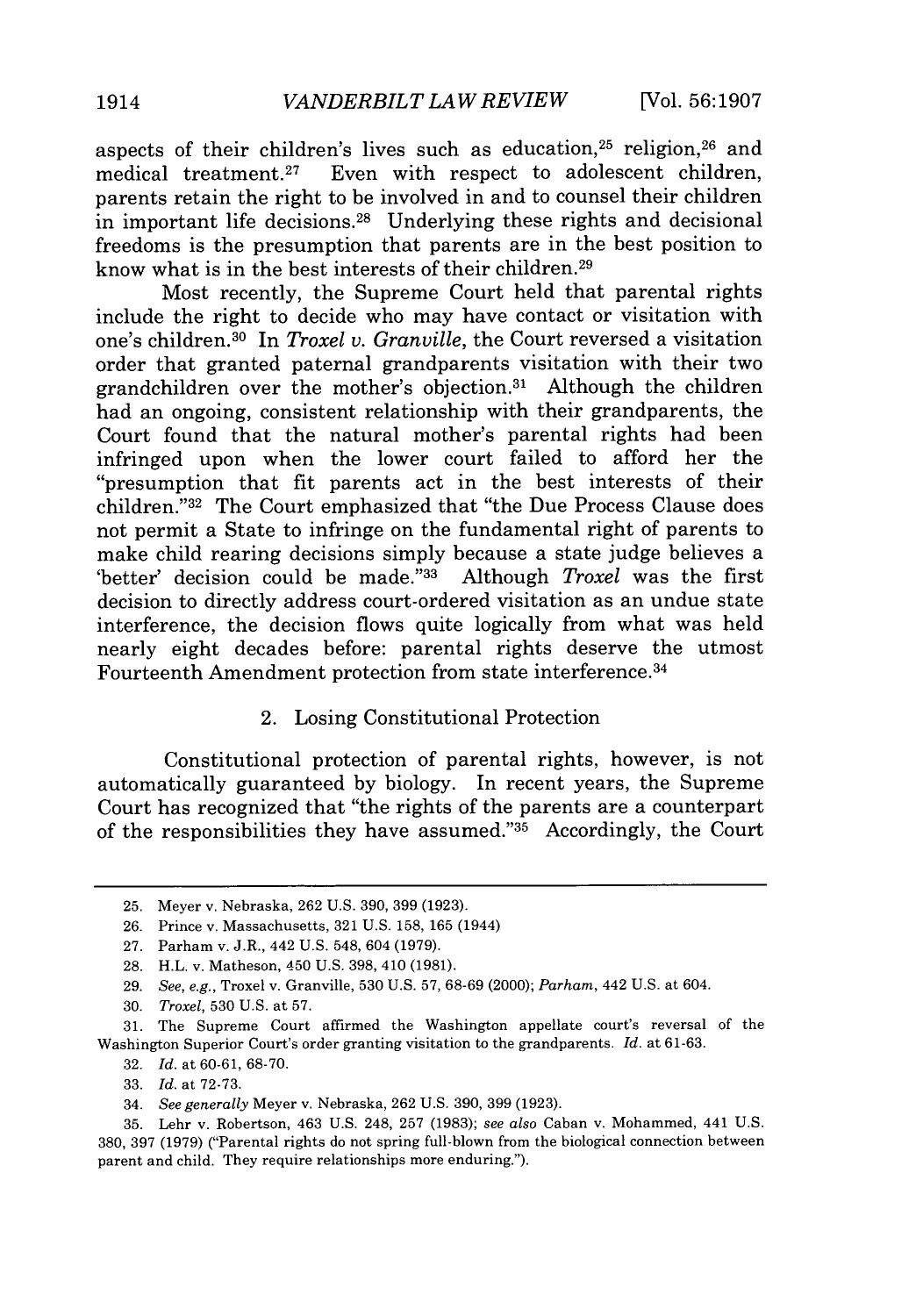has declined to extend Fourteenth Amendment protections to natural parents who have not assumed adequate parental responsibilities. <sup>36</sup> Where natural parents have failed to financially support their children, regularly communicate with their children, or establish substantial relationships with their children, the Court has refused to extend heightened substantive due process, procedural due process, or equal treatment protection.<sup>37</sup> Thus, while present parents, who have assumed a natural parental role and natural parental responsibility, are entitled to the utmost constitutional protection of their parental rights, absent parents, who have failed to assume a natural parental role or natural parental responsibility, are not entitled to the same constitutional protection of their parental rights.

## *B. Legal Means To Terminate Parental Rights*

Paralleling the Supreme Court's recognition that parental rights are a counterpart to the responsibilities a parent assumes, every state permits a court to permanently terminate a biological parent's rights where the parent has failed to assume adequate parental responsibilities.<sup>38</sup> Specifically, every state allows for parental rights to be terminated through state-initiated dependency and neglect proceedings, through general adoptions, or through stepparent adoptions. <sup>39</sup>

## 1. Termination by the State

Every state's statutory scheme for state termination of parental rights includes a provision for involuntary termination upon a parent's failure to assume adequate parental responsibility. 40 Some

39. *See infra* notes 40, 49, 60.

<sup>36.</sup> *See, e.g., Lehr,* 463 U.S. at 261-63; Quilloin v. Wallcott, 434 U.S. 246, 255-56 (1978).

<sup>37.</sup> *See, e.g., Lehr,* 463 U.S. at 262, 267-68; *Quilloin,* 434 U.S. at 255-56.

<sup>38.</sup> *See infra* Part III.B.1-3.

<sup>40.</sup> *See* ALA. CODE § 26-18-5, -7 (1992); ALASKA **STAT.** § 47.10.011, .013, .088 (Michie 2000); ARIZ. REV. STAT. ANN. § 8-531(a), -533(a) (West 1999 & Supp. 2002); ARK. CODE ANN. § 9-27- 303(2), -341(b)(3) (Michie 2002); CAL. FAM. CODE §§ 7802, 7822, 7840 (West 1994); COLO. REV. **STAT.** § 19-3-604 (2002); CONN. GEN. **STAT.** ANN. §§ 45a-715, -717 (West 1993); DEL. CODE ANN. tit. 13, §§ 1103, 1104 (1999); FLA. **STAT.** ANN. §§ 39.806, .811 (West 2003); GA. CODE ANN. § 15- 11-94 (2001); HAW. REV. **STAT.** ANN. § 571-61 (Michie 1999); IDAHO CODE § 16-2005 (Michie 2001); 705 ILL. COMP. **STAT.** ANN. 405/2-21 (West 1999); IND. CODE ANN. § 31-35-2-4 (Michie 1997); IOWA CODE ANN. § 232.116 (West 2000); KAN. **STAT.** ANN. § 38-1583 (2000); KY. REV. **STAT.** ANN. §§ 625.090, .100 (Michie 1999); LA. CHILDREN'S CODE ANN. arts. 1004, 1015, 1037 (West 1995); ME. REV. **STAT.** ANN. tit. 22, §§ 4052, 4055 (West 1992); MD. CODE ANN., CTS. **&** JUD. PROC. §§ 3-803, -809 (2002); MASS. GEN. LAWS ANN. ch. 119, §§ 24, 29 (West 2003); MICH. COMP. LAWS ANN. § 712A.19b (West 2002); MINN. **STAT.** ANN. § 260C.301 (West 2003); MISS. CODE ANN. §§ 93-15-103, -109 (1994); MO. ANN. **STAT.** § 211.447 (West Supp. 2003); MONT. CODE ANN. §§ 41-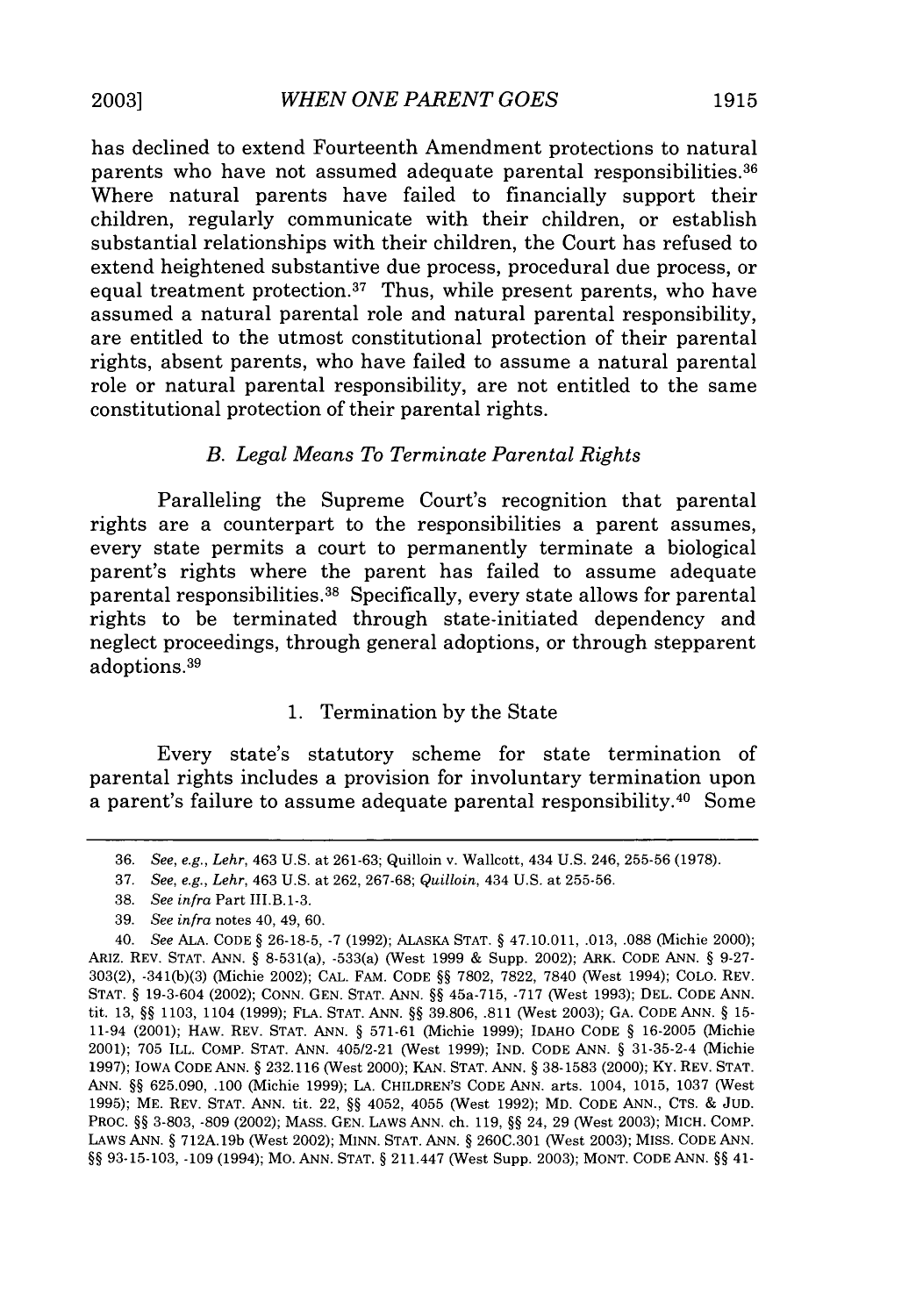states refer to such conduct as "abandonment,"41 some refer to it as "desertion,"42 and some merely describe the behavior without assigning a particular label.<sup>43</sup> Whatever the label given, however, a parent's failure to maintain a relationship with, communicate with, visit, or support one's child for a given period of time is uniformly regarded as grounds for termination of parental rights. 44 Some states allow for termination after as little as three months of such parental conduct,<sup>45</sup> while others require up to one year.<sup>46</sup> Most often, states allow for state-initiated termination of parental rights after six months of a parent's failure to communicate with, visit, or support his or her child.47 Further, in calculating the length of time a parent has abandoned his or her child, most statutes allow courts to disregard "incidental" or "token" efforts made **by** a parent. 48 Thus, if a parent

41. *See, e.g.,* ALASKA STAT. § 47.10.013; ARIZ. REV. STAT. ANN. § 8-531(1); ARK. CODE ANN. § 9-27-303(2); CONN. GEN. STAT. ANN. § 45a-717; IDAHO CODE *§* 16-2005; IOWA CODE ANN. *§* 600A.8 (West 2001); LA. CHILDREN'S CODE ANN. art. 1015(4); N.H. REV. STAT. ANN. § 170-C:5; OKLA. **STAT.** ANN. tit. 10, *§* 7006-1.1; TENN. CODE ANN. *§* 36-1-102; UTAH CODE ANN. *§* 78-3a-408; WIS. **STAT.** ANN. *§* 48.415(1).

42. *See, e.g.,* MICH. COMP. LAWS ANN. § 712A.19b(3)(a); R.I. GEN. LAWS § 15-7-7(a)(1)(4).

43. *See, e.g.,* HAW. REV. STAT. ANN. § 571-61(b)(1)(C)-(D); KAN. STAT. ANN. § 38-1583; MONT. CODE ANN. *§* 41-423(3)(a)-(c); N.J. STAT. ANN. § 9:2-19; 23 PA. CONS. STAT. ANN. *§* 2511(a)(1); S.C. CODE ANN. *§* 20-7-1572; TEX. FAM. CODE ANN. *§* 161.001; VT. STAT. ANN. tit. **15A,** § 3-504.

44. *See supra* note 40.

45. *See, e.g.,* MICH. COMP. LAWS ANN. § 712A.19b(3)(a)(ii); WIS. STAT. ANN. § 48.415(1)(a)(2).

46. *See, e.g.,* ARK. CODE ANN. § 9-27-341(b)(3)(B)(ii); CAL. FAM. CODE *§* 7822(a) (West 1994); GA. CODE ANN. *§* 15-11-94(b)(4)(C) (2001); HAW. REV. STAT. ANN. § 571-61(b)(1)(C)-(D); IDAHO CODE *§* 16-2005(a).

47. *See, e.g.,* ALASKA STAT. *§* 47.10.013 (Michie 2000); ARIZ. REV. STAT. ANN. § 8-531(1) (West 1999); DEL. CODE ANN. tit. 13, *§* 1103(a)(2)(a)(2) (1999); LA. CHILDREN'S CODE ANN. art. 1015(4) (West 1995); MINN. STAT. ANN. *§* 260C.301(2)(a)(1) (West 2003); MO. ANN. STAT. § 211.447(4)(1) (West Supp. 2003); NEB. REV. STAT. § 43-292 (1998); N.H. REV. STAT. ANN. § 170- C:5 (2001); OKLA. STAT. ANN. tit. 10, § 7006-1.1(A)(2)(c) (West Supp. 2003); 23 PA. CONS. STAT. ANN. § 2511; S.C. CODE ANN. § 20-7-1572 (Law. Co-op. 1985 & Supp. 2002); S.D. CODIFIED LAWS § 26-8A-27 (Michie 1999); WASH. REV. CODE ANN. § 13.34.180 (West 1993).

48. *See, e.g.,* NEV. REV. STAT. ANN. 128.105 (Michie Supp. 2001); N.H. REV. STAT. ANN. § 170-C:5; OR. REV. STAT. *§* 419B.506 (2001); R.I. GEN. LAWS *§* 15-7-7(a)(1) (2000); S.C. CODE ANN.

<sup>3-423, -609 (2001);</sup> NEB. REV. STAT. *§* 43-292 (1998); NEV. REV. STAT. ANN. 128.105, .110, .012 (Michie 1998 & Supp. 2001); N.H. REV. STAT. ANN. *§§* 170-C:1, :4-:5, :12 (2001); N.J. STAT. ANN. *§§* 9:2-18, **-19** (West 2002); N.M. STAT. ANN. *§§* 32A-4-28, **-29** (Michie 1995 & Supp. 2003); N.Y. JUD. CT. ACTS LAW *§* 614 (McKinney 1999); N.Y. SOC. SERV. LAW § 384-b(4)(b), (5) (McKinney 2003); N.C. GEN. STAT. *§§* 7B-1103, -1111 (2001); N.D. CENT. CODE *§§* 27-20.02(1), -20, -20.1, -44 (1991); OHIO REV. CODE ANN. §§ 2151.27, .353 (West 1994); OKLA. STAT. ANN. tit. 10, §§ 7003-4.7, 7006-1.1 (West 1998 & Supp. 2003); OR. REV. STAT. *§§* 419B-500, -506 (2001); 23 PA. CONS. STAT. ANN. §§ 2511, 2512 (West 2001); R.I. GEN. LAWS *§* 15-7-7 (2000); S.C. CODE ANN. *§§* 20-7-768, - 1572 (Law. Co-op. 1985); S.D. CODIFIED LAWS *§§* 26-8A-21.2, -26, -27 (Michie 1999); TENN. CODE ANN. *§§* 36-1-102, -113, 37-1-147 (2001); TEX. FAM. CODE ANN. *§§* 161.001, .003 (Vernon 2002); UTAH CODE ANN. *§§* 78-3a-312, -402, -404, -408 (2002); VT. **STAT.** ANN. tit. **15A,** *§§* 3-501, -504 (2002); VA. CODE ANN. *§* 16.1-283 (Michie 1999); WASH. REV. CODE ANN. *§§* 13.34.132, .180 (West 1993 & Supp. 2003); W. VA. CODE ANN. *§§* 48-22-306, 49-3-1, 49.6-5b (Michie 2001); WIS. STAT. ANN. *§§* 48.415, .417, .427 (West 2003); WYO. STAT. ANN. *§§* 14-2-309, -310 (Michie 2003).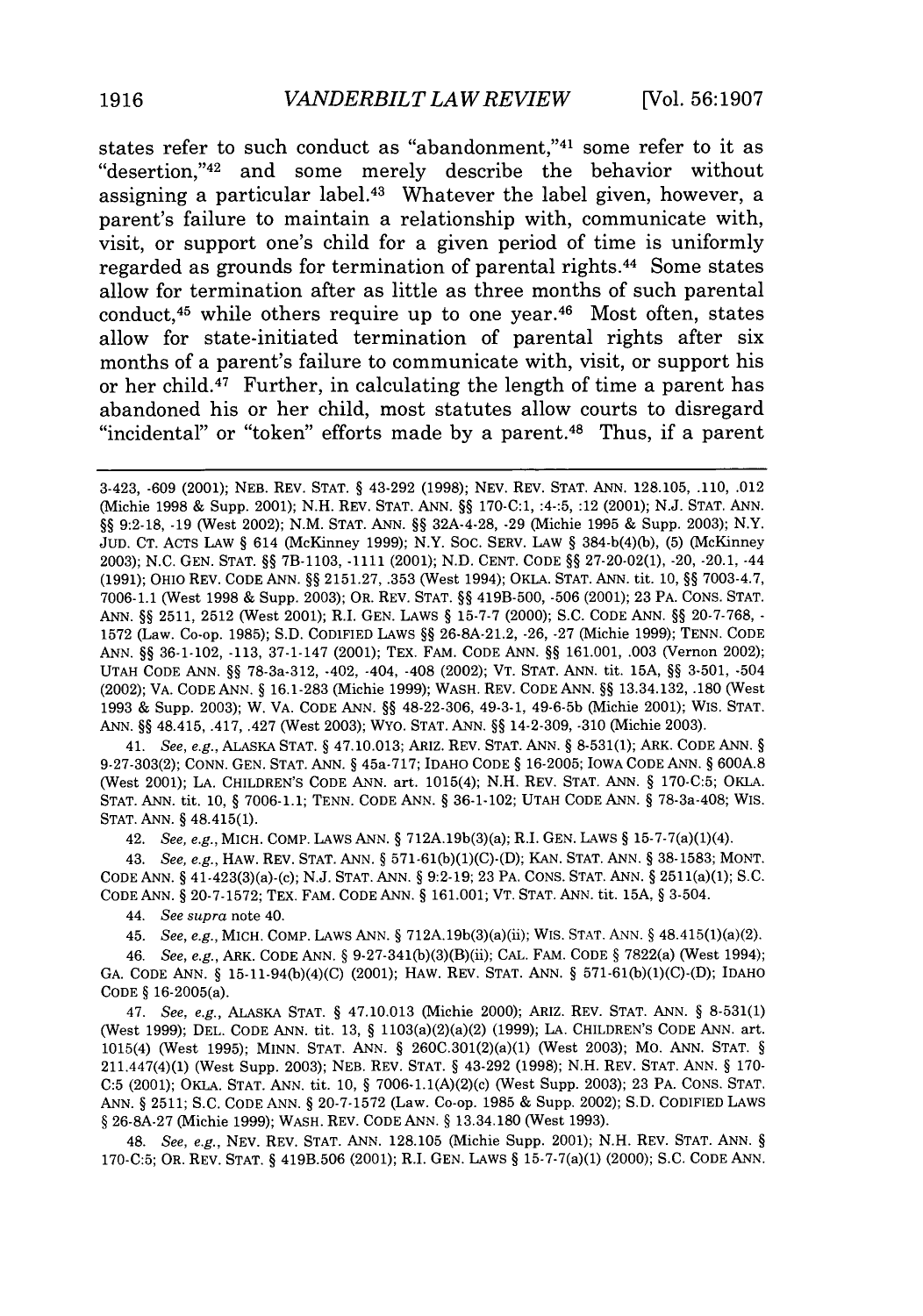has consistently failed to support, visit, or communicate with his or her child, notwithstanding token efforts, the state can completely and permanently terminate his or her parental rights.

## 2. Termination **by** Adoption

**A** second way in which every state allows for involuntary termination of parental rights is **by** allowing adoption of the child over a parent's objection where the parent has failed to assume adequate parental responsibility. <sup>49</sup>**All** adoptions, whether the adopting parent is a foster parent, a private party, or a relative, have the effect of completely and permanently terminating the biological parents' rights. 50 While adoptions generally require the consent of both biological parents, every state allows an adoption to proceed over a biological parent's objection where that parent has failed to fulfill his or her parental responsibilities. 51 Some states achieve this effect **by** authorizing adoptive parents to initiate termination of parental rights

49. *See* ALA. CODE § 26-10A-9 (Supp. 2002); ALASKA STAT. § 25.23.050 (Michie 2000); ARIZ. REV. STAT. ANN. §§ 8-106, -531, **-533;** ARK. CODE ANN. §§ 9-9-202, -207; CAL. FAM. CODE § 8604; COLO. REV. STAT. § 19-5-105 (2002); CONN. GEN. STAT. ANN. §§ 45a-717, -724 (West 1993); DEL. CODE ANN. tit. 13, §§ 908, 932, 1103; FLA. STAT. ANN. §§ 63.062, .064, .089, .102 (West 1997); **GA.** CODE ANN. § 19-8-10 (1999); HAW. REV. STAT. ANN. § 578-2; IDAHO CODE § 16-1504 (Michie 2001 & Supp. 2003); 750 ILL. COMP. STAT. ANN. 50/8 (West 1999); IND. CODE ANN. § 31-19-9-8 (Michie 1997); IOWA CODE ANN. §§ 600.3, 600A.5, 600A.8 (West 2001); KAN. STAT. ANN. § 59-2136 (1994); KY. REV. STAT. ANN. § 199.502 (Michie 1998); LA. CHILDREN'S CODE ANN. arts. 1015, 1193; ME. REV. STAT. ANN. tit. 18-A, § 9-204 (West 1998); MD. CODE ANN., FAM. LAW § 5-312 (Supp. 2003); MASS. GEN. LAWS ANN. ch. 210, § 3 (West Supp. 2003); MICH. COMP. LAWS ANN. §§ 710.41, .45, .51 (West 2002); MINN. STAT. ANN. § 259.24; MISS. CODE ANN. § 93-17-7 (Supp. 2003); MO. ANN. **STAT.** § 453.040 (West 2003); MONT. CODE ANN. §§ 42-2-607 to -610 (2001); NEB. REV. STAT. § 43- 104; NEV. REV. STAT. ANN. 127.090, 128.105 (Michie 1998); N.H. REV. STAT. ANN. §§ 170-B:6, - C:5; N.J. STAT. ANN. § 9:3-46 (West 2002); N.M. STAT. ANN. § 32A-5-15, -18 (Michie 1995); N.Y. DOM. REL. LAW § 111 (McKinney 1999); N.C. GEN. STAT. §§ 7B-1103(a)(7), 7B-1111, 48-3-603 (2001); N.D. CENT. CODE §§ 14-15-06, -19 (1997); OHIO REV. CODE ANN. § 3107.07 (West 2000); OKLA. STAT. ANN. tit. 10, §§ 7503-2.1, 7505-2.1, -4.2 (West 1998); OR. REV. STAT. §§ 109.314, .324 (2001); 23 PA. CONS. STAT. ANN. §§ 2511, 2714; R.I. GEN. LAWS §§ 15-7-5, -7; S.C. CODE ANN. §§ 20-7-1572, -1695; S.D. CODIFIED LAWS § 25-6-4 (Michie 1999); TENN. CODE ANN. §§ 36-1-102, - 113, -117 (2001); TEX. FAM. CODE ANN. §§ 162.001, .010 (Vernon 2002); UTAH CODE ANN. §§ 78- 3a-312, -408, 78-30-4.16; VT. STAT. ANN. tit. **15A,** §§ 2-402, 3-504 (2002); VA. CODE ANN. § 63.2- 1203 (Michie 2002); WASH. REV. CODE ANN. §§ 26.33.100, .120, .130 (West 1997); W. VA. CODE ANN. §§ 48-22-301, -306, -501 (Michie 2001); WIS. STAT. ANN. §§ 48.81, .415 (West 2003); WYO. **STAT.** ANN. § 1-22-110.

50. *See, e.g.,* FLA. STAT. ANN. § 63.172; MD. CODE ANN., FAM. LAW § 5-308 (1999); MINN. **STAT.** ANN. § 259.59(1); N.D. CENT. CODE § 14-15-14; OHIO REV. CODE ANN. § 3107.15; S.D. CODIFIED LAWS § 25-6-17; VA. CODE ANN. § 63.2-1215.

51. *See supra* note 49.

<sup>§ 20-7-1572;</sup> UTAH CODE ANN. § 78-3a-407(1)(f) (2002); WYO. STAT. ANN. § 14-2-309 (Michie 2003).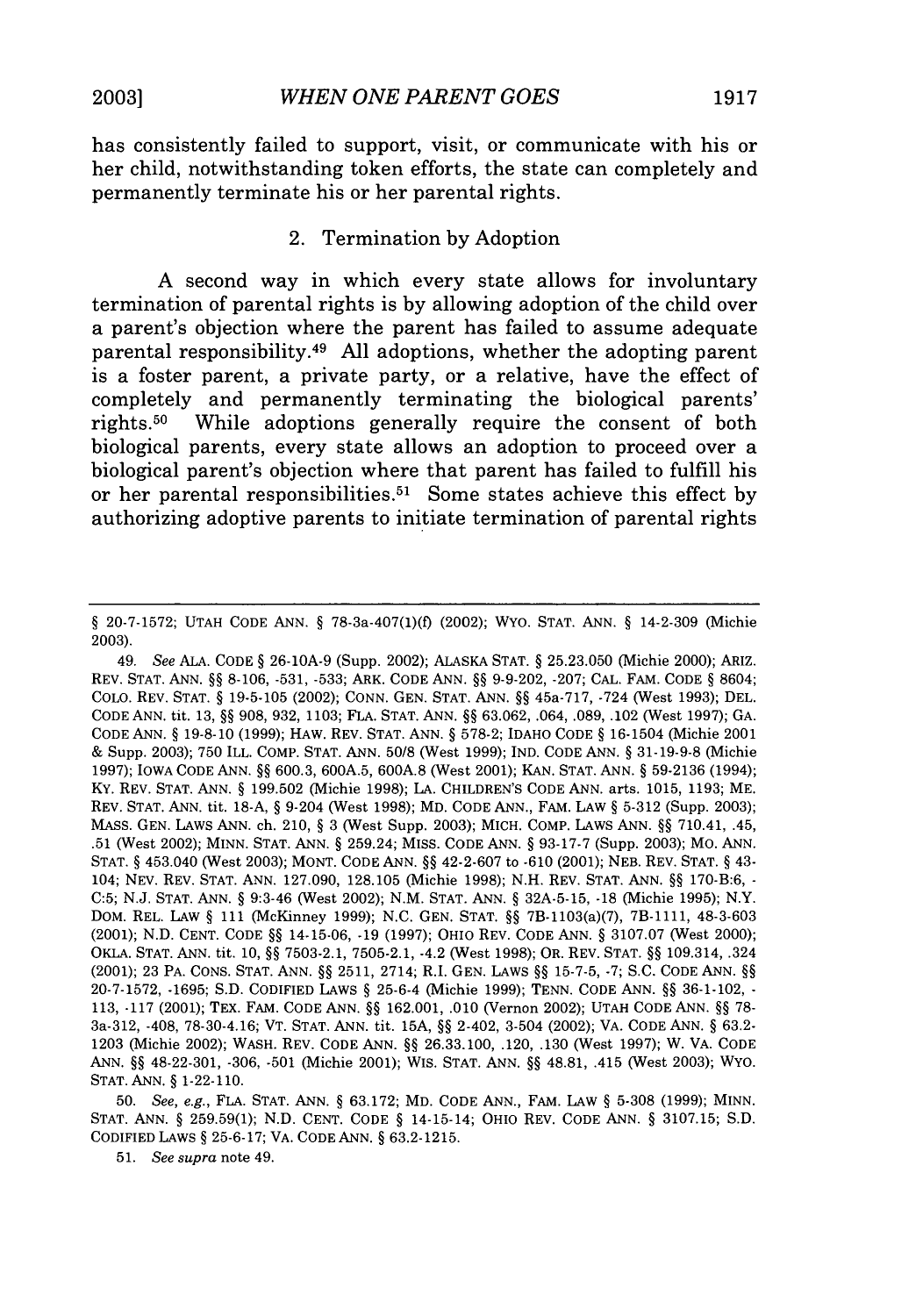actions, 52 while others waive the requirement that an absent parent provide consent.<sup>53</sup> Whatever the means, however, a parent who fails to support or maintain a substantial relationship with his or her child generally cannot object to an adoption.

In most states, the circumstances under which a biological parent loses his or her right to prevent an adoption parallel the circumstances under which the state is authorized to terminate parental rights. Like state-initiated actions, statutes vary in language from "abandonment" or "desertion" to general language describing the specific conduct required.<sup>54</sup> And like state-initiated actions, no matter what label is used, a parent's failure to support, communicate with, or visit his or her child for an extended period of time is uniformly regarded as grounds for denying that parent the right to prevent an adoption. 55 The period of abandonment required varies from three months to one year,<sup>56</sup> and, like state-initiated actions, the average required period is six months.<sup>57</sup> Further, as with state-initiated actions, many adoption statutes allow courts to disregard "incidental" or "token" efforts made by the absent parent.<sup>58</sup> Thus, if a parent has failed for an extended period of time to support, visit, or communicate with his or her child, notwithstanding token efforts, another party can

55. *See supra* note 49.

56. *See, e.g.,* ARK. CODE ANN. § 9-9-207(2) (1 year); CAL. FAM. CODE § 8604 (1 year); IND. CODE ANN. § 31-19-9-8 (abandon for six months; failure to communicate for 1 year); KY. REV. **STAT.** ANN. § 199.502 (3 months); OKLA. STAT. ANN. tit. 10, § 7505-4.2 (West Supp. 2003) (1 year).

57. *See, e.g.,* ALA. CODE § 26-10A-9 (Supp. 2002); ALASKA STAT. § 25.23.050; MD. CODE ANN., FAM. LAW § 5-312; Mo. ANN. STAT. § 453.040(7) (West 2003); NEB. REV. STAT. § 43-104 (1998); N.J. STAT. ANN. § 9:3-46; N.M. STAT. ANN. § 32A-5-18 (Michie 1995); N.Y. DOM. REL. LAW § 111; 23 PA. CONS. STAT. ANN. § 2511; S.D. CODIFIED LAWS § 25-6-4 (Michie 1999).

58. *See, e.g.,* KAN. STAT. ANN. § 59-2136(d) (1994); NEV. REV. STAT. ANN. 127.090, 128.105 (Michie 1998 & Supp. 2001); N.H. REV. STAT. ANN. §§ 170-B:6, -C:5 (2001); OR. REV. STAT. § 109.324; R.I. GEN. LAWS § 15-7-5, -7 (2000).

<sup>52.</sup> *See, e.g.,* ME. REV. STAT. ANN. tit. 18-A, § 9-204; MONT. CODE ANN. § 42-2-603; N.M. **STAT.** ANN. § 32A-5-16; 23 PA. CONS. STAT. ANN. § 2512; WASH. REV. CODE ANN. § 26.33.100.

<sup>53.</sup> *See, e.g.,* ARK. CODE ANN. § 9-9-202; CAL. FAM. CODE § 8604; COLO. REV. STAT. § **19-5-** 202; GA. CODE ANN. § **19-8-10** (1999 & Supp. 2002); HAW. REV. STAT. ANN. § 578-2; IND. CODE ANN. § 31-19-9-8; Ky. REV. STAT. ANN. § 199.502; MD. CODE ANN., FAM. LAW § 5-312; MASS. GEN. LAWS ANN. ch. 210, § 3; MINN. STAT. ANN. § 259.24; MISS. CODE ANN. § 93-17-7(2)(b); N.J. STAT. ANN. § 9:3-46; N.Y. DOM. REL. LAW § 111; OHIO REV. CODE ANN. § 3107.07; OR. REV. STAT. §§ 109.314, .324.

<sup>54.</sup> *See, e.g.,* ALASKA STAT.§ 25.23.050 ("abandonment" and general description of conduct); ARK. CODE ANN. § 9-9-207(7) (Michie 2002 & Supp. 2003) ("abandonment"); CAL. FAM. CODE § 8604 (general description of conduct); HAW. REV. STAT. ANN. § 578-2 (general description of conduct); IDAHO CODE § 16-1504 (general description of conduct); N.J. STAT. ANN. § 9:3-46 (general description of conduct); N.Y. DOM. REL. LAW § 111 (general description of conduct); OR. REV. STAT. § 109.324 ("desertion"); W. VA. CODE ANN. § 48-22-301 ("abandonment"); WYO. STAT. ANN. § 1-22-110 ("abandonment" and "desertion").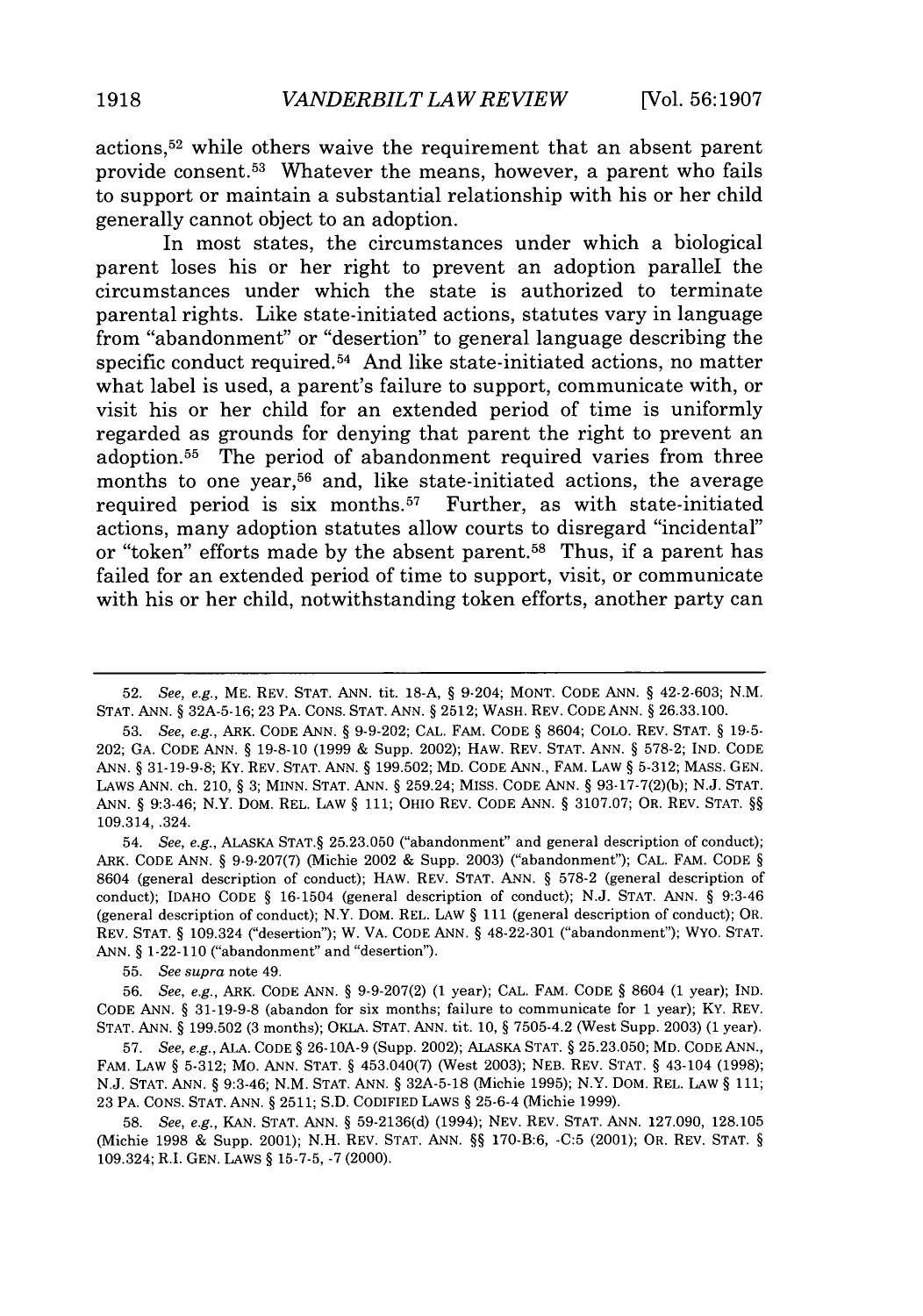adopt the child over the parent's objection, having the effect of permanently terminating his or her parental rights.59

## **3.** Termination **by** Stepparent Adoption

**A** third way in which parental rights can be involuntarily terminated is through stepparent adoptions. adoptions, every state allows stepparent adoptions to proceed over an absent parent's objection.<sup>60</sup> While stepparent adoptions parallel general adoptions in most ways,<sup>61</sup> some states have more relaxed requirements when a natural parent's spouse wishes to adopt his or her stepchild.<sup>62</sup> For example, a few of the states that ordinarily

61. Stepparent adoptions are often included, either explicitly or implicitly, within general adoption statutes. *See, e.g.,* ALASKA STAT. § 25.23.020(4)(A); ARK. CODE ANN. § 9-9-204(4)(i); FLA. **STAT.** ANN. § 63.042(d); HAW. REV. STAT. ANN. § 578-1; IOWA CODE ANN. § 600.4(3)(a); KY. REV. **STAT.** ANN. § 199.470(4)(a); MASS. GEN. LAWS ANN. ch. 210, § 1; N.D. CENT. CODE § 14-15- 03(4)(a); OHIO REV. CODE ANN. § 3107.03(D)(1); TEX. FAM. CODE ANN. § 162.001(b)(2); WIS. STAT. ANN. § 48.90(b). Thus, the same requirements for consent, waiver, time of abandonment, etc. often apply equally to stepparent adoptions. *See supra* notes 52-58 and accompanying text.

62. *See, e.g.,* CAL. FAM. CODE § 9000 (West Supp. 2003), 9003 (West 1994); COLO. REV. STAT. § 19-5-203(1)(d) (2002); KAN. STAT. ANN. § 59-2136(d) (1994); LA. CHILDREN'S CODE ANN. arts.

<sup>59.</sup> *See supra* note 49.

<sup>60.</sup> *See* ALA. CODE §§ 26-10A-9, -27 (1992 & Supp. 2002); ALASKA STAT. §§ 25.23.020(4)(A), .050; ARIZ. REV. STAT. ANN. §§ 8-102, -103, -106, -531, -533 (West 1999 & Supp. 2002); ARK. CODE ANN. §§ 9-9-202, -204(4)(i), -207; CAL. FAM. CODE §§ 9000, 9003 (West 1994 & Supp. 2003); COLO. REV. STAT. § 19-5-203(1)(d) (2002); CONN. GEN. STAT. ANN. §§ 45a-717, -724(a)(2)(D) (West 1993); DEL. CODE ANN. tit. 13, §§ 903, 908, 1103 (1999 & Supp. 2000); FLA. STAT. ANN. §§ 63.042(d), .089 (West 1997); GA. CODE ANN. §§19-8-3, -10 (1999); HAW. REV. STAT. ANN. §§ 578-1, -2 (Michie 1999); IDAHO CODE §§ 16-1504, -1509 (Michie 2001 & Supp. 2003); 750 ILL. COMP. STAT. ANN. 50/1, 50/2, 50/8 (West 1999); IND. CODE ANN. §§ 31-19-9-8, 31-19-15-2, -4; IOWA CODE ANN. §§ 600.4(3)(a), .12, .13 (West 2001); KAN. STAT. ANN. §§ 59-2113, -2136; KY. REV. STAT. ANN. §§ 199.470(4)(a), .502; LA. CHILDREN'S CODE ANN. arts. 1243.1, 1245 (West 1995 & Supp. 2003); ME. REV. STAT. ANN. tit. 18-A, §§ 9-204, -301, -302 (West 1998); MD. CODE ANN., FAM. LAW §§ 5- 309(a), -312 (1999 & Supp. 2003); MASS. GEN. LAWS ANN. ch. 210, §§ 1, 3 (West Supp. 2003); MICH. COMP. LAWS ANN. § 710.51 (West 2002); MINN. STAT. ANN. §§ 259.24, .59(la) (West 2003); MISS. CODE ANN. §§ 93-17-7, -13 (Supp. 2003); Mo. ANN. STAT. §§ 453.010, .040; MONT. CODE ANN. §§ 42-1-106(1), 42-2-607, -608(h)(B), -610 (2001); NEB. REV. STAT. §§ 43-101, -104 (1998); NEV. REV. STAT. ANN. 127.030, .090, 128.105; N.H. REV. STAT. ANN. §§ 170-B:4, -B:6, -C:5; N.J. **STAT.** ANN. §§ 9:3-43, -46; N.M. STAT. ANN. §§ 32A-5-11, -15, -18, -32; N.Y. DOM. REL. LAW §§ 110, 111 (McKinney 1999 & Supp. 2003); N.C. GEN. STAT. §§ 48-3-603, 48-4-101, -102 (2001); N.D. CENT. CODE §§ 14-15-03(4)(a), -06 (1997 & Supp. 2003); OHIO REV. CODE ANN. §§ 3107.03(D)(1), .07, (West 2000); OKLA. STAT. ANN. tit. 10, §§ 7503-1.1, -2.1, 7505-2.1, -4.2 (West 1998 & Supp. 2003); OR. REV. STAT. §§ 109.309, .314, .324; 23 PA. CONS. STAT. ANN. §§ 2511, 2903; R.I. GEN. LAWS §§ 15-7-4, -5; S.C. CODE ANN. §§ 20-7-1572, -1695(A)(1), -1820 (Law. Co-op. Supp. 2002); S.D. CODIFIED LAWS §§ 25-6-4, -17; TENN. CODE ANN. §§ 36-1-102, -113, -115 (2001 & Supp. 2002); TEX. FAM. CODE ANN. §§ 162.001(b)(2), .016 (Vernon 2002); UTAH CODE ANN. §§ 78-3a-402, -408, 78-30-1(3)(a)(i), -4.16 (2002); VT. STAT. ANN. tit. **15A,** § 1-102(b) (2002); VA. CODE ANN. §§ 63.2-1201, -1203 (Michie 2002); WASH. REV. CODE ANN. §§ 26.33.100, .120, .140 (West 1997); W. VA. CODE ANN. §§ 48-22-301, -306, -501 (Michie 2001); WIS. STAT. ANN. §§ 48.81, .90(b), .415 (West 2003); WYO. STAT. ANN. §§ 1-22-104, -110 (Michie 2003).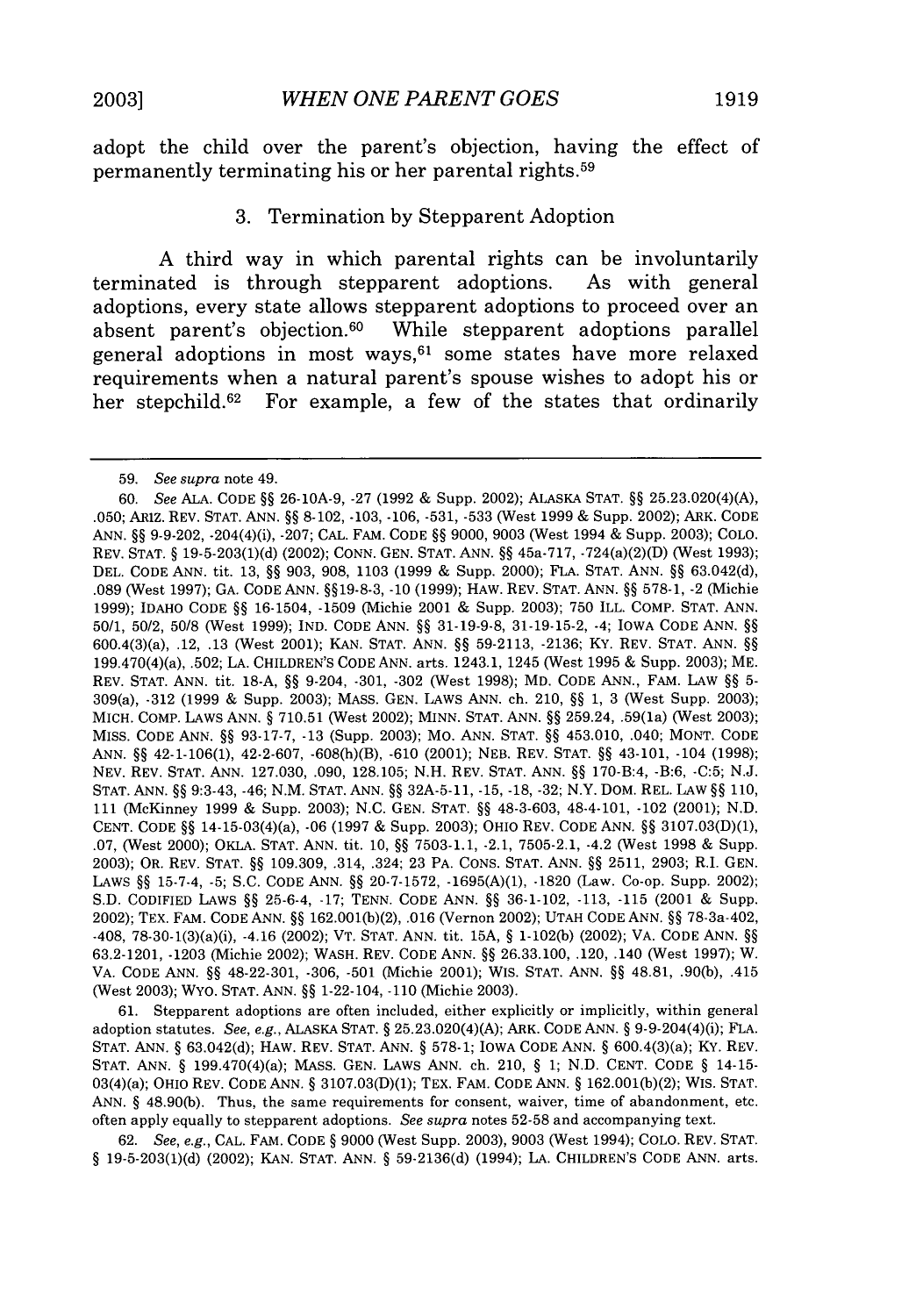require that an objecting parent's rights be terminated before or in conjunction with adoption proceedings remove this procedural hurdle when the spouse of a natural parent tries to adopt a stepchild.<sup>63</sup> In other states, failure to provide a "substantial" amount of child support for an extended period of time is, in and of itself, sufficient to create a rebuttable presumption that the absent parent has abandoned the child, thereby eliminating the need for the absent parent's consent. <sup>64</sup> Louisiana even provides for a rebuttable presumption that a stepparent adoption is in the child's best interests, $65$  and California requires only the consent of the present parent if that parent has sole custody. 66 Thus, an absent parent faces the very real possibility of permanently losing his or her parental rights if any party other than the natural parent cares for the child or if the other natural parent eventually gets married.

## III. THE VOID AND THE INCONSISTENCY: ABSENT PARENTS' RIGHTS ARE PROTECTED BY CIRCUMSTANCE, WHILE PRESENT PARENTS' RIGHTS ARE RESTRICTED BY CUSTODY

## *A. Present Parents Are Barred from Existing Means of Termination*

Currently, no legal means exist by which a natural parent can acquire full parental rights when there is a living, absent parent. No state offers an explicit statutory remedy for this circumstance, and state statutes and case law generally foreclose the availability of private termination proceedings and natural parent adoptions.

<sup>1245 (</sup>West Supp. 2003), 1255 (West 1995); MICH. COMP. LAWS ANN. § 710.51(6) (West 2002); VT. **STAT.** ANN. tit. 15A, § 1-102(b) (1989).

<sup>63.</sup> See, e.g., FLA. STAT. ANN. §§ 63.102(1) (West 1997); LA. CHILDREN'S CODE ANN. arts. 1245 (West 1995); MICH. COMP. LAWS ANN. § 710.51(6) (West 2002); VT. STAT. ANN. tit. **15A,** § 1- 102(b) (2002).

<sup>64.</sup> See, e.g., COLO. REV. STAT. § 19-5-203(1)(d) (2002); KAN. STAT. ANN. § 59-2136(d) (1994); LA. CHILDREN'S CODE ANN. art. 1245 (West Supp. 2003).

<sup>65.</sup> LA. CHILDREN'S CODE ANN. art. 1255(B) (West 1995) ("When a court has granted custody to either the child's grandparents or his parent married to the stepparent petitioner, there shall be a rebuttable presumption that this adoption is in the best interests of the child.").

<sup>66.</sup> CAL. FAM. CODE § 9003(c) (West 1994) ("The consent, when reciting that the person giving it is entitled to sole custody of the child **...** is prima facie evidence of the right of the person signing the consent to the sole custody of the child and that person's sole right to consent.").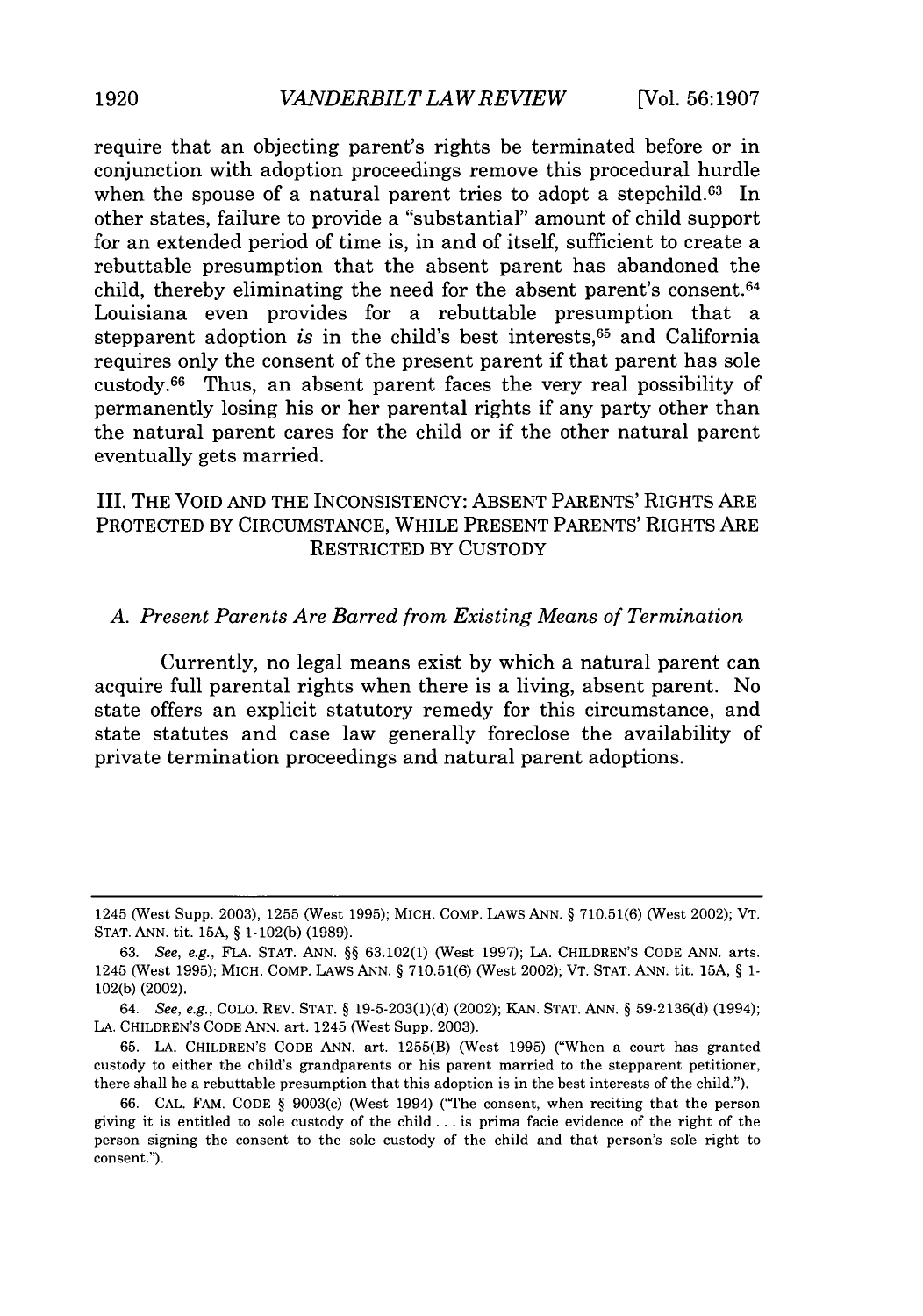## **1.** Termination Foreclosed to the Present Parent

Statutes authorizing termination of parental rights are generally unavailable to a natural parent seeking to terminate an absent parent's rights on grounds of abandonment. Termination statutes apply in only two contexts: state-initiated proceedings and adoption proceedings.<sup>67</sup> In fact, many state statutes specifically restrict the filing of termination petitions to authorized state agencies.68 Other statutes restrict the filing of such actions to situations in which adoption is contemplated. $69$  And, while the plain language of the remaining statutes appears to allow a natural parent to initiate a termination action, 70 courts generally prevent natural parents from doing **so. <sup>71</sup>**

69. *See, e.g.,* HAW. REV. STAT. ANN. § 571-63 (Michie 1999); N.H. REV. STAT. ANN. § 170-C:1 (2001); N.M. STAT. ANN. § 32A-4-29(A) (Michie Supp. 2003); OR. REV. STAT. § 419B.500 (2001); 23 PA. CONS. STAT. ANN. § 2512 (West 2001); S.C. CODE ANN. § 20-7-1560 (Law. Co-op. Supp. 2002); **S.D.** CODIFIED LAWS § 26-8A-21.2. Some states allow a termination action for adoption purposes by adding prospective adoptive parents or foster parents to the list of persons who may file a petition. *See, e.g.,* LA. CHILDREN'S CODE ANN. art. 1004(G) (West 1995); MICH. COMP. LAWS ANN. § 712A.19b(1) (West 2002); MO. ANN. STAT. § 211.447(5) (West Supp. 2003); VT. STAT. ANN. tit. **15A,** § 3-504 (2002).

70. While some statutes explicitly allow a parent to initiate a termination action against the other parent, other statutes allow, generally, "any person" or "any interested party" to initiate a termination action. *Compare* CONN. GEN. STAT. ANN. § 45a-715 (West Supp. 2003), IDAHO CODE § 16-2004 (Michie 2001) IOWA CODE ANN. § 600A.5 (West 2001), N.C. GEN. STAT. § 7B-1103 (2001), WIS. STAT. ANN. § 48.42 (West 2003), *and* WYO. STAT. ANN. § 14-2-310 (Michie 2003), *with* ARIZ. REV. STAT. ANN. § 8-533 (West Supp. 2002), CAL. FAM. CODE § 7841 (West 1994), FLA. STAT. ANN. § 39.806 (West 2003), KAN. STAT. ANN. § 38-1581 (2000), *and* UTAH CODE ANN. § 78-3a-404 (2002).

71. Although such actions have sporadically been allowed in extreme cases, these cases are generally older, and most have been implicitly or explicitly overruled by more recent opinions. For example, in Connecticut, a mother was allowed to terminate the parental rights of the father who had a history of sexual assault, was incarcerated for sexually assaulting the mother, had never seen his child, and had no intentions to establish a parent-child relationship. *In re* Rebecca W., 510 A.2d 1017 (Conn. App. Ct. 1986). However, this was quite obviously an extreme case, and it is the last known case in Connecticut allowing such an action. In Delaware, such an action was allowed upon the absent parent's consent. *In re* Monahan, 281 A.2d 620 (Del. Super. Ct. 1971). However, a later case noted that changes made to Delaware statutes in 1975 preclude such termination by limiting actions to situations in which adoption is contemplated. *In re* D.E.R., No. 99-06-3TK, 2002 WL 31450946, at \*1-2 (Del. Fam. Ct. July 11, 2002). In Texas, such actions have been allowed in extraordinary situations. *See* Brazier v. Brazier, 597 S.W.2d 442

<sup>67.</sup> *See, e.g.,* Haugaard & Avery, *supra* note 10, at 131, 135-39.

<sup>68.</sup> *See, e.g.,* ARK. CODE ANN. § 9-27-341(a)(1) (Michie Supp. 2003); COLO. REV. STAT. § 19-3- 604 (2002); 20 ILL. COMP. STAT. ANN. 505/35.2 (West 2001); IND. CODE ANN. § 31-35-2-4(a) (Michie 1997); MD. CODE ANN., CTS. & JUD. PROC. § 3-809(a) (2002); MASS. GEN. LAWS ANN. ch. 119, §§ 24 29 (West 2003); MINN. STAT. ANN. § 260C.301(1) (West 2003); NEB. REV. STAT. § 43- 292.02 (1998); N.J. STAT. ANN. § 9:2-18 (West 2002); N.Y. JUD. CT. ACTS LAW § 634 (McKinney 1999); OKLA. STAT. ANN. tit. 10, § 7003-4.7 (West Supp. 2003); R.I. GEN. LAWS § 15-7-7(a) (2000); S.D. CODIFIED LAWS § 26-8A-21.2 (Michie 1999); VA. CODE ANN. § 16.1-283(A) (Michie 2003); WASH. REV. CODE ANN. § 13.34.132 (West Supp. 2003).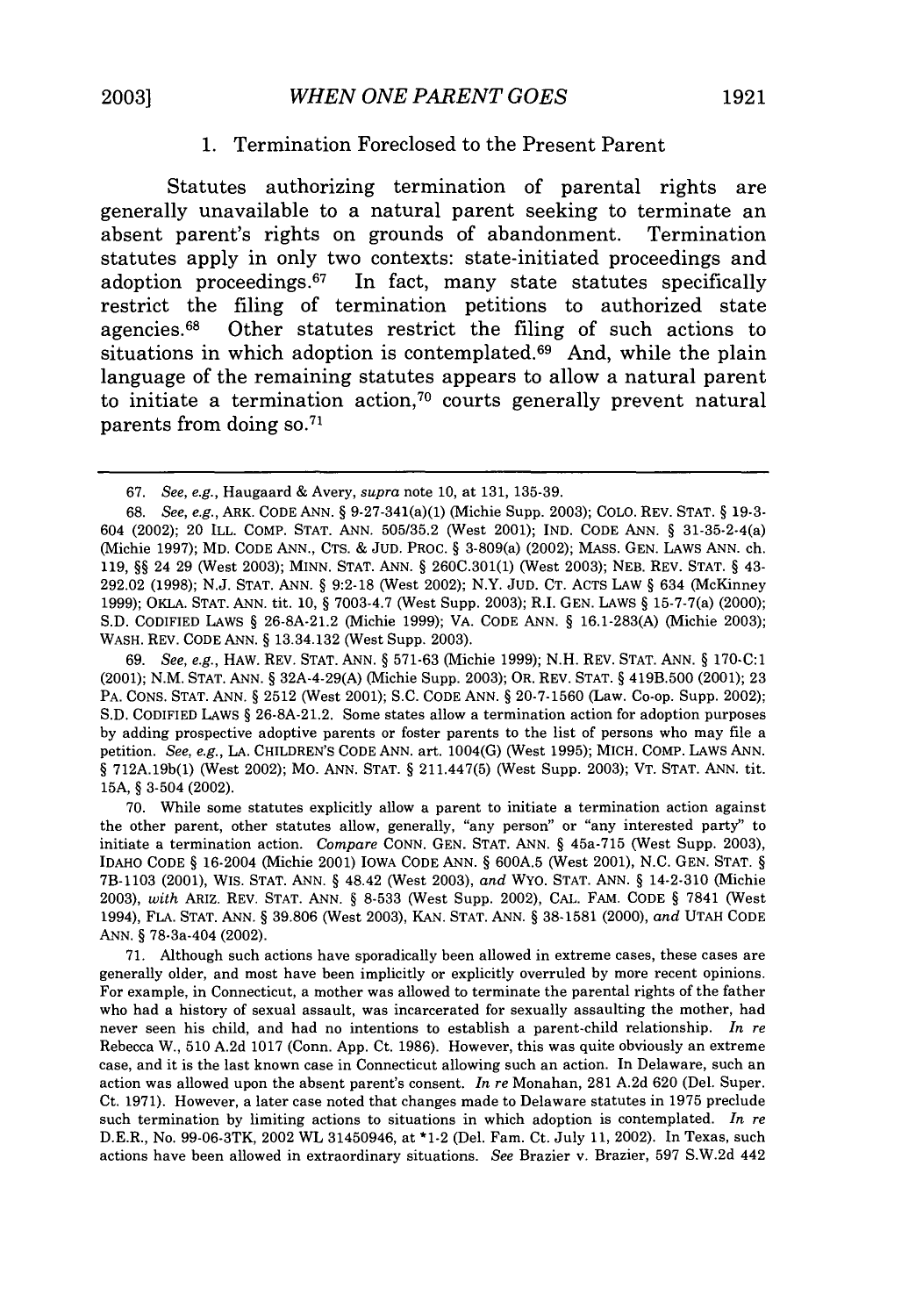Termination statutes that restrict filing to state agencies or prospective adoptive parents clearly provide no remedy for the situation at issue. Natural parents have no access to proceedings that are limited to state agencies, as the state has no need to invest time or resources where a child is being properly cared for **by** the remaining natural parent.<sup>72</sup> Although many statutes allow states to terminate one parent's rights while leaving the other parent with full rights and custody of the child,<sup>73</sup> state agencies are only compelled to do so when the parent subject to termination is currently placing the child in substantial physical danger. <sup>74</sup>**A** state agency generally will not intervene where an absent parent has simply failed to support or visit a child.75 Similarly, termination proceedings available to parents contemplating adoption provide no recourse for a present parent unless he or she marries and the stepparent is willing to assume the full and permanent duties of a natural parent.<sup>76</sup> Thus, the majority of states have statutorily foreclosed the ability of a present parent to terminate an absent parent's rights.

The remaining states have generally foreclosed this possibility through case law purporting to effectuate legislative intent and

72. *See supra* note 12 and accompanying text.

73. *See, e.g.,* **CAL.** FAM. **CODE** § 7802; FLA. STAT. ANN. § 39.811(3); **GA. CODE** ANN. § 15-11- 103 (2001); OR. REV. STAT. § 419B.500; S.D. CODIFIED LAWS § 26-8A-27.

74. Because termination proceedings require the expenditure of limited state resources, states are only compelled to bring termination suits when the child is in immediate need of a safe and stable home; states have no immediate interest in terminating an absent parent's rights where the child is currently in the safe and suitable care of the present parent. *See, e.g., In re* Adoption of Kohorst, 600 N.E.2d 843, 848 (Ohio Ct. App. 1992) (refusing to intervene where the child is not "abused, neglected, or dependent" and the custodial parent "presently provides a loving and comfortable home for her"); Haugaard & Avery, *supra* note 10, at 137-39.

75. *See, e.g., In re* Adoption of Kohorst, 600 N.E.2d 843, 848 (Ohio Ct. App. 1992) (refusing to intervene where the child is not "abused, neglected, or dependent" and the custodial parent "presently provides a loving and comfortable home for her"); Haugaard & Avery, *supra* note 10, at 137-39.

76. *See, e.g., In re* K.J.K., 396 N.W.2d 370, 371-72 (Iowa Ct. App. 1986); State v. R.L.P., 772 P.2d 1054, 1058 (Wyo. 1989).

<sup>(</sup>Tex. Civ. App. 1980) (allowing mother to terminate rights of statutorily presumed father where he was most likely not the biological father, he had expressed indifference to children, and he was serving a life sentence in prison); G.W.H. v. D.A.H., 650 S.W.2d 480 (Tex. Ct. App. 1983) (allowing mother to terminate father's parental rights where father had long history of violence against women and was serving a 50-year sentence for murdering a woman by strangulation, over dissent's objection that the court should have required a finding that the father had actually hurt the children). However, Texas courts have also denied such actions where the initiating parent fails to show that the other parent has actually physically abused the children. *See* Mayfield v. Smith, 608 S.W.2d 767, 770 (Tex. Civ. App. 1980) (denying termination where, although father had history of incarceration for violent crimes and children were frightened and often cried when he visited, mother could not prove that father "ever hit the children or abused them physically"); *see also G.W.H.,* 650 S.W.2d at 482-84 (Murphy, J., dissenting).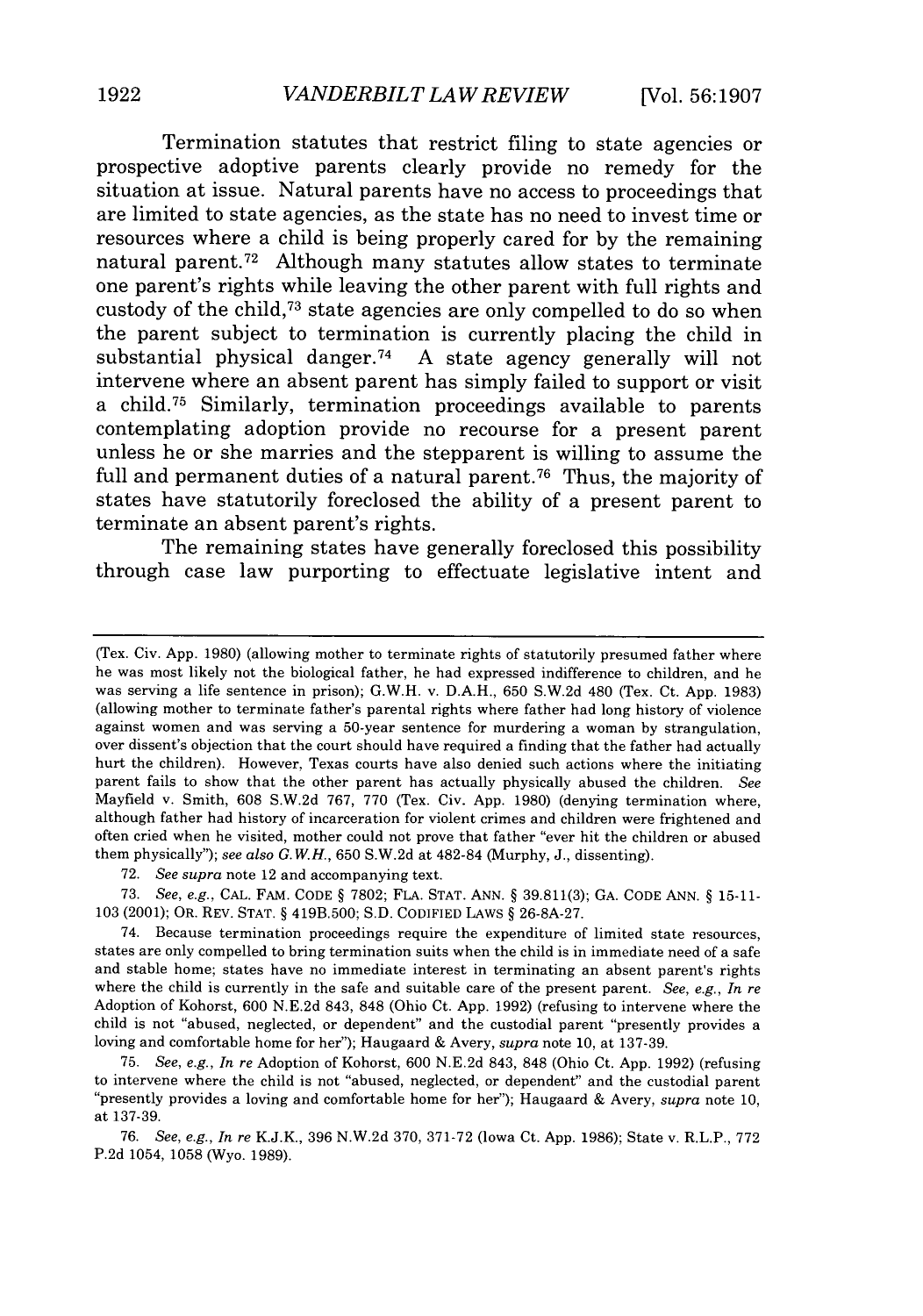further general public policy.<sup>77</sup> Courts hearing these cases generally hold contrary to the plain language of statutes, which would otherwise allow a natural parent to bring a termination action, based primarily on the courts' refusals to relieve the absent parents of their child support obligations.<sup>78</sup> Despite extended histories of abandonment, threats of disruption to the children's lives, the increased burdens placed on the present parents, the detrimental characters of the absent parents, and in many cases, even the consent of both parents to the termination,<sup> $79$ </sup> courts have held that depriving a child of one parent's financial support is not in the child's best interests.<sup>80</sup> Thus, the common law has generally foreclosed the present parent's access to the remaining termination statutes.

## 2. Adoption Foreclosed to the Present Parent

Like termination statutes, adoption statutes provide no recourse for a natural parent seeking to terminate an absent parent's rights. Similar to termination statutes, some adoption statutes

<sup>77.</sup> *See, e.g., K.J.K.,* 396 N.W.2d at 371-72 (reversing termination to avoid relieving father of child support obligation, despite consent of both parents, ongoing conflict between parents, and absence of relationship between father and child); C.J.H. v. A.K.G., No. M2001-01234-COA-R3-JV, 2002 WL 1827660, at \*1, 8 (Tenn. Ct. App. Aug. 9, 2002) (denying termination to avoid relieving father of child support obligation, despite consent of both parties, mother's acknowledgment of impact of decision, mother's financial stability and strong family support, and fact that father had never even seen his child); *R.L.P.,* 772 P.2d at 1057-58 (voiding order of termination as "a sham" where mother had no plans to marry, adoption was never contemplated, and there was no guardian ad litem representing the interests of the child).

<sup>78.</sup> The Iowa code includes "[a] parent" as one of the individuals who may petition for termination of a parent's rights, IOWA CODE ANN. § 600A.8 (WEST 2001), yet the Court of Appeals of Iowa held, " 'We cannot be persuaded that the legislature intended section 600A.8 to alter so radically the parental support obligation.' " *K.J.K,* 396 N.W.2d at 371 (quoting *In re* D.W.K., 365 N.W.2d 32, 35 (Iowa 1985)). The Tennessee code allows "any person **...** who has knowledge of the facts alleged or is informed and believes that they are true" to petition for the termination of a parent's rights, TENN. CODE ANN. § 37-1-119 (2001), yet the Court of Appeals of Tennessee held, "'[L]egislative and judicial efforts to hold parents to their financial responsibility to support their children would be eviscerated if we were to allow an unfettered legal avenue through which a parent **...** could avoid all responsibility for future support."' *C.J.H.,* 2002 WL 1827660, at \*7 (quoting *In re* Bruce R., 662 A.2d 107, 117 (Conn. 1985)).

<sup>79.</sup> *See, e.g., K.J.K.,* 396 N.W.2d at 370-71 (finding both parents consented, child was conceived while father was married to another woman, father had not seen child or spoken to mother since learning of her pregnancy, mother was worried about strain of future interference, and mother intends to remarry and have husband adopt); *C.J.H.,* 2002 WL 1827660, at \*1 (finding father has never seen child nor does he have any interest in or intention to see child, mother is financially secure and has strong family support, and both parties consent); Mayfield v. Smith, 608 S.W.2d 767, 768 (Tex. Civ. App. 1980) (acknowledging that the absent parent has history of incarceration for violent crimes and the children become frightened and upset when he visits); *R.L.P.,* 772 P.2d at 1054-56 (both parties consent and father does not support or visit child).

<sup>80.</sup> *See, e.g., K.J.K.,* 396 N.W.2d at 371-72; *C.J.H.,* 2002 WL 1827660, at **\*8.**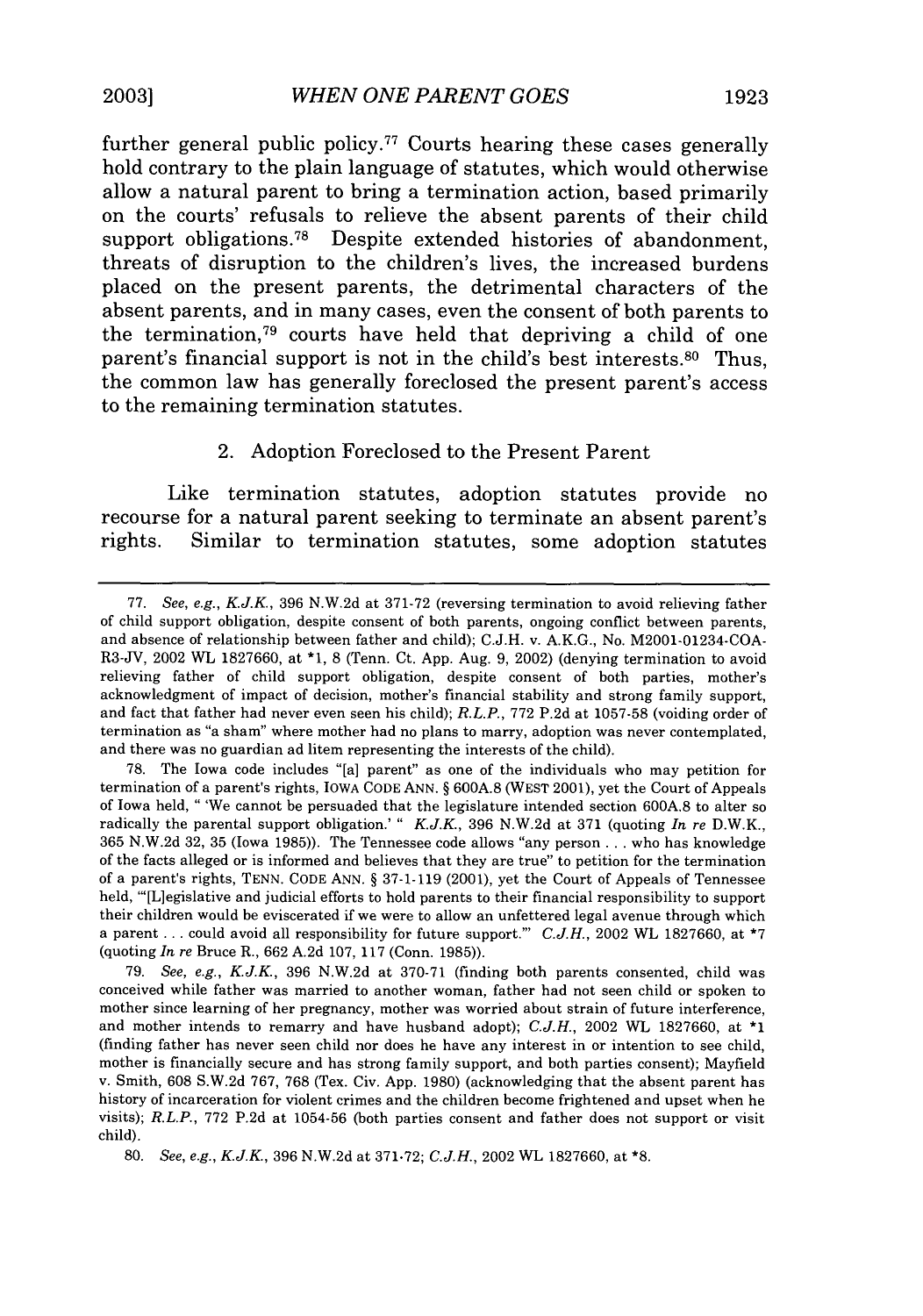specifically preclude a natural parent with an existing legal parentchild relationship from adopting his or her own child. $81$  However, the vast majority of adoption statutes, **by** their plain language, allow a natural parent to adopt his or her own child, thereby allowing a present parent to acquire full parental rights.<sup>82</sup> As with termination, however, courts have often stepped in to foreclose this option to natural parents.<sup>83</sup>

In states that specifically preclude a natural parent who has an existing legal relationship with a child from adopting that child, a natural parent cannot acquire full parental rights through adoption unless the parent's rights have previously been terminated.<sup>84</sup> Thus, a parent who has consistently remained a fit and responsible parent is denied the right to adopt, while a parent who has given the state

<sup>81.</sup> *See, e.g.,* DEL. CODE ANN. tit. 13, § 903 (1999); HAW. REV. STAT. ANN. § 578-1 (Michie 1999); VT. STAT. ANN. tit. **15A,** § 1-102 (2002); VA. CODE ANN. § 63.2-1201 (Michie 2002).

<sup>82.</sup> Most state adoptions statutes allow, generally, for "anyone" or "any adult" to petition for adoption of a child. *See, e.g.,* ALA. CODE § 26-10A-5 (Supp. 2002); ALASKA STAT. § 25.23.020 (Michie 2000); ARIZ. REV. STAT. ANN. § 8-103 (West 1999); COLO. REV. STAT. § 19-5-202(1) (2002); GA. CODE ANN. § 19-8-3 (1999); 750 ILL. COMP. STAT. ANN. 50/2 (West 1999); IOWA CODE ANN. § 600.4 (West 2001); KAN. STAT. ANN. § 59-2113 (1994); KY. REV. STAT. ANN. § 199.470(1) (Michie 1998); LA. CHILDREN'S CODE ANN. art. 1221 (West 1995); ME. REV. STAT. ANN. tit. 18-A, § 9-301 (West Supp. 2002); MD. CODE ANN., FAM. LAW § 5-309 (1999); MASS. GEN. LAWS ANN. ch. 210, § 1 (West Supp. 2003); MINN. STAT. ANN. § 259.22(1) (West 2003); MISS. CODE ANN. § 93-17-3(1) (Supp. 2003); Mo. ANN. STAT. § 453.010 (West 2003); NEB. REV. STAT. § 43-102 (Supp. 2002); N.J. **STAT.** ANN. § 9:3-43 (West 2002); N.M. STAT. ANN. § 32A-5-11 (Michie 1995); N.C. GEN. STAT. § 48-1-103 (2001); OR. REV. STAT. § 109.309 (2001); 23 PA. CONS. STAT. ANN. § 2312 (West 2001); R.I. GEN. LAWS § 15-7-4 (2000); S.C. CODE ANN. § 20-7-1670 (Law. Co-op. Supp. 2003); S.D. CODIFIED LAWS § 25-6-2 (Michie 1999); TENN. CODE ANN. § 36-1-115(a) (2001); TEX. FAM. CODE ANN. § 162.001 (Vernon Supp. 2004); UTAH CODE ANN. § 78-30-1(3)(a)(ii) (2002); WASH. REV. CODE ANN. § 26.33.140(2) (West 1997); W. VA. CODE ANN. § 48-22-201 (Michie 2001). Further, some explicitly authorize the "natural" or "birth" parent of a child to petition to adopt that child. *See, e.g.,* ARK. CODE ANN. § 9-9-204(3) (Michie 2002); FLA. STAT. ANN. § 63.042 (West 1997); N.H. REV. STAT. ANN. § 170-B:4 (2001); N.D. CENT. CODE § 14-15-03(3) (Supp. 2003).

<sup>83.</sup> *See, e.g.,* Marshall v. Marshall, 239 P. 36 (Cal. 1925); L.J.R. v. T.T., 739 So. 2d 1283 (Fla. Dist. Ct. App. 1999); Peregood v. Cosmides, 663 So. 2d 665 (Fla. Dist. Ct. App. 1995); Green v. Sollenberger, 656 A.2d 773 (Md. 1995); *In re* Kohorst, 600 N.E.2d 843 (Ohio Ct. App. 1992); *In re* Graham, 63 Ohio Misc. 22 (Ct. C.P. 1980); Gilbertson v. Gilbertson, 498 P.2d 1381 (Okla. 1972); Campbell v. Kindred, 554 P.2d 599 (Or. Ct. App. 1976); *see also* D.H.S. v. Sabattus, 683 A.2d 170, 171-72 (Me. 1996) (declining to void adoption because validity had not been presently challenged, but indicating in dicta that it would likely be declared void if challenged); Bridges v. Nicely, 497 A.2d 142, 148-49 (Md. 1995) (acknowledging that the plain meaning of the statute may allow for such action, but expressing concern for contrary legislative policy, and remanding to the circuit court to determine child's best interests).

<sup>84.</sup> *See, e.g., Marshall,* 239 P. at 37-38 ('The natural mother of a child could legally adopt such child only in a case wherein her parental relationship had theretofore been severed as a matter of law **.... ");** Stefanos v. Rivera-Berrios, 673 So. 2d 12, 13 (Fla. 1996) ("Despite the permanency of a termination order, a parent whose parental rights have been terminated is not precluded from establishing new rights to his or her child through independent adoption proceedings.").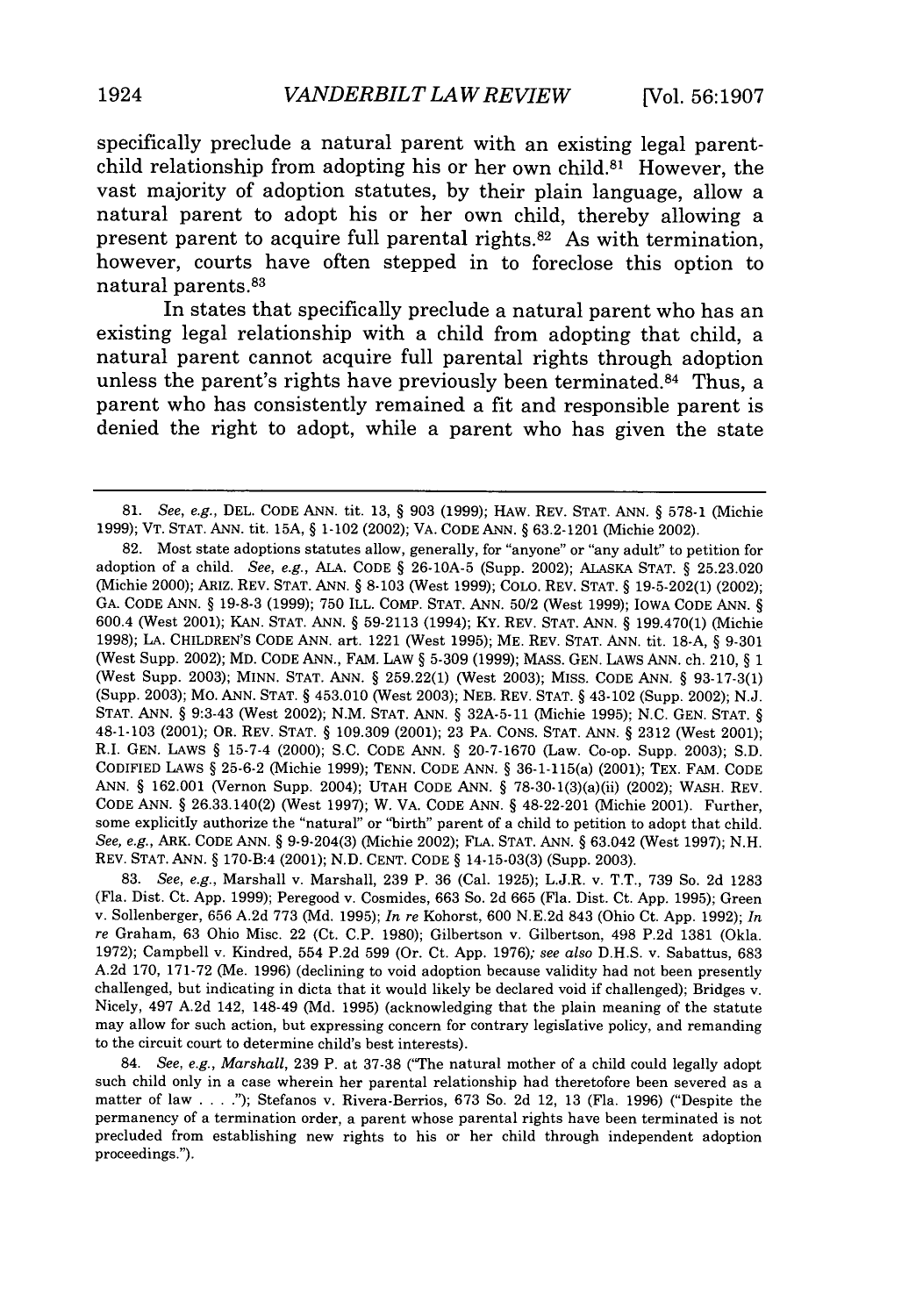reason to terminate his or her parental rights retains the option of later seeking to adopt the child, thereby acquiring full parental rights.

In the majority of states, where the plain language of adoption statutes allows a natural parent to adopt his or her child, $85$  the common law has again stepped in to close this avenue to the present natural parent.86 The underlying basis for such rulings is the notion that the primary purpose of adoption is to create a legal relationship that does not already exist. $87$  Like the courts in termination cases, courts denying present parent adoption petitions rely upon legislative intent rather than the plain statutory language.<sup>88</sup> Indeed, in several of these cases, the adoption had been granted pursuant to the plain meaning of the statute, and the adoption was later found void

87. *See, e.g., Marshall,* 239 P. at 37-38; *L.J.R.,* 739 So. 2d at 1284; *Green,* 656 A.2d at 777- 78; *Kohorst,* 600 N.E.2d at 846-47; *Graham,* 63 Ohio Misc. at 23; *Gilbertson,* 498 P.2d at 1384.

88. Each of the applicable state adoption statutes, on its face, allows such adoptions. *See* CAL. FAM. CODE § 8601(a) (West 1994) (requiring only that adoptive parent be at least ten years older than the child); FLA. STAT. ANN. § 63.042 (West 1997) (explicitly including birth parent as individual who may petition to adopt child); MD. CODE ANN., FAM. LAW § 5-309(a) (1999) ("Any adult may petition a court to decree an adoption."); OHIO REV. CODE ANN. § 3107.03(B)-(C) (West 2000) (listing "[a]n unmarried adult" and "[t]he unmarried minor parent of the person to be adopted" as individuals who may adopt); OKLA. STAT. ANN. tit. 10, § 7503-1.1(3) (West Supp. 2003) (listing "[a]n unmarried person who is at least twenty-on (21) years of age" as an individual who may adopt); OR. REV. STAT. § 109.309(1) (2001) ("Any person may petition the circuit court for leave to adopt another person **....").** Nonetheless, the courts opined that such a result could not have been the legislatures' intent. *See Marshall,* 239 P. at 38 ("We are not prepared to hold that section 229 of the Civil Code was intended to apply to a situation such as this, and to effect a result so plainly opposite to that which was intended."); *L.J.R.,* 739 So. 2d at 1284 ("Like the Supreme Court of Oklahoma, 'we do not believe ... that the legislature contemplated the use of adoption proceedings for the sole purpose of terminating parental rights **.... "** (quoting *Gilbertson,* 498 P.2d at 1384)); Peregood v. Cosmides, 663 So. 2d 665, 669 (Fla. Dist. Ct. App. 1995) ("The procedure utilized ... violates the intent and purposes of the Florida adoption law."); *Green,* 656 A.2d at 777 ("We hold that despite the broad and seemingly unqualified language used in these provisions, the General Assembly never intended for natural parents to be permitted to adopt their own *legitimate* children."); *Kohorst,* 600 N.E.2d at 847 ("We .**.**.do not believe that the General Assembly intended for adoption proceedings to be available for the 'adoption' of one's own natural child, born in wedlock **....** *); Graham,* 63 Ohio Misc. at 25 ("Sound public policy dictates that the adoption statutes should not be construed to allow the natural mother to adopt her own minor children **...");** *Gilbertson,* 498 P.2d at 1384 ("[Wge do not believe the Legislature intended to provide a proceeding for a parent to adopt his natural, legitimate child."); *Campbell,* 554 P.2d at 600 (agreeing with the legislative intent reasoning found in *Gilbertson, Marshall,* and *C.J.S.,* and further finding that the statute of limitations on challenging adoptions does not apply because "[tihe intention of the legislature in adopting [the statute of limitations] appears to have been for a different purpose").

<sup>85.</sup> *See supra* note 82.

<sup>86.</sup> *See supra* note 83. For an analysis of the inconsistency in Maryland case law, see Jennifer R. Terrasa, Note, *Limitations on Who May Adopt: A Natural Mother May Not Adopt Her Own Natural Children Notwithstanding the Consent of the Natural Father and the Children* Green v. Sollenberger, *338 Md. 118, 656 A.2d 773 (1995),* 26 U. BALT. L. REV. 201, 215-24 (1996).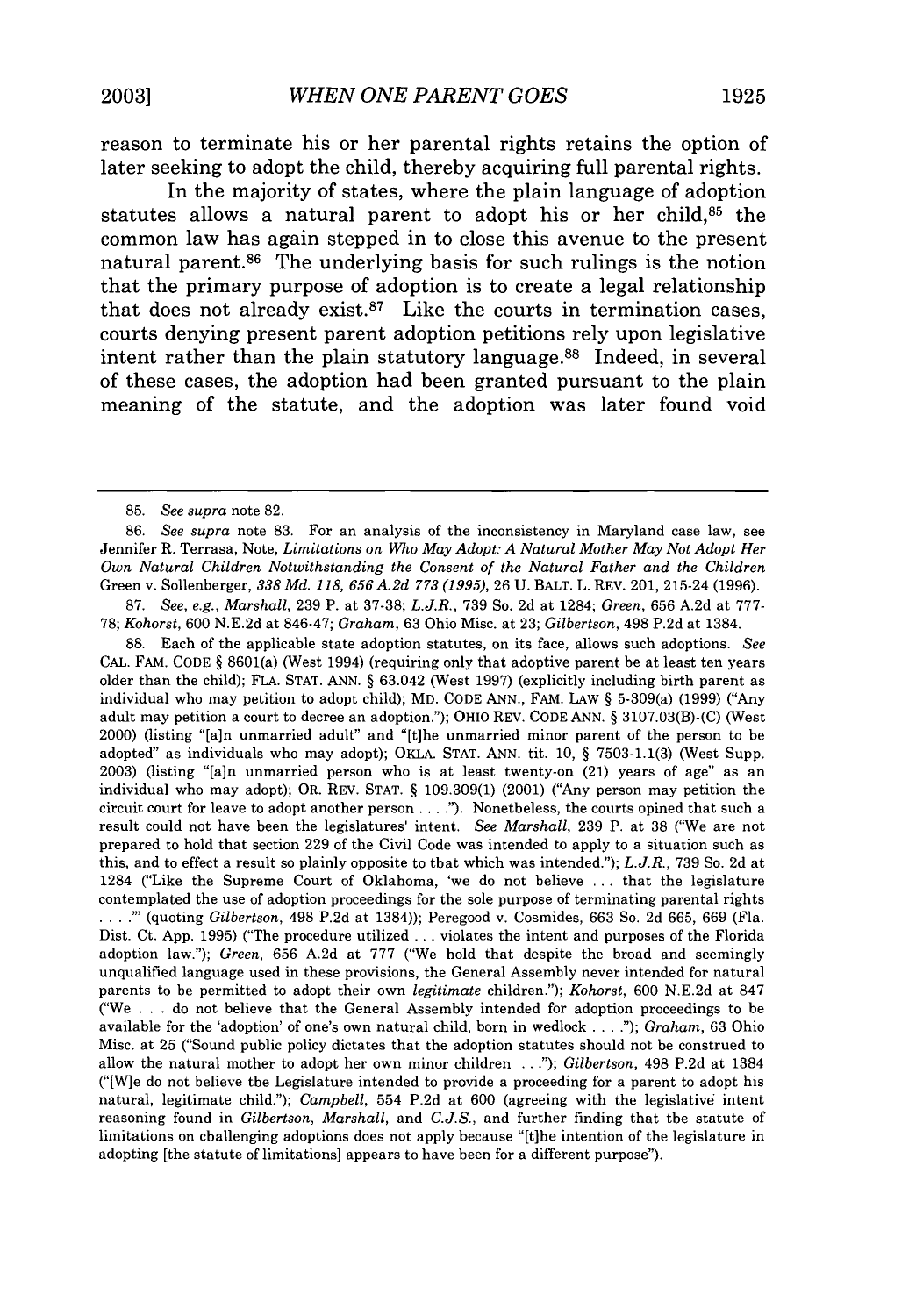pursuant to the appellate courts' reliance on legislative intent and public policy.<sup>89</sup>

While courts denying present parent adoption petitions are adamant that the primary purpose of adoption is to create a new legal relationship, they presume that the legal relationship formed through adoption is no different than the legal relationship of custody occupied **by** a present parent.90 Although one court recognized that adoption might create more inclusive rights than an order establishing paternity, 91 most courts that have rejected present parent adoptions have opined that adoption "accords no benefits, rights, obligations, or duties which did not exist as the result of the natural [parent-child] relationship. **"92**

Further, **by** focusing on the purpose of creating new legal relationships, courts have generally failed to address the other purposes that adoption is meant to serve. In addition to creating new legal relationships, adoption statutes are meant to provide stability in a child's home, protect the parent-child relationship from future interference, and generally promote the well-being of the adopted child. 93 Although, in a couple of the cases, the petitioning parents argued that adoption does serve other purposes, the courts found such arguments unpersuasive, again focusing on the children's monetary

<sup>89.</sup> *Marshall,* 239 P. at 37-38; *L.J.R.,* 739 So. 2d at 1284; *Peregood,* 663 So. 2d at 667, 669; *Green,* 656 A.2d at 775, 779; *Gilbertson,* 498 P.2d at 1383-84; *Campbell,* 554 P.2d at 599-600.

<sup>90.</sup> *See L.J.R.,* 739 So. 2d at 1284 ("Granting her petition for adoption **by** birthparent 'confer[red few or] no additional rights, privileges, or benefit upon the child[]."' (quoting *Graham*, 63 Ohio Misc. at **25));** *Green,* 656 A.2d at 777 ("[N]o new rights or obligations attach as a result of the adoption. . **.** . [T]he status of the parties was in no way enhanced, nor was their legal relationship altered."); *Kohorst,* 600 N.E.2d at 847 ("[Adoption] accords no benefits, rights, obligations, or duties which did not exist as the result of the natural relationship."); *Graham,* 63 Ohio Misc. at 25 ("The granting of this adoption would confer no additional rights, privileges, **or** benefit upon the children."); *Gilbertson,* 498 P.2d at 1384 ("[Ajdoption confers no benefits or rights nor imposes any obligations or duties not previously existing as a result of the natural relationship."); *Campbell,* 554 P.2d at 600 ("The status of the children's home was not changed nor was there any change in the relationship, legal or otherwise, with respect to the father.").

<sup>91.</sup> *Kohorst,* 600 N.E.2d at 847.

<sup>92.</sup> *Id.; see also supra* note 90.

<sup>93.</sup> *See, e.g.,* GA. CODE ANN. § 19-8-12(a) (1999); IDAHO CODE § 16-1501A(2)(a) (Michie 2001); MD. CODE ANN., FAM. LAW § 5-303; UTAH CODE ANN. § 78-30-4.12(2) (2002); *In re* Carl, 709 N.Y.S.2d 905, 910 (N.Y. Fam. Ct. 2000); JOSEPH GOLDSTEIN ET AL., IN THE BEST INTERESTS OF THE CHILD (1986) [hereinafter GOLDSTEIN, IN THE BEST INTERESTS], *reprinted in* JOSEPH GOLDSTEIN ET AL., THE BEST INTERESTS OF THE CHILD: THE LEAST DETRIMENTAL ALTERNATIVE 151, 154 (1996) [hereinafter BEST INTERESTS OF THE CHILD]; Lisa **A.** Fuller, Note, *Interstate* Succession Rights of Adopted Children: Should the Stepparent Exception be Extended?, 77 CORNELL L. REV. 1188, 1188 (1992).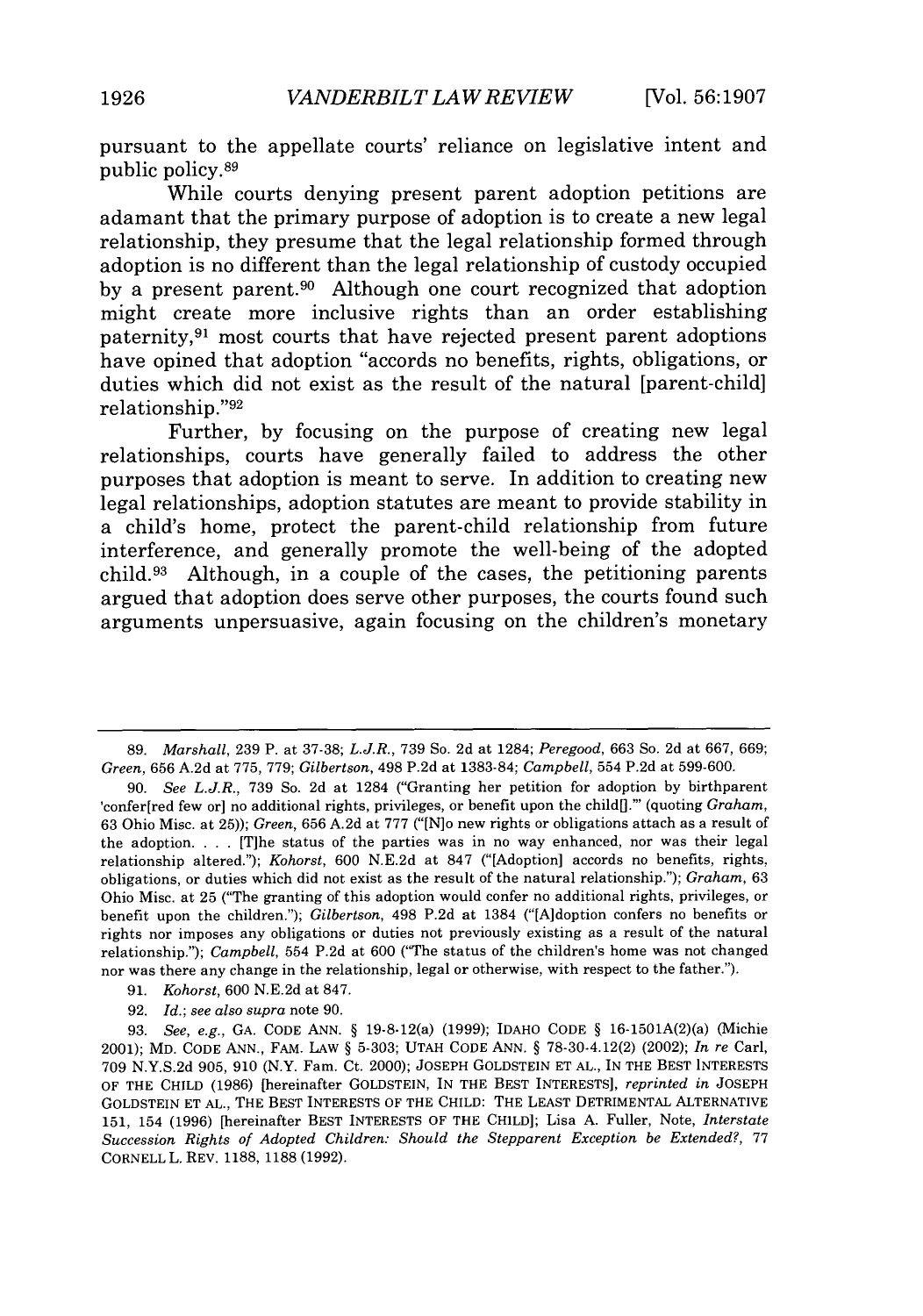interests in support. 94 Consequently, as with termination, adoption has generally been foreclosed as an available remedy for a natural parent to acquire full parental rights, leaving the present parent with no alternative to custody.

#### *B. Custody Is Not Termination*

Without adoption or termination of the absent parent's rights, a present parent's only legal right in his or her child is custody. Be it legal custody, physical custody, primary custody, sole custody, parental responsibility, or whatever title a state places upon the right, it remains limited and constricted by the absent parent's permanent parental rights.95 The legal designation of custody is always attached to a court's ongoing and discretionary authority to modify or impose restrictions on its terms at any time.96 The end result is that the present parent's "right to make decisions concerning the care, custody, and control of [his or her] **. . .** children"97 is inhibited by state requirements and forever susceptible to a state court's interference. <sup>98</sup> State interferences are not limited to "compelling state interests" but, rather, any "change in circumstances" or other factors within the court's discretion.<sup>99</sup>

Even an award of sole custody does not provide complete freedom from state interference. The custodial parent remains subject to statutes that require him or her to notify the court and the absent parent of changes of address, intentions to relocate out of state, changes in the child's school, and major medical decisions made on behalf of the child.<sup>100</sup> Further, the present parent generally has a

<sup>94.</sup> *See, e.g., Green,* 656 A.2d at 776-78; *Kohorst,* 600 N.E.2d at 847-48; *see also* Peregood v. Cosmides, 663 So. 2d 665, 670 (Fla. Dist. Ct. App. 1995); *In re* Graham, 63 Ohio Misc. 22, 24 (Ct. C.P. 1980).

<sup>95.</sup> *See, e.g.,* Stanley v. Illinois, 405 U.S. 645, 648 (1972) (noting that the State's suggestion that natural father petition for custody "overlooks the fact that legal custody is not parenthood or adoption **...** and would still **...** leave him seriously prejudiced by reason of his status"); GREIF, *supra* note 18, at 160; WHEELER, *supra* note 18, at 176 ("Custody cases are never closed. The parent who loses custody at one trial lives to sue another day. The parent who wins, remains forever on probation.").

<sup>96.</sup> *See, e.g.,* GA. CODE ANN. **§** 19-1-1; VT. STAT. ANN. tit. 15, **§** 668 (2002);W. VA. CODE ANN. § 48-5-703 (Michie 2001); WYO. STAT. ANN. § 20-2-204 (Michie 2003).

<sup>97.</sup> Troxel v. Granville, 530 U.S. 57, 66 (2000) (asserting such rights as undeniably "fundamental," warranting Fourteenth Amendment protection).

<sup>98.</sup> *See, e.g.,* JOSEPH GOLDSTEIN ET AL., BEYOND THE BEST INTERESTS OF THE CHILD (1973), *reprinted in* BEST INTERESTS OF THE CHILD, *supra* note 93, at 3, 23-27 (1996).

<sup>99.</sup> *See supra* note 96.

<sup>100.</sup> *See, e.g.,* Mo. ANN. STAT. § 452.377 (West 2003); N.M. STAT. ANN. § 40-4-9.1 (Michie 1999); TENN. CODE ANN. § 36-6-110(3) (2001); UTAH CODE ANN. § 30-3-37 (2002); W. VA. CODE ANN. § 48-9.601(b)(2)-(3); WYO. STAT. ANN. § 20-2-202.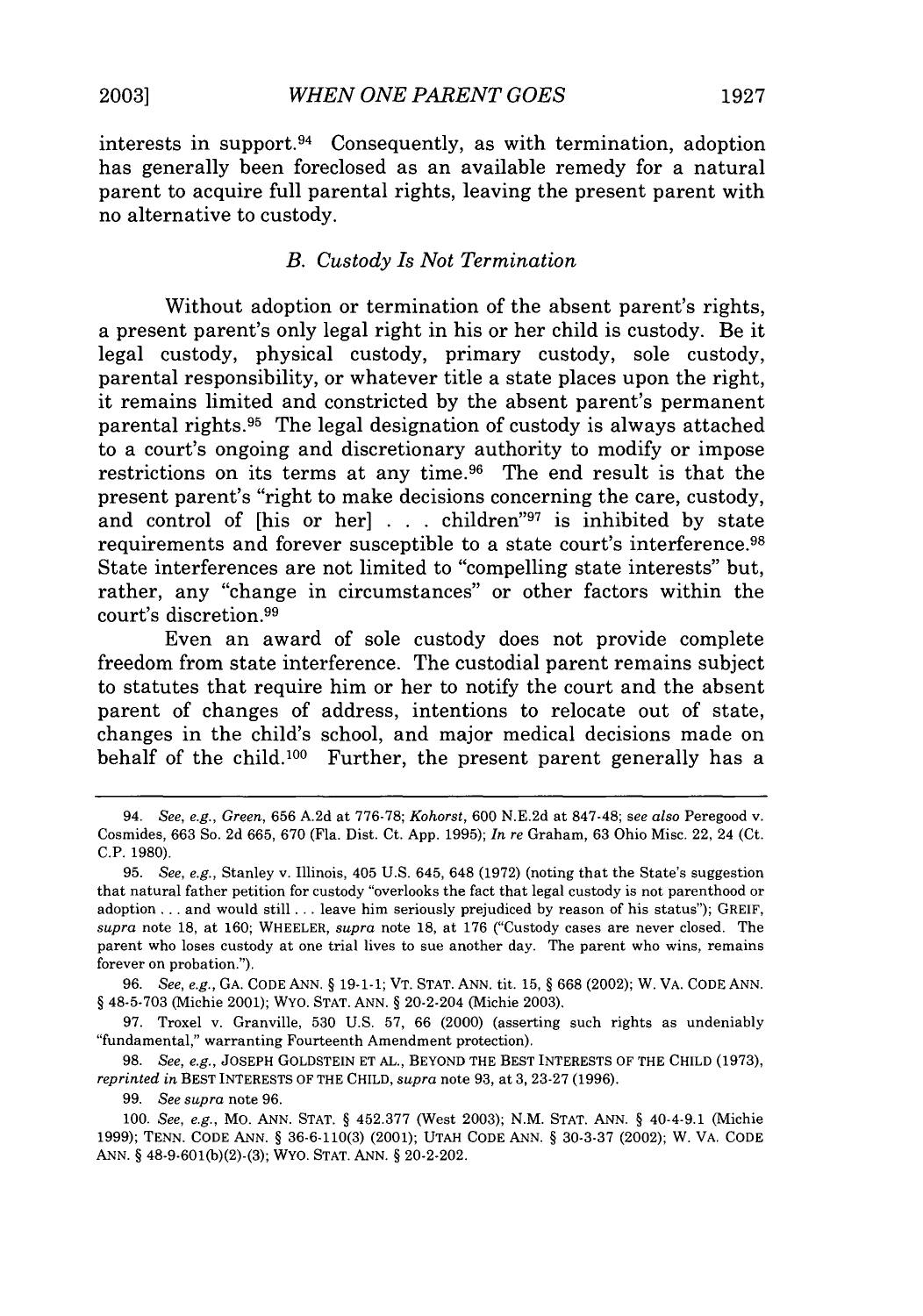continuing duty to allow the absent parent access to the child's medical, dental, childcare, counseling, and school records.<sup>101</sup> Some states even allow the absent parent an uninhibited right to communicate with the child's doctors, counselors, and schools.<sup>102</sup> **While** some states allow certain requirements to be waived for good cause, as determined by the court,<sup>103</sup> many statutes provide that, unless a noncustodial parent's rights are terminated, the requirements are absolute. <sup>104</sup>

#### **1.** Threat of Reestablished Contact

One of the most ominous rights retained **by** the absent parent is the right to, after any length of absence, reestablish visitation with the child. Despite the present parent's judgment, and despite the emotional damage that such visitation may cause to the child, if an absent parent's rights have not been legally terminated, he or she retains the permanent right to reestablish contact and visitation with the child.<sup>105</sup> Further, most states subscribe to a general policy of allowing and encouraging frequent and regular contact between a

102. *See, e.g.,* W. VA. CODE ANN. § 48-9-601(a)(2)-(4).

103. *See,* e.g., MICH. COMP. LAWS ANN. § 722.30; N.J. STAT. ANN. § 9:2-4.2; TENN. CODE ANN. § 36-6-110; VA. CODE ANN. § 20-124.6.

104. *See, e.g.,* MISS. CODE ANN. §§ 93-5-24(8), -26; N.M. STAT. ANN. § 40-4-9.1(H); S.D. CODIFIED LAWS § 25-5-7.3.

105. *See, e.g.,* ARIZ. REV. STAT. ANN. § 25-408(B); COLO. REV. STAT. §§ 14-10-124(1.5), - 129(1)(b)(I) (2002); IND. CODE ANN. §§ 31-17-4-1, -2 (Michie 1997); MICH. COMP. LAWS ANN. § 722.27; N.D. CENT. CODE § 14-05.22(2) (1997); WIS. STAT. ANN. § 767.24(4)(a)(2) (West 2001); GREIF, *supra* note 18, at 161; WHEELER, *supra* note 18, at 52. *But see* WASH. REV. CODE ANN. § 26.10.160(2)(a)(i) (West 1997) (allowing for the limitation of visitation in cases of "[w]illful abandonment that continues for extended period of time or substantial refusal to perform parenting functions"). For discussion of the negative emotional impact continuous rights to visitation may have on the child, see, for example, *In re* Rebecca W., 510 A.2d 1017, 1019 (Conn. App. Ct. 1986) (quoting and agreeing with the trial court's conclusion that "there would be no discernible benefit to the child, but rather a clear detriment, from her introduction for the first time to her father when she is five or six years old"); GOLDSTEIN ET AL., *supra* note 98, at 23; GREIF, *supra* note 18, at 27; Charles E. Depner, *Child Custody Research at the Crossroads, in* CHILDREN, SOCIAL SCIENCE, AND THE LAW 153, 160 (Bette L. Bottoms et al. eds., 2002); and Sara S. McLanahan & Marcia J. Carlson, *Welfare Reform, Fertility, and Father Involvement, in* THE FUTURE OF CHILDREN: CHILDREN AND WELFARE REFORM 147, 153 (2002), *available at* http://www.futureofchildren.org/information2826/-information-show.htm?doc-id=102678.

1928

<sup>101.</sup> *See,* e.g., ARIZ. REV. STAT. ANN. § 25-403(H) (West 2000); FLA. STAT. ANN. § 61.13(2)(b)(3) (West 1997); MD. CODE ANN., FAM. LAW § 9-104 (1999); MASS. GEN. LAWS ANN. ch. 71, § 34H (West Supp. 2003); MICH. COMP. LAWS ANN. § 722.30 (West 2002); MiSS. CODE ANN. § 93-5-26 (1994); N.J. STAT. ANN. § 9:2-4.2 (West 2002); N.M. STAT. ANN. § 40-4-9.1(H); S.D. CODIFIED LAWS § 25-5-7.3 (Michie 1999); TENN. CODE ANN. § 36-6-110(4)-(5); VA. CODE ANN. § 20-124.6 (Michie 2000).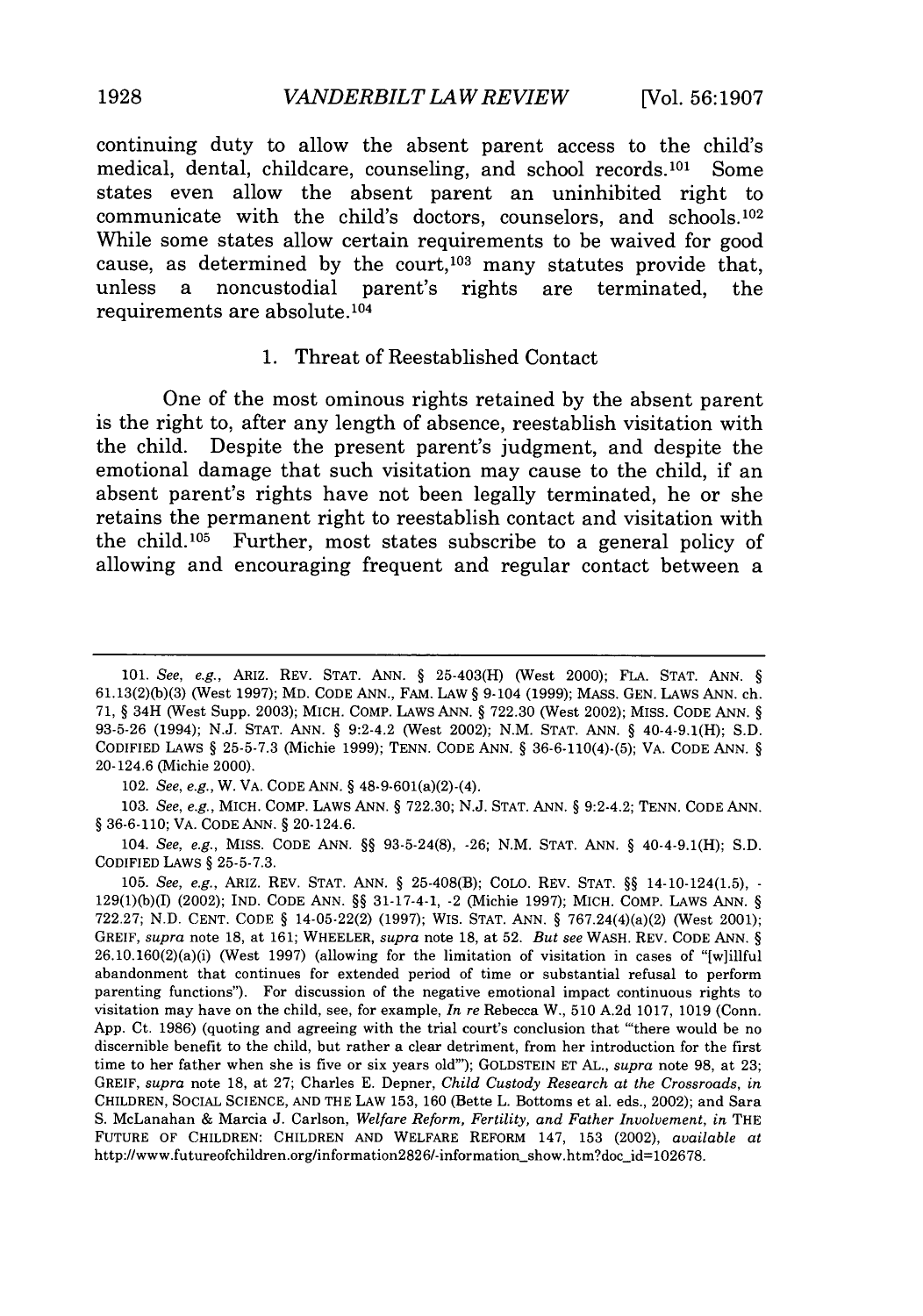child and the noncustodial parent.<sup>106</sup> While such contact can be restricted or denied, the custodial parent bears the burden of showing extraordinary circumstances amounting to substantial endangerment of the child.<sup>107</sup> And while some jurisdictions recognize the need for gradual reestablishment of contact after extended periods of absence, they still require eventual reestablishment of contact.<sup>108</sup> Thus, despite extended periods of failure to support, visit, or communicate with one's child, an absent parent will likely be allowed visitation if, at some point in the future, he or she requests it.

#### 2. Removal and Relocation Restrictions

Most custody orders restrict a custodial parent's ability to move with the child, especially when the move is to another state.<sup>109</sup> While some jurisdictions merely require the custodial parent to notify the court and the other parent of the move,<sup>110</sup> others prohibit removal

107. *See, e.g.,* ARIZ. REV. STAT. ANN. § 25-408(B); COLO. REV. STAT. §§ 14-10-124(1.5)(a), - 129(1)(b)(1); IND. CODE ANN. §§ 31-17-4-1, -2; MICH. COMP. LAWS ANN. § 722.27a(3); N.D. CENT. CODE § 14-05-22(2); TENN. CODE ANN. § 36-6-301 (requires past physical or emotional abuse, and only allows for restriction until abuse ceases); UTAH CODE ANN. § 30-3-32(2); VT. STAT. ANN. tit. 15, § 650; WIS. STAT. ANN. § 767.24(4)(b); WHEELER, *supra* note 18, at 52. For examples of what constitutes extraordinary circumstances, see, for example, Welker v. Welker, No. C3-01-2100, 2002 WL 2004594, at \*4 (Minn. Ct. App. Sept. 3, 2002) (affirming finding of endangerment warranting denial of visitation where father had sexually abused child, but noting denial was not permanent and father could always move to modify order at a later date); Ceasar A.R. v. Raquel D., 578 N.Y.S.2d 831, 831 (N.Y. App. Div. 1992) (affirming finding of exceptional circumstances warranting denial of visitation where father had murdered children's mother and raped their stepsister and children feared him); *In re* Waters, No. CA88-09-131, 1989 WL 145972, at \*1 (Ohio Ct. App. Dec. 4, 1989) (affirming finding of extraordinary circumstances warranting denial of visitation to father where child was the result of the father raping the child's mother).

108. *See, e.g.,* UTAH CODE ANN. § 30-3-36(2) ("When parent-time has not taken place for an extended period of time and the child lacks an appropriate bond with the noncustodial parent, both parents shall consider the possible adverse effects upon the child and gradually reintroduce an appropriate parent-time plan for the noncustodial parent."); *In re* C.J.S., 37 P.3d 479, 482 (Colo. Ct. App. 2001) (ordering reestablished conduct "even though reconciliation with mother would be emotionally difficult for the child" by "orchestrating reintroduction to mother in a gradual manner under the supervision of therapists"); *In re* Elmer, 936 P.2d 617, 620 (Colo. Ct. App. 1997) (following recommendations of experts that parenting time be "integrated slowly to prevent long-lasting psychological damage" by ordering supervised visits and by delaying overnight visits).

109. *See, e.g.,* WHEELER, *supra* note 18, at 65-66.

110. *See, e.g.,* COLO. REV. STAT. § 14-10-129(1)(a)(II); VA. CODE ANN. § 20-124.5 (Michie 2000); WASH. REV. CODE ANN. § 26.09.430 (West Supp. 2003); WYO. STAT. ANN. § 20-2-202 (Michie 2003).

<sup>106.</sup> *See, e.g.,* COLO. REV. STAT. § 14-10-124(1); IOWA CODE ANN. § 598.41(1)(a) (West 2001); UTAH CODE ANN. § 30-3-32(2) (2002); VT. STAT. ANN. tit. 15, § 650 (2002). *But see* OR. REV. STAT. § 107.101(1) (2001) (limits policy of "frequent and continuing contact" to "parents who have shown the ability to act in the best interests of the child").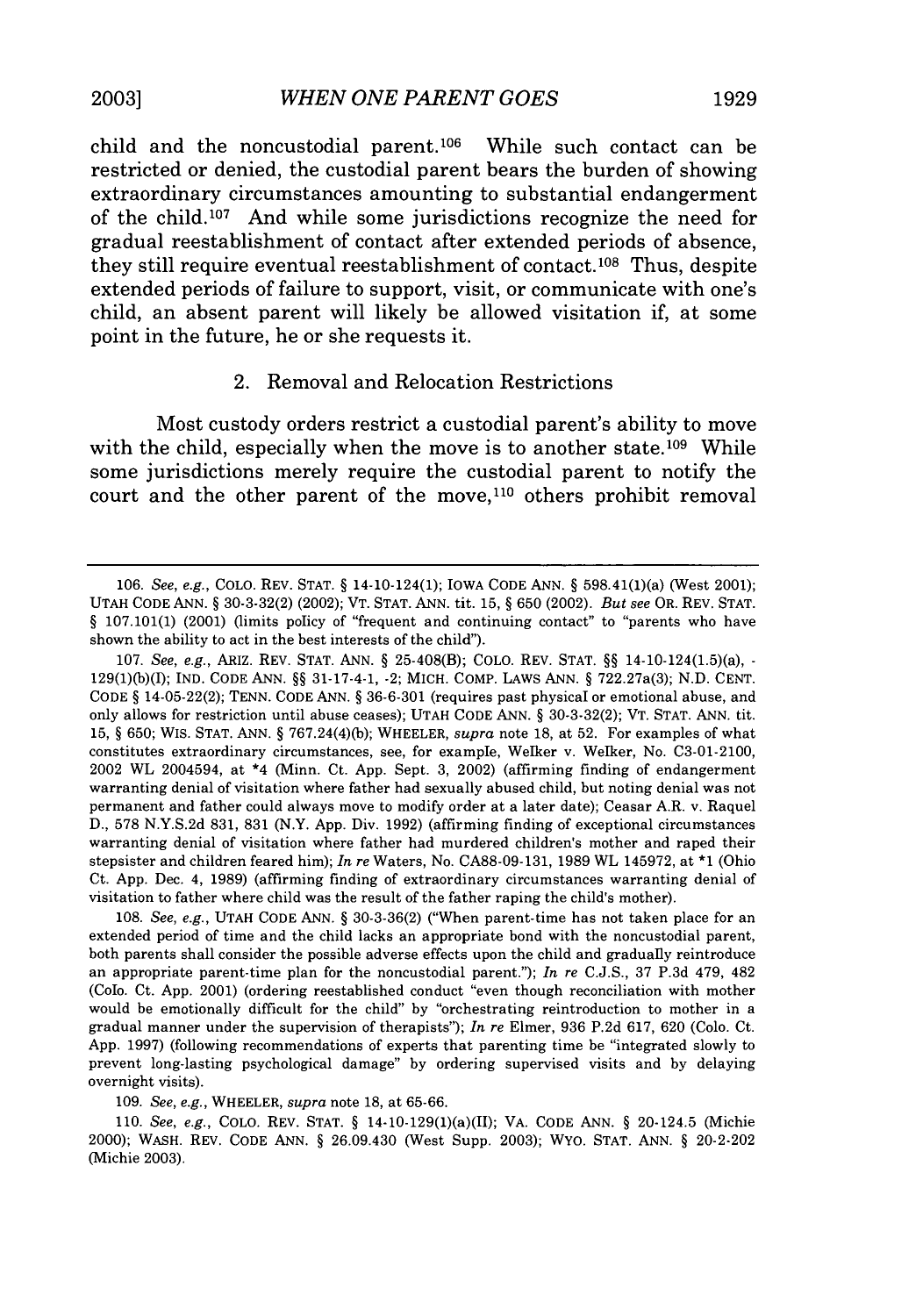without the noncustodial parent's consent or a court order.<sup>111</sup> When removal is contested, the custodial parent generally has the burden of proving that the move is in the child's best interests. 112 In the case of an absent parent, the present parent will likely be able to show that the move is in the child's best interest; 113 nonetheless, any relocation requires costly and time-consuming litigation. <sup>114</sup>

#### 3. Lack of Authority To Designate Guardian in the Event of Death

As long as the absent parent retains parental rights, the present parent cannot provide for custody of the child in the event of the present parent's death. Quite the opposite, in the majority of states, despite the present parent's wishes or will, custody of the child automatically reverts to the absent parent.<sup>115</sup> While a third party,

114. For general discussion of the time and expense entailed in custody proceedings, see, for example, Troxel v. Granville, 530 U.S. 57, 75 (2000); WHEELER, *supra* note 18, at 15, 23.

115. *See, e.g.,* Woodford v. Superior Court of Ariz., 309 P.2d 973, 974 (Ariz. 1957) (noting "the well-settled proposition that, upon the death of a party who holds legal custody pursuant to a divorce decree, the right of legal custody automatically inures to the surviving parent"); Brown v. Brown, 238 S.W.2d 482, 484 (Ark. 1951); *In re* Guardianship of Donaldson, 223 Cal. Rptr. 707, 711 (Cal. Ct. App. 1986) ("Upon the death of the [custodial parent], the [absent parent] immediately became entitled to sole custody of her children."); Evans v. Santoro, 507 A.2d 1007, 1009-10 (Conn. App. Ct. 1986); *In re* M.K.S., 726 So. 2d 309, 312 (Fla. Dist. Ct. App. 1998) ("[I]n the event of the death of one parent, the natural guardianship passes to the surviving parent."); *In re* K.R.S., 560 S.E.2d 292, 294 (Ga. Ct. App. 2002) ("[T]he father as the surviving parent automatically became the legal custodian of K.R.S. at the moment of the mother's death since there had been no prior termination of the father's parental rights."); *In re* Osborne, 901 P.2d 12, 16 (Kan. Ct. App. 1995) ("Kansas adheres to the majority view that when a divorce decree gives custody to one parent and that parent dies, the right to custody automatically reverts to the surviving parent **....** ); *In re* Williams, 447 So. 2d 1211, 1213 (La. Ct. App. 1984); *In re* Kauch, 264 N.E.2d 371, 373 (Mass. 1970); *In re* Hohmann, 95 N.W.2d 643, 647 (Minn. 1959) ("[T]he majority rule, which is adhered to in this jurisdiction, [is] that upon the death of the parent who has held custody of a minor child under a divorce decree the right to custody automatically inures to the surviving natural parent **....** "); Stegall v. Stegall, 119 So. 802, 803 (Miss. 1929); Schumacher v. Schumacher, 223 S.W.2d 841, 845 (Mo. Ct. App. 1949); *In re* Estate of K.M., 929 P.2d 870, 872 (Mont. 1996) ("When one parent dies, the surviving parent automatically assumes the right to custody of the couple's children."); *In re* Peterson's Guardianship, 229 N.W. 885, 887 (Neb. 1930) ("Upon [the mother's death] the father immediately became entitled to her custody as a natural right, unaffected by the former decree."); McLaughlin v. Mullin, 651 A.2d 934, 935- 36 (N.H. 1994); Pollock v. Pollock, 385 N.Y.S.2d 252, 252 (N.Y. App. Div. 1976); McDuffie v. Mitchell, 573 S.E.2d 606, 607-08 (N.C. 2002); S.W. v. Duncan, 24 P.3d 846, 851-52 (Okla. 2001);

1930

<sup>111.</sup> *See, e.g.,* MASS. GEN. LAWS ANN. ch. 208, § 30 (West 1998); NEV. REV. STAT. ANN. 125C.200 (Michie Supp. 2001); N.J. STAT. ANN. § 9:2-2 (West 2002).

<sup>112.</sup> *See, e.g.,* Mo. ANN. STAT. § 452.377(9) (West 2003); Rice v. Rice, 517 S.E.2d 220, 222 (S.C. Ct. App. 1999) (rebuttable presumption against removal); Goodhand v. Kildoo, 560 S.E.2d 463, 466 (Va. Ct. App. 2002).

<sup>113.</sup> *See, e.g.,* N.H. REV. STAT. ANN. § 458:23-a(IV)-(V) (Supp. 2002) (placing burden on objecting parent if custodial parent can show that move is reasonably related to a legitimate purpose); *In re* Burgess, 913 P.2d 473, 478 (Cal. 1996); *In re* D.M.G., 951 P.2d 1377, 1383 (Mont. 1998).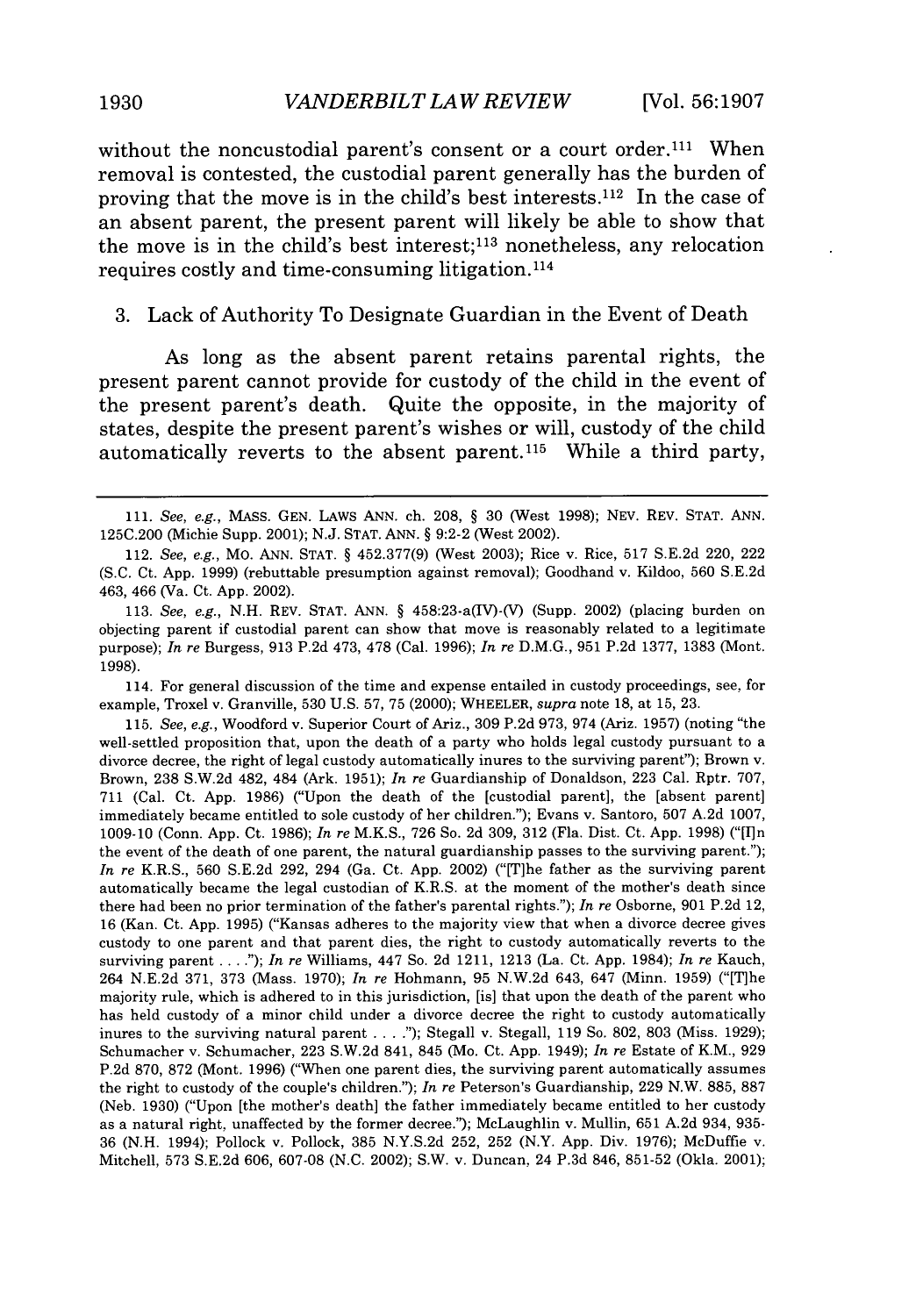such as a godparent or grandparent, can petition the court for custody, he or she will be facing an uphill battle against the common presumption that the surviving parent is entitled to custody absent a showing of unfitness.<sup>116</sup> For the absent parent who continues to have no interest in raising the child, this may mean that he or she regains custody only to leave the child with another person of his or her choice, rather than the choice of the deceased parent. 117 The unfortunate effect is that, after enduring the loss of his or her primary parent, the child may be forced to move and live with strangers, leaving behind the family and friends the child became attached to while growing up with the present parent.<sup>118</sup>

## 4. Ongoing Threat of Penalties for Violations

Finally, each of the requirements and restrictions that accompany a custody order is attached to statutorily prescribed penalties that can be imposed upon the present parent in the event of a violation. **A** violating parent risks being held in contempt of court, which may result in fines, an award of attorney's fees, jail time, or

117. *See, e.g., Donaldson,* 223 Cal. Rptr. at 711 (holding that, upon father's death, custody automatically reverted to surviving mother, despite her prolonged absence, and it was within her authority to take children from paternal aunt and give them to her parents in another state).

118. *See, e.g., id.; Dodge,* 505 S.E.2d at 352 (holding that once custody reverts to surviving father, court has no authority to order ongoing contact or visitation with children's stepfather and half-brother, with whom they have lived the majority of their lives).

*In re* Adoption of Abelsen, **225** P.2d 768, 770 (Or. 1950); Carr v. Prader, 725 A.2d 291, 293 (R.I. 1999); Dodge v. Dodge, 505 S.E.2d 344, 348 (S.C. Ct. App. 1998); Peacock v. Bradshaw, 194 S.W.2d 551, 555 (Tex. 1946); Nielson v. Nielson, 826 P.2d 1065, 1066-67 (Utah Ct. App. 1991); Judd v. Van Horn, 81 S.E.2d 432, 435 (Va. 1954); *In re* Welfare of Frank, 248 P.2d 553, 554 (Wash. 1952) ("Upon the death of the mother the father's right of custody as a natural parent revived automatically without any court action."); Sass v. Sass, 16 N.W.2d 829, 830-31 (Wis. 1944). *But* see IND. CODE ANN. § 29-3-3-6(a)-(b) (Michie 1997) ("[S]urviving parent of a minor does not have the right to custody of the minor without a proceeding authorized by law" if the surviving parent's visitation was previously supervised or suspended.); N.J. STAT. ANN. § 9:2-5 (Custody "shall not revert to the surviving parent without an order or judgment... to that effect.").

<sup>116.</sup> *See, e.g.,* Abrams v. Connolly, 781 P.2d 651, 657 (Colo. 1989); Clark v. Wade, 544 S.E.2d 99, 108 (Ga. 2001) ("[A] third party must prove by clear and convincing evidence that the child will suffer physical or emotional harm if custody were awarded to the biological parent."); Chambers v. Lee, 112 S.E.2d 614, 615 (Ga. 1960); *In re* Custody of N.A.K., 649 N.W.2d 166, 175 (Minn. 2002) ("[T]he presumption favoring the surviving parent can be overcome only by evidence evincing the existence of extraordinary circumstances of a grave and weighty nature **.... ");** McDuffie v. Mitchell, 573 S.E.2d 606, 607-08 (N.C. Ct. App. 2002); *Dodge,* 505 S.E.2d at 349 ('Once the natural parent is deemed fit, the issue of custody is decided."' (quoting Moore v. Moore, 386 S.E.2d 456, 458 (S.C. 1989))). *But see* OKLA. STAT. ANN. tit. 10, § 21.1(B) (West Supp. 2003) (custody can be denied to remaining natural parent in case of twelve months of failure to support or abandonment); S.D. CODIFIED LAWS § 25-5-29 (Michie 1999) ("[P]arent's presumptive right to custody **...** may be rebutted by proof . . . [t]hat the parent has abandoned **...** the child ... [or] has abdicated his or her parental rights and responsibilities **.... ").**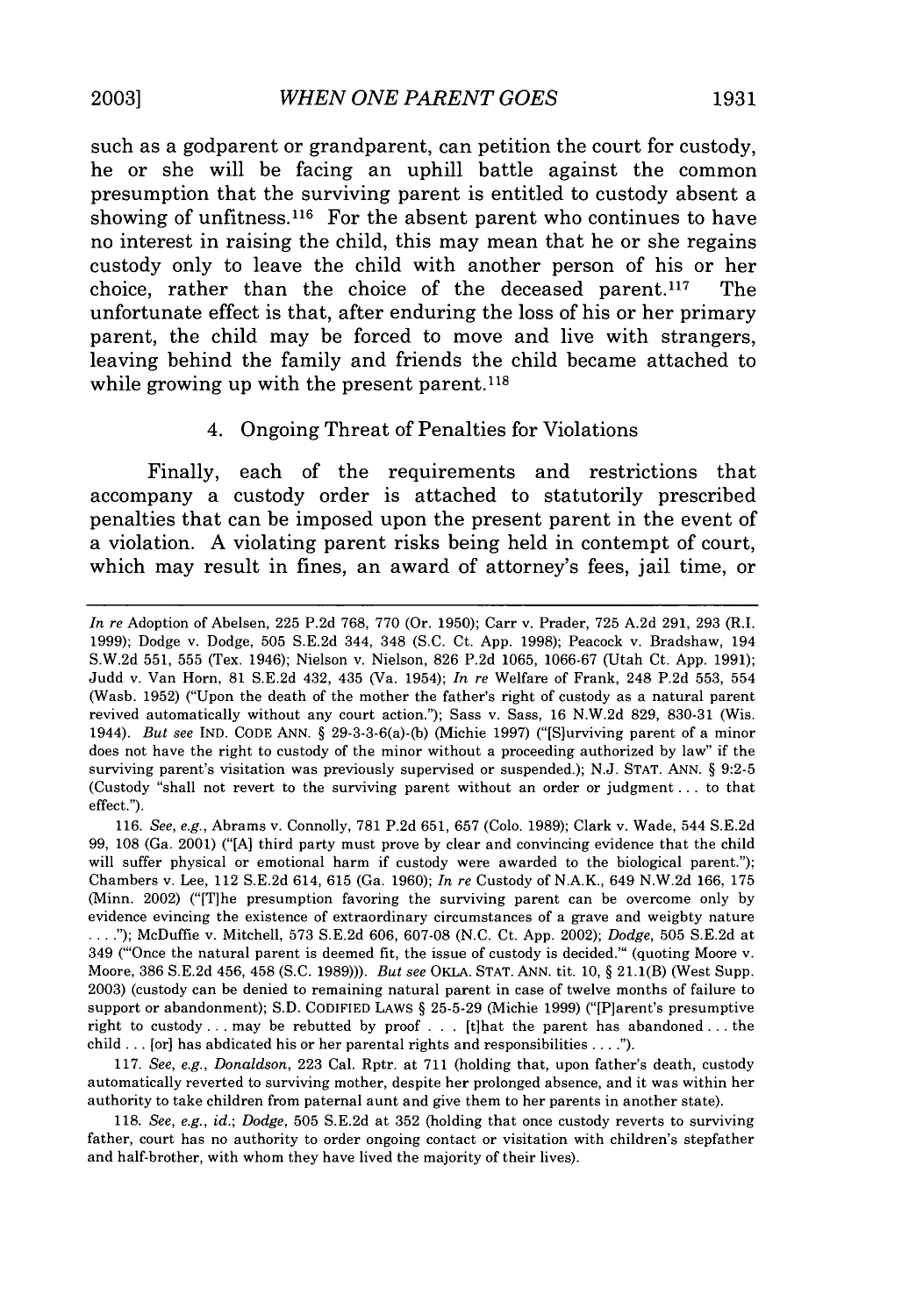additional restrictions added to the custody order.<sup>119</sup> A court may even consider such a violation grounds for modification of the custodial arrangement. 120 Whether the restriction amounts to a mere time-consuming and costly inconvenience, an invasion of familial privacy, or a potential disruption to the existing family unit, it is a legal requirement that must be followed. Even if the absent parent chooses not to enforce the requirements, the present parent remains technically and indefinitely constrained.<sup>121</sup> While the absent parent has no legal obligation to visit his or her child or to keep the present parent informed of his or her whereabouts, $122$  the present parent must learn to live around the rights forever reserved for the absent parent.

## *C. Inconsistent and Illogical Outcomes*

Where a biological parent has abandoned his or her child, failing to visit, communicate with, or support the child for extended periods of time, the parent will most likely lose his or her rights *if* the child is cared for by the state, a stranger, or a relative.<sup>123</sup> However, if the other parent is present, responsible, and caring, the absent parent's parental rights will be forever preserved by state law. 124 The absent parent's rights currently depend upon the actions and efforts of the other biological parent. If the other parent does nothing, the absent parent retains nothing. 125 If the other parent assumes not only his or her parental responsibilities but the absent parent's as well, the absent parent retains everything.<sup>126</sup> The absent parent acts no differently; it is the efforts of others that either permanently terminate or permanently preserve the absent parent's rights.

Where a person assumes complete responsibility for a child, providing full financial and emotional support, all of the child's daily contact, nurture, and encouragement, and establishing the only

<sup>119.</sup> *See, e.g.,* KAN. STAT. ANN. § 23-701(g) (Supp. 2002); MO. ANN. STAT. § 452.400(6)-(7) (West 2003); NEB. REV. STAT. § 42-364.15 (1998); OHIO REV. CODE ANN. §§ 2705.031(B)(2), (E), .05(A) (West 1994 & Supp. 2003); OKLA. STAT. ANN. tit. 43, § 111.3(D) (West 2001).

<sup>120.</sup> *See, e.g.,* FLA. STAT. ANN. § 61.13(4)(c)(5) (West Supp. 2003); MD. CODE ANN., FAM. LAW § 9-105(2) (1999); NEB. REV. STAT. § 125C.200 (Supp. 2001); OKLA. STAT. ANN. tit. 43, § 111.3(D)(7).

<sup>121.</sup> *See supra* notes 96, 104 and accompanying text; *see also* WHEELER, *supra* note **18,** at 176 ("Custody cases are never closed. The parent who loses custody at one trial lives to sue another day. The parent who wins, remains forever on probation.").

<sup>122.</sup> *See, e.g.,* DOWD, *supra* note 18, at 67-69; GOLDSTEIN ET AL., *supra* note 98, at 26; GREIF, *supra* note 18, at 166.

<sup>123.</sup> *See supra* Parts II.B.1. & 2.

<sup>124.</sup> *See supra* Parts **ILI.A &** B.

<sup>125.</sup> *See supra* Part I.B.

<sup>126.</sup> *See supra* Parts III.A. & B.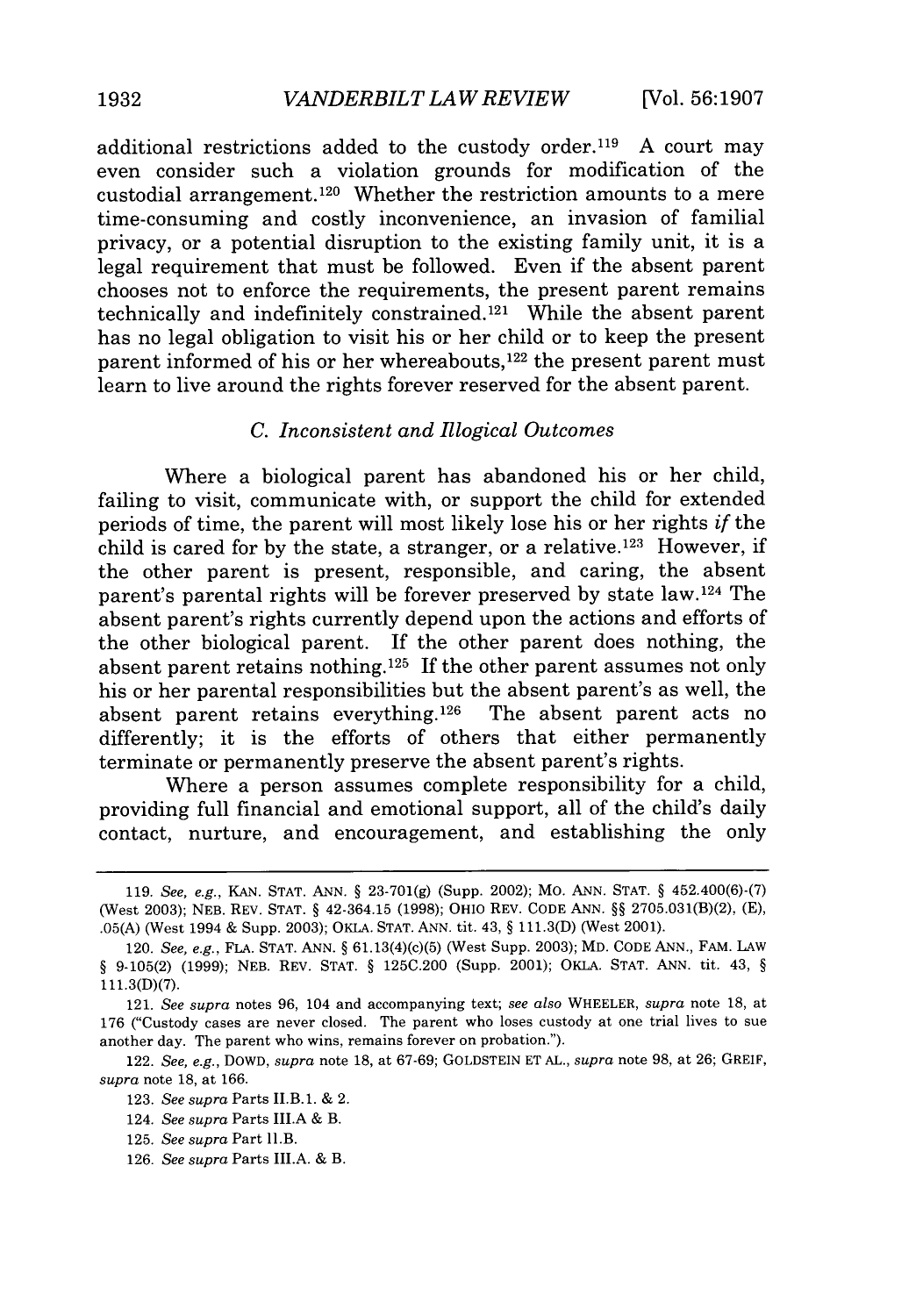parental relationship that the child has, he or she will be entitled to the exclusive right "to make decisions concerning the care, custody, and control of their children<sup>"127</sup> *if* he or she is an adoptive parent.<sup>128</sup> However, a natural parent, under the same circumstances, is not entitled to the exclusive right "to make decisions concerning the care, custody, and control of their children."'129 For as long as the absent parent is alive, unless the present parent remarries and completes a stepparent adoption, the present parent's rights remain subject to interference by the state and the whims of the absent parent.130

## IV. A PROPOSAL FOR FILLING THE VOID

The law needs to provide a means for present parents to realize the full parental rights guaranteed to them by the Fourteenth Amendment. The present confinement to custody is simply not suited for the situation in which the noncustodial parent becomes completely absent from the child's life.<sup>131</sup> When a parent abandons his or her child, the protection of that parent's rights should no longer depend upon the identity of the child's caretaker, specifically not in the all or nothing fashion presently afforded. 32 Nor should a responsible parent's rights be constrained simply because he or she is the natural parent rather than an adoptive parent.<sup>133</sup> The law needs to provide present parents with the same legal recourse presently available to the state and adoptive parents.

132. *See supra* Parts II.B & III.B.

133. Both law and society favor natural parents over all other child caretakers. *See, e.g.,* Johnson, *supra* note 16, at 400; Kristin J. Brandon, Comment, *The Liberty Interests of Foster Parents and the Future of Foster Care,* 63 U. CIN. L. REV. 403, 415 (1994) (recognizing the distinction between the rights of caretakers, which are state-created, and the rights of biological parents, which are "intrinsic human rights").

<sup>127.</sup> Troxel v. Granville, 530 U.S. 57, 66 (2000).

<sup>128.</sup> *See supra* Part II.B.

<sup>129.</sup> *Troxel,* 530 U.S. at 66.

<sup>130.</sup> *Id.* at 67-68; *see also supra* Part II.B.3.

<sup>131.</sup> See *supra* Part III.B for discussion of the restrictions and limitations on custody. For discussion of the problems this designation creates, see, for example, GOLDSTEIN ET AL., *supra* note 98, at 46-49 ("[T]he law will not act in the child's interests if it tries to do the impossible-to guess the future and to impose on the caregiver special conditions for the child's day-to-day or weekend-to-weekend care. This leads to harmful and threatening discontinuity **....** ); JOSEPH GOLDSTEIN ET AL., BEFORE THE BEST INTERESTS OF THE CHILD (1979), *reprinted in* BEST INTERESTS OF THE CHILD, *supra* note 93, at 85, 90-91; Buss, *supra* note 1, at 649-54 ("[C]hildrearing authority.., belongs with whomever has undertaken parental responsibilities and thereby established her expertise.").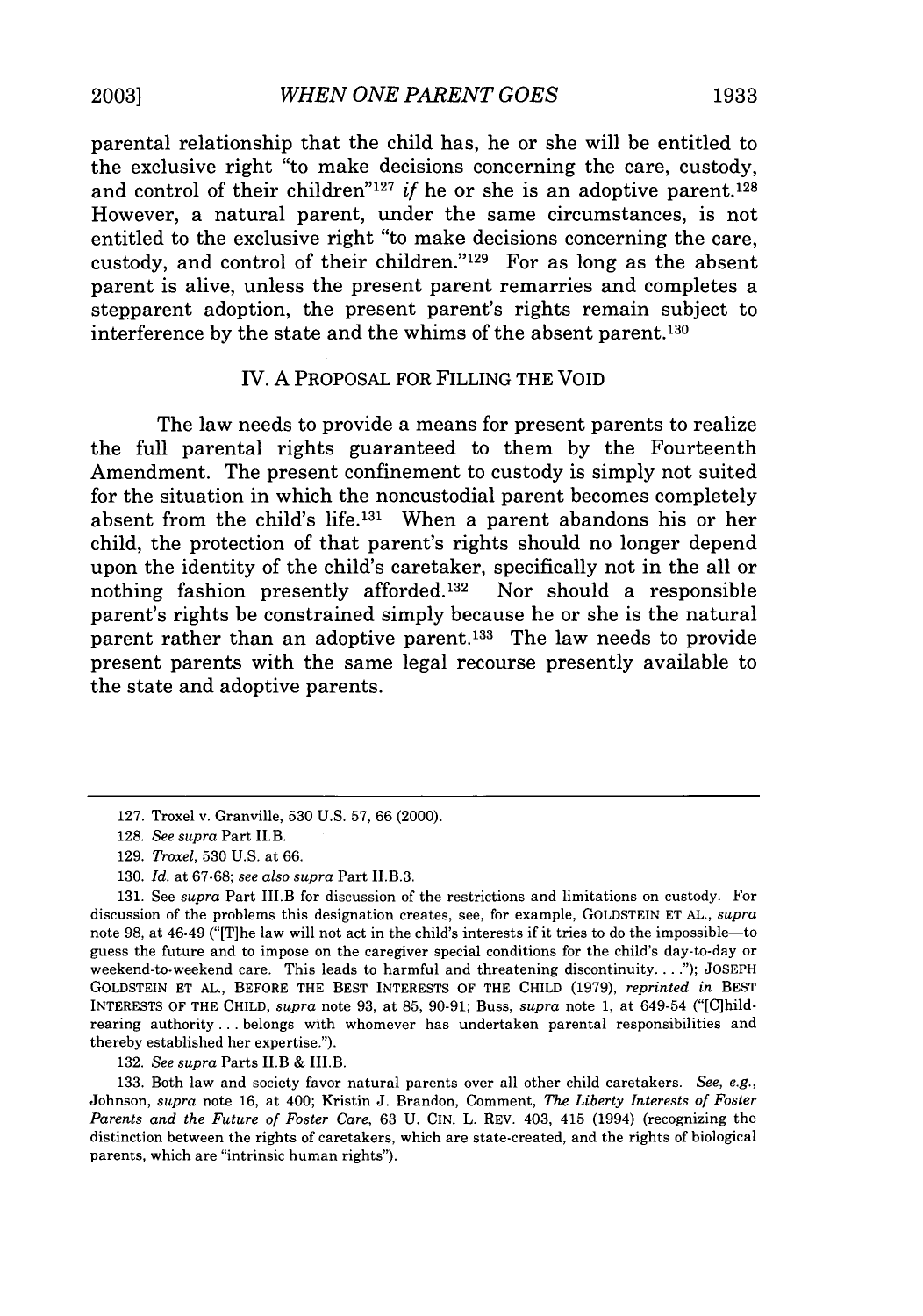## *A. Policy Arguments Against Termination*

Providing a natural parent legal means to terminate an absent parent's rights faces many of the same arguments as any action resulting in the termination of parental rights. The threshold argument is that, as a constitutionally protected liberty, parental rights should be preserved whenever possible and termination should be allowed only in the most extreme circumstances.<sup>134</sup> This argument assumes, however, that the parent subject to termination is entitled to constitutional protection. Both the assumption and the argument fail in the case of an absent parent because, as the Supreme Court has recognized, "the mere existence of a biological link does not merit equivalent constitutional protection." $135$  By failing to assume parental responsibilities and failing to fulfill a parental role, the absent parent loses constitutional protection of his or her parental rights.<sup>136</sup> This result is grounded in Supreme Court precedent and is apparent in state laws that allow for termination upon abandonment. 137 While the absent parent remains entitled to procedural due process protection to assure that he or she has, in fact, forsaken his or her parental responsibilities, once abandonment is established, the parent has no further rights to preserve. 138 At the very least, any rights that the absent parent may have should be outweighed by the present parent's constitutional rights. <sup>139</sup>

The argument can also be made that reducing the child to a single parent is contrary to the child's interests in having the benefit of two parents. 140 However, the absent parent has already deprived

139. *See Lehr,* 463 U.S. at 261 ("[Tlhe mere existence of a biological link does not merit equivalent constitutional protection."); *id.* at 266-67 ("[T]he existence or nonexistence of a substantial relationship between parent and child is a relevant criterion in evaluating both the rights of the parent and the best interests of the child."); *id.* at 267-68 ("If one parent has an established custodial relationship with the child and the other parent has either abandoned or never established a relationship, the Equal Protection Clause does not prevent a state from according the two parents different legal rights.").

140. *See, e.g.,* DOWD, *supra* note 18, at 3-4, 13, 15, 27-28; McLanahan & Carlson, *supra* note 105, at 150-53; Linda Whobrey Rohman et al., *The Best Interests of the Child in Custody Disputes, in* PSYCHOLOGY AND CHILD CUSTODY DETERMINATIONS 60, 74 (Lois A. Weithorn ed., 1987); Iris Marion Young, *Mothers, Citizenship, and Independence: A Critique of Pure Family*

<sup>134.</sup> *See, e.g.,* HARDIN *&* LANCOUR, *supra* note 16, at 4; Haugaard & Avery, *supra* note 10, at 135; Johnson, *supra* note 16, at 400; Verna Lilburn, Note, *Abandonment as Grounds for the Termination of Parental Rights,* 5 CONN. PROB. L.J. 263, 263, 287-88 (1991).

<sup>135.</sup> Lehr v. Robertson, 463 U.S. 248, 261 (1983).

<sup>136.</sup> *See supra* Part II.A.2.

<sup>137.</sup> *See id.; supra* Part II.B.

<sup>138.</sup> *See, e.g., Lehr,* 463 U.S. at 262; Santosky v. Kramer, 455 U.S. 745, 760-61 (1982); Quilloin v. Wallcott, 434 U.S. 246, 255-56 (1978); Stanley v. Illinois, 405 U.S. 645, 656-58 (1972).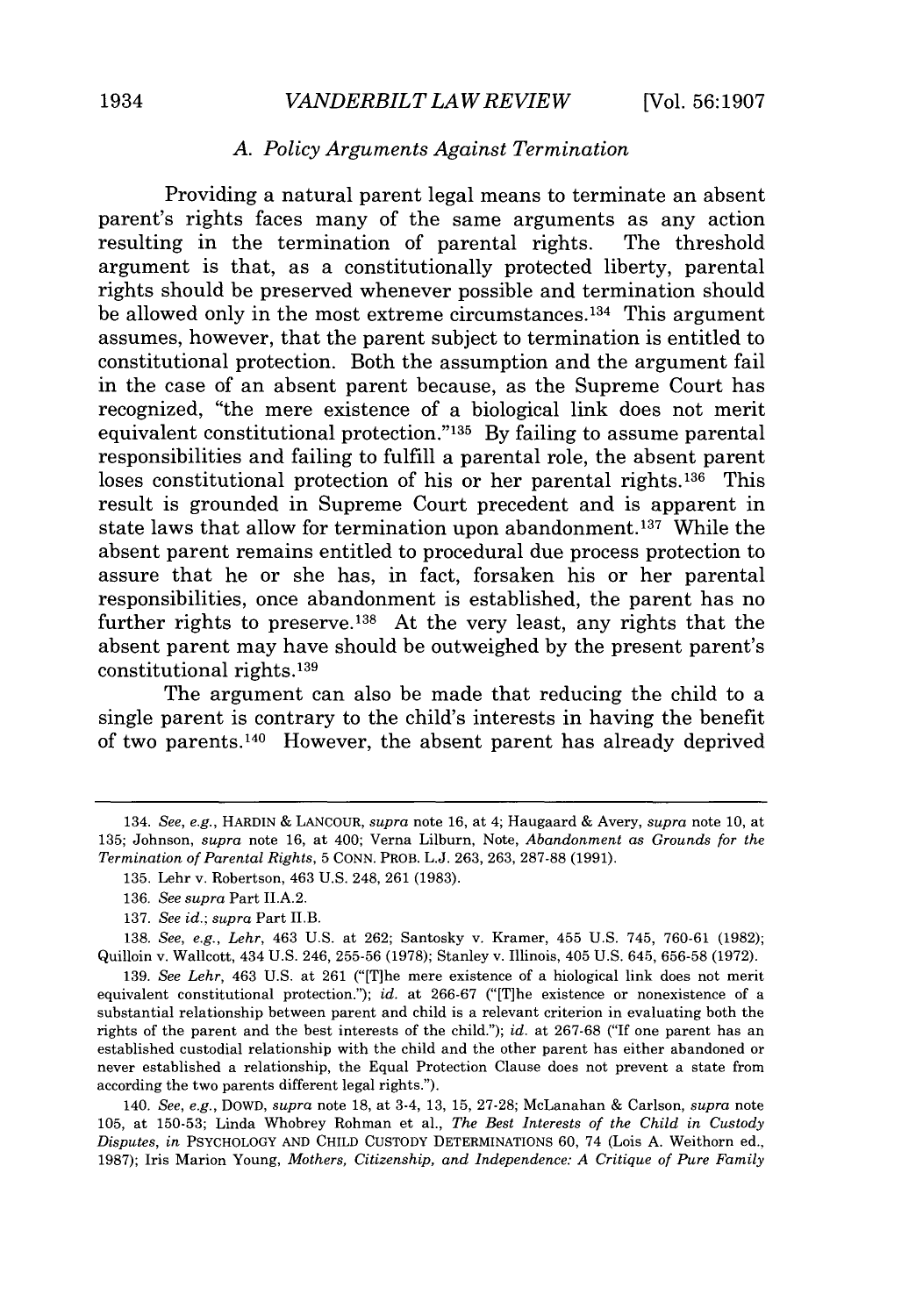the child of such benefit.<sup>141</sup> Furthermore, while early research indicated that children fare better emotionally in two-parent homes, recent research reveals that any differences are attributable to factors other than the number of parents a child has, and in fact, that many children may actually benefit emotionally from living in strong singleparent homes. 142 Modern state adoption laws uniformly recognize that a single parent is as capable of successfully raising a child as are twoparent households. 143 Further, termination does not eliminate the

*Values, in* HAVING AND RAISING CHILDREN 15, 20 (Uma Narayan & Julia J. Bartkowiak eds., 1999).

141. *See supra* note 18 and accompanying text.

142. For general discussion of the early research that assumed two-parent homes were better than single-parent homes, see authorities cited *supra* note 140. For more modern assessments, challenging the old conclusions, and asserting that the number of parents in a home does not dictate a child's well-being, see, for example, STEPHANIE COONTZ, THE WAY WE NEVER WERE 222 (1992); DOWD, *supra* note 18, at xv, xix, 36, 39, 109; GOLDSTEIN ET AL., *supra* note 98, at 13; and Depner, *supra* note 105, at 162. In fact, modern research has revealed that most of the negative differences between children of two-parent households and children of single-parent households can be attributed to the common economic disparities between the two types of households, rather than the number of parents therein. *See, e.g.,* DOWD, *supra* note 18, at 26, 39, 109; MARIANNE E. PAGE & ANN HUFF STEVENS, WILL YOU MISS ME WHEN I AM GONE?: THE ECONOMIC CONSEQUENCES OF ABSENT PARENTS 4-7 (Nat'l Bureau of Econ. Research, Working Paper No. 8786, 2002), http://www.nber.org/papers/w8786. Modern research has further revealed that children may actually fare better in strong single-parent homes. *See, e.g.,* DOWD, *supra* note 18, at xviii, 33, 36, 103, 109-10, 113; Young, *supra* note 140, at 20-21.

143. All states now allow single-parent adoptions. *See* ALA. CODE § 26-1OA-5(2) (1992); ALASKA STAT. § 25.23.020(a)(2) (Michie 2000); ARIZ. REV. STAT. ANN. § 8-103 (West 1999); ARK. CODE ANN. § 9-9-204(2) (Michie 2002); CAL. FAM. CODE § 8601(b) (West 1994); COLO. REV. STAT. § 19-5-202(1) (2002); CONN. GEN. STAT. ANN. § 45a-727(c)(3) (West 1993); DEL. CODE ANN. tit. 13, § 915(a) (1999); FLA. STAT. ANN. § 63.042(2) (West 1997); GA. CODE ANN. § 19-8-3 (1999); HAW. REV. STAT. ANN. § 578-1 (Michie 1999); IDAHO CODE § 16-1506 (Michie 2001); 750 ILL. COMP. **STAT.** ANN. 50/2 (West 1999); IND. CODE ANN. § 31-19-11-1 (Michie 1997); IOWA CODE ANN. § 600.4 (West 2001); KAN. STAT. ANN. § 59-2113 (1994); KY. REV. STAT. ANN. § 199.470(1) (Michie 1998); LA. CHILDREN'S CODE ANN. art. 1221 (West 1995); ME. REV. STAT. ANN. tit. 18-A, § 9-301 (West 1998); MD. CODE ANN., FAM. LAW §§ 5-309(a)-(b) (1999); MASS. GEN. LAWS ANN. ch. 210, § 1 (West Supp. 2003); MICH. COMP. LAWS ANN. § 710.24(1) (West 2002); MINN. STAT. ANN. § 259.22(1) (West 2003); MISS. CODE ANN. § 93-17-3(1) (Supp. 2003); MO. ANN. STAT. § 453.010 (West 2003); MONT. CODE ANN. § 42-1-106(2) (2001); NEB. REV. STAT. § 43-102 (1998); NEV. REV. **STAT.** ANN. 127.030 (Michie 1998); N.H. REV. STAT. ANN. § 170-B:4 (2001); N.J. STAT. ANN. § 9:3- 43(a) (West 2002); N.M. STAT. ANN. § 32A-5-36 (Michie 1995 & Supp. 2003); N.Y. DOM. REL. LAW § 110 (McKinney 1999 & Supp. 2003); N.C. GEN. STAT. § 48-1-103 (2001); N.D. CENT. CODE § 14- 15-03(2) (Supp. 2003); OHIO REV. CODE ANN. § 3107.03(B) (West 2000); OKLA. STAT. ANN. tit. 10, § 7503-1.1(3) (West Supp. 2003); OR. REV. STAT. § 109.309(1) (2001); 23 PA. CONS. STAT. ANN. § 2312 (West 2001); R.I. GEN. LAWS § 15-7-4(a) (2000); S.C. CODE ANN. § 20-7-1670 (Law. Co-op. 1985 & Supp. 2002); S.D. CODIFIED LAWS § 25-6-2 (Michie 1999 & Supp. 2003); TENN. CODE ANN. § 36-1-115 (2001); TEX. FAM. CODE ANN. § 162.001 (Vernon 2002); UTAH CODE ANN. § 78-30- 1(3)(a)(ii) (2002); VT. STAT. ANN. tit. **15A,** § 1-102 (2002); VA. CODE ANN. § 63.2-1201 (Michie 2002); WASH. REV. CODE ANN. § 26.33.140(2) (West 1997); W. VA. CODE ANN. § 48-22-201 (Michie 2001); WIS. STAT. ANN. § 48.82(1)(b) (West 2003); WYO. STAT. ANN. § 1-22-103 (Michie 2003). Some states explicitly preclude discrimination against an adoptive parent solely because he or she is single. *See, e.g.,* ALA. CODE § 26-10A-5(2) ("No rule or regulation of the Department of Human Resources or any agency shall prevent an adoption by a single person solely because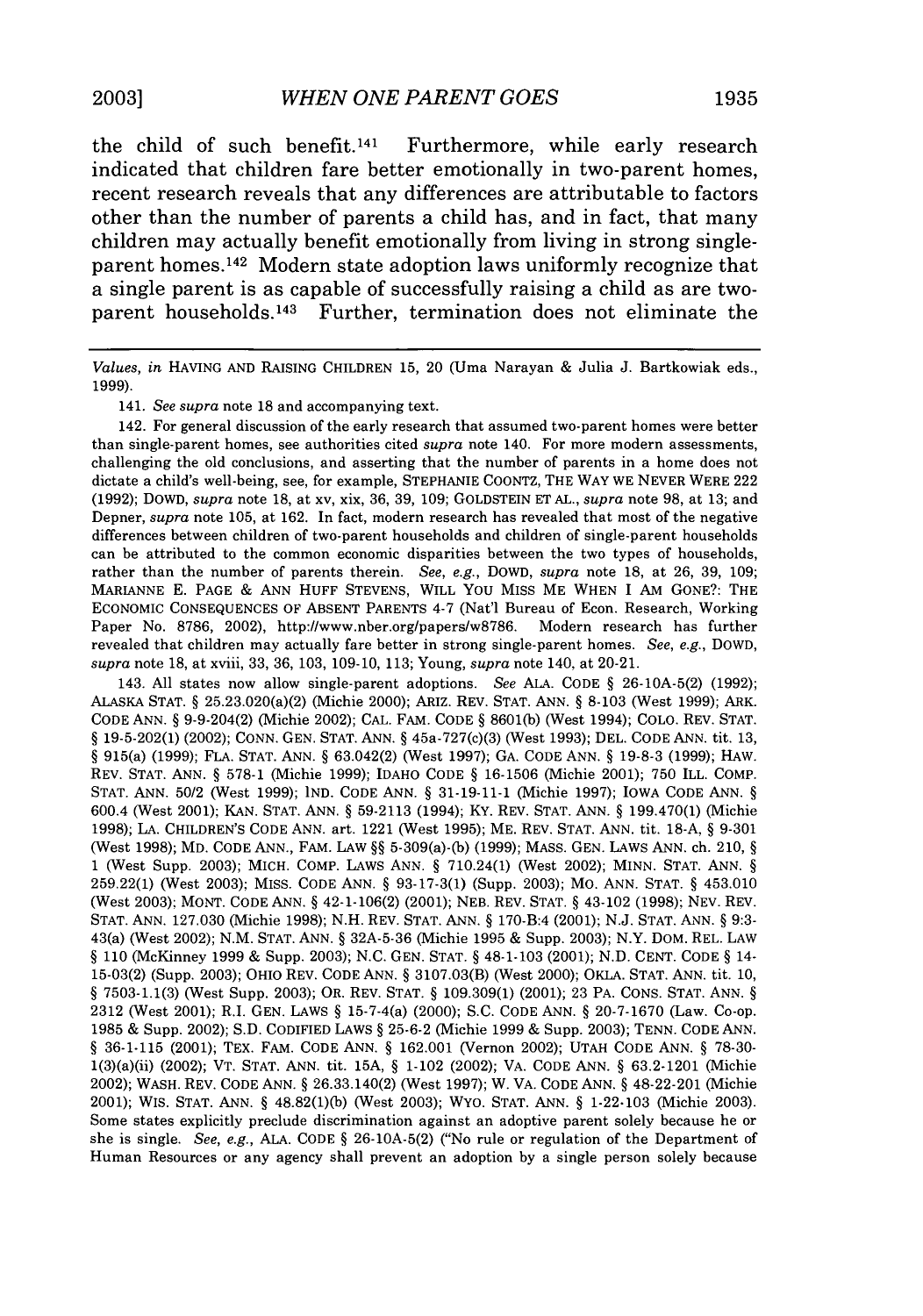child's ability to develop a relationship with the absent parent. <sup>144</sup> Essentially, the only right that is lost is the absent parent's right to force such communication or contact upon the present parent and child. 145

Finally, a recurring theme in the judicial decisions foreclosing a present parent's ability to terminate an absent parent's rights is the child's interest in the monetary obligations of the absent parent, including child support and inheritance.<sup>146</sup> Notwithstanding the fact that this argument is purely monetarily based, its weakness lies in the questionable value of the benefit that would be lost and the general insignificance placed on such rights in other contexts of termination. As an initial matter, one has to seriously question the value, if any, of retaining a support obligation and right of inheritance from a person who has failed to pay child support for extended periods of time.<sup>147</sup> In the modern world of child support collection, in which most debtors are plagued with negative credit reports, wage assignments, driver's license suspensions, tax refund intercepts, and potential jail time, a parent who still fails to pay child support likely has no significant monetary value from which the child could benefit. 148 Further, **by** allowing single parent adoptions and **by** placing little emphasis on an adoptive family's financial situation, the law has properly recognized

144. *See, e.g.,* CAL. FAM. CODE § 8714.7(a)-(b); IND. CODE ANN. § 31-19-16-2; MASS. GEN. LAWS ANN. ch. 210, § 6C(a); N.M. STAT. ANN. § 32A-5-35; OR. REV. STAT. § 109.305(2); TENN. CODE ANN. § 36-1-121(0; Jennifer Wriggins, *Parental Rights Termination Jurisprudence: Questioning the Framework,* 52 S.C. L. REV. 241, 263 (2000) (advocating a more flexible and open adoption process); Fuller, *supra* note 93, at 1198-99 (explaining the open adoption process).

145. While adoptive parents remain free to allow contact between the children and the biological parents or relatives, they are generally not compelled to do so by law. *See, e.g.,* CAL. FAM. CODE § 8714.7; IND. CODE ANN. § 31-19-16-2; MASS. GEN. LAWS ANN. ch. 210, § 6C; Mo. ANN. STAT. § 453.080(4); OR. REV. STAT. § 109.305; R.I. GEN. LAWS § 15-7-14.1; **S.D.** CODIFIED LAWS § 25-6-17; TENN. CODE ANN. § 36-1-121(f); Calderon v. Torres, 445 So. 2d 1040, 1041 (Fla. Dist. Ct. App. 1984); Sowers v. Tsamolias, 929 P.2d 188, 191-92 (Kan. Ct. App. 1996); State v. S.H., 45 P.3d 527, 532 (Utah Ct. App. 2002); *In re* B.S.Z-S., 875 P.2d 693, 695 (Wash. Ct. App. 1994).

146. *See* Khristine Ann Heisinger, Note, *Child Support Properly a Factor in Determining Best Interests of Child in Voluntary Termination of Parental Rights,* 58 MO. L. REV. 969, 987-88 (1993); *supra* notes 80, 94 and accompanying text.

147. Research shows that the "strongest predictor" of whether a parent will pay future child support is whether he or she has paid child support in the past. Nord & Zill, *supra* note 18. Many parents who fail to pay support are poor, often unemployed or underemployed. McLanahan & Carlson, *supra* note 105, at 147, 156-57.

148. *See supra* note 147. For general descriptions of modern child support collection, see, for example, GREIF, *supra* note 18, at 162-64; McLanahan & Carlson, *supra* note 105, at 156-58; Heisinger, *supra* note 146, at 976-79.

such person is single **... ");** CONN. GEN. STAT. ANN. § 45a-727(c)(3) ("The Court of Probate shall not disapprove any adoption under this section solely because of an adopting parent's marital status **....");** MD. CODE ANN., FAM. LAW §§ 5-309(a)-(b) ("A court may not deny a petition for adoption solely because the petitioner is single or does not have a spouse.").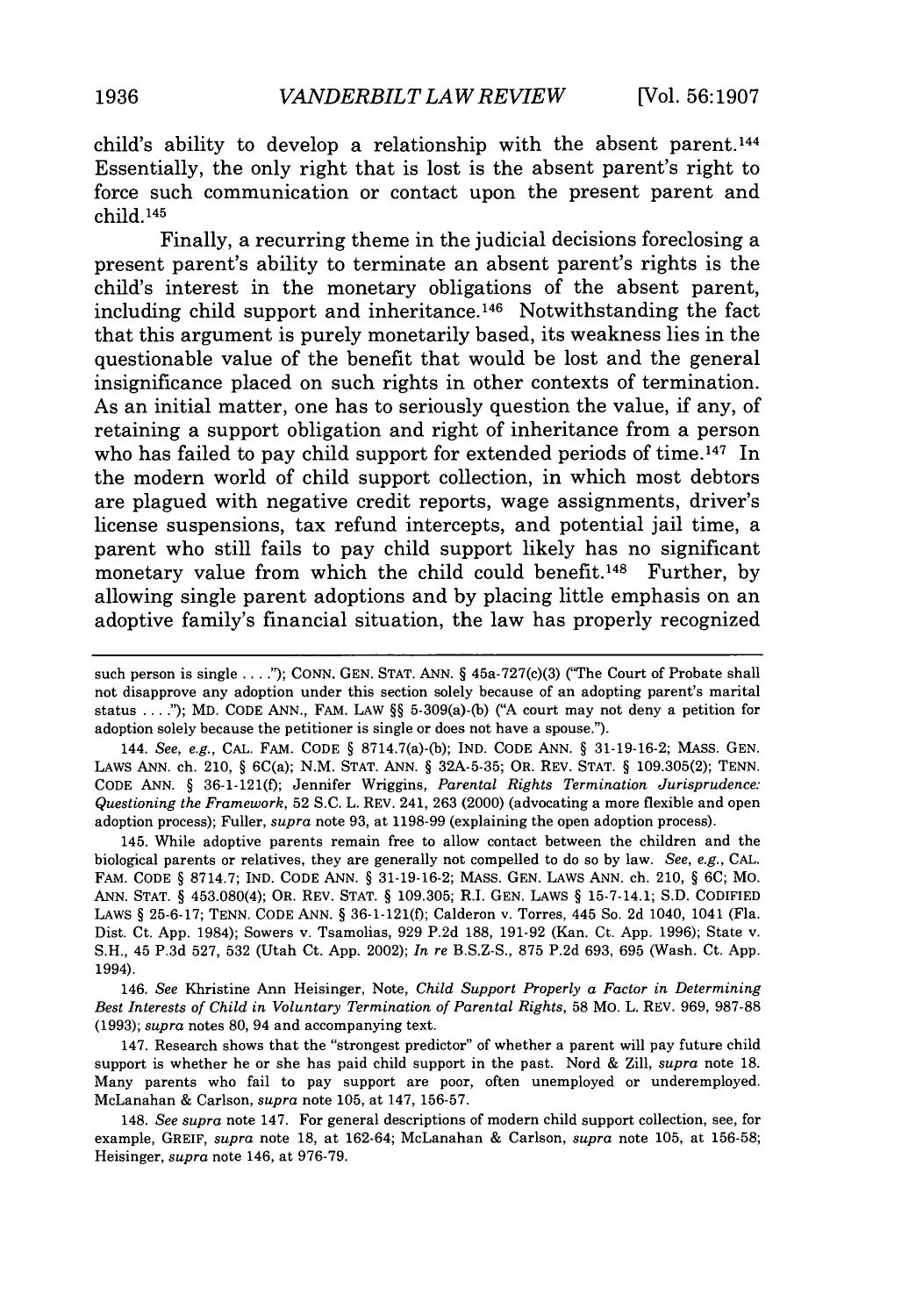that monetary considerations should not be a central factor in determining the best interests of a child. 149 Generally, society and the state are only concerned that a child is provided with the necessities of life within a safe and loving home.<sup>150</sup> Clearly, the state has an interest in preserving both parents' financial obligations where it appears likely that the child may require state economic assistance at some time in the future.<sup>151</sup> This interest is taken into account in the suitability requirement for an adoptive parent<sup>152</sup> and could likewise be incorporated into a suitability requirement for a natural parent.

#### *B. The Compelling Need for Termination*

Present parents should have the exclusive right "to make decisions concerning the care, custody, and control of their children."'153 Where two parents share this right in one child, admittedly, compromises and state intervention will often become necessary.154 However, where a present parent retains constitutionally protected parental rights, and the other parent has lost such rights **by** failing to assume parental responsibilities and

150. *See supra* note 149.

152. *See supra* note 149.

<sup>149.</sup> Most state statutes require merely that the adoptive parent be "suitable" or "fit" to care for the child. *See, e.g.,* DEL. CODE ANN. tit. 13, § 915 (1999); 750 ILL. COMP. STAT. ANN. 50/2 (West 1999); ME. REV. STAT. ANN. tit. 18A, § 9-308 (West 1998 & Supp. 2002); N.M. STAT. ANN. § 32A-5-36(F)(7) (Michie 1995 & Supp. 2002); S.C. CODE ANN. § 20-7-1760(B)(5) (Law. Co-op. 1985); VT. STAT. ANN. tit. **15A,** § 3-703 (2002); W. VA. CODE ANN. § 48-22-701(a)(3) (Michie 2001). The few states that refer specifically to the parent's financial status require only that the parent be of adequate financial means to properly support and educate the child. *See, e.g.,* GA. CODE ANN. § 19-8-3(a) (1999) (allowing adoption by "[a]ny adult person... [who i]s financially, physically, and mentally able to have permanent custody of the child"); KY. REV. STAT. ANN. § 199.520(1) (Michie 1998 & Supp. 2002) (requiring that "the petitioners are of good moral character, of reputable standing in the community and *of ability to properly maintain and educate the child'* (emphasis added)); OR. REV. STAT. § 109.350 (requiring that "the petitioner is of sufficient ability to bring up the child and furnish suitable nurture and education"); R.I. GEN. LAWS § 15-7-14 (using language similar to the Oregon statute); TENN. CODE ANN. § **36-1-** 120(a)(10)-(11) (requiring "[t]hat the petitioners are fit persons to have the care and custody of the child **...** [and] are financially able to provide for the child"); *see also* Rohman, *supra* note 140, at 64-65 ("In a custody trial, evidence of economic and financial resources *beyond* what is needed to sustain life should be of less import unless tied to the special needs of the child involved."); Eric V. Meeker, *Termination of Parental Rights: Constitutional Rights, State Interests and the Best Interests of the Child,* 17 J. Juv. L. 82, 89 (1996) (arguing that children shouldn't be removed from their biological parents "for the sole purpose of being placed with families with better financial portfolios").

<sup>151.</sup> *See, e.g., In re* K.J.K., 396 N.W.2d 370, 372 (Iowa Ct. App. 1986); Brooks v. Fair, 532 N.E.2d 208, 212-13 (Ohio Ct. App. 1988); DOWD, *supra* note 18, at 15, 18; GREIF, *supra* note 18, at 163.

<sup>153.</sup> Troxel v. Granville, 530 U.S. 57, 66 (2000).

<sup>154.</sup> *See, e.g.,* WHEELER, *supra* note 18, at 49-51.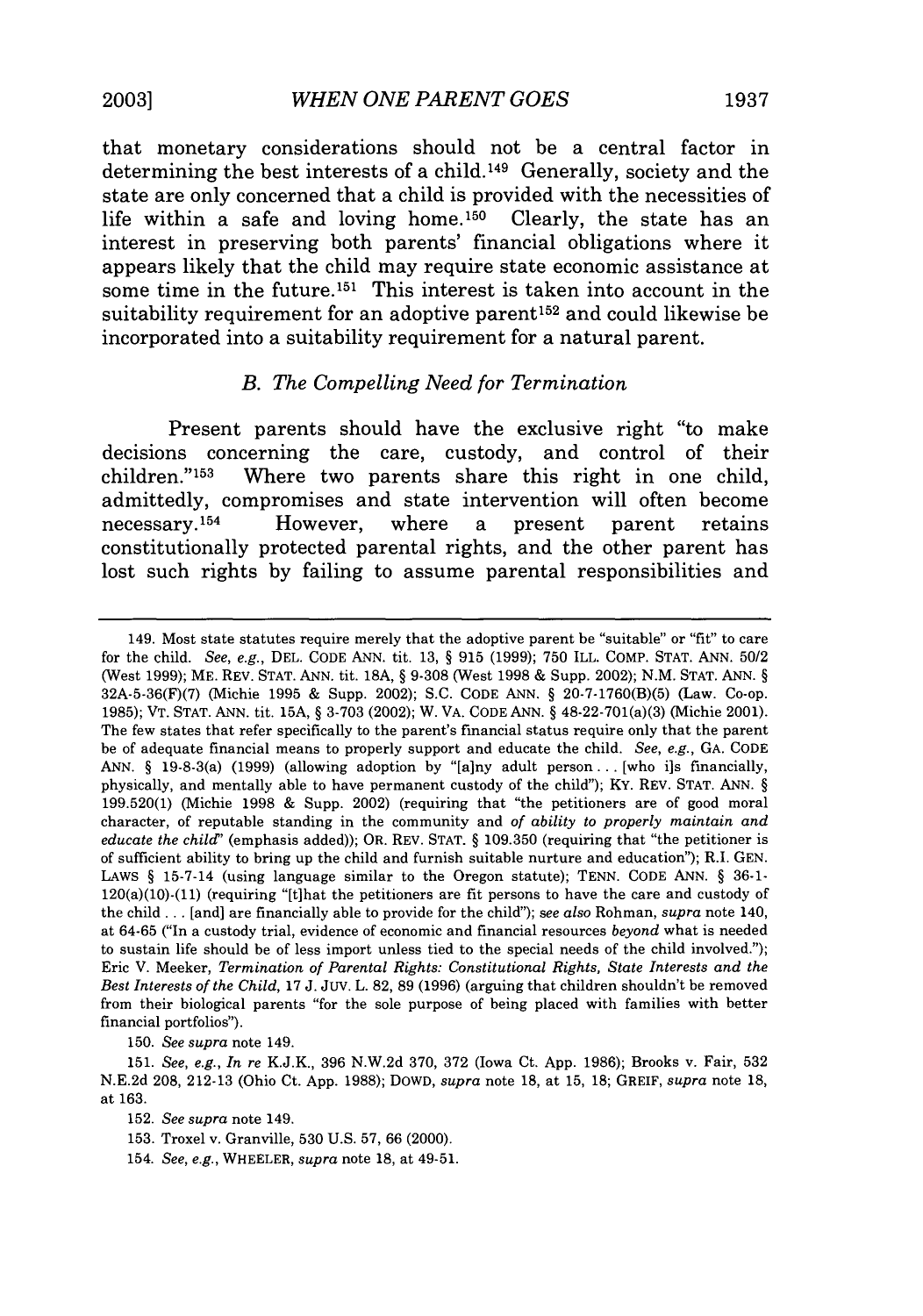failing to fulfill any substantial parental role, there should be no compromise or state interference. 155 Not only is it unnecessary, but it is also contrary to constitutional precedent: "so long as a parent adequately cares for his or her children (i.e., is fit), there will normally be no reason for the State to inject itself into the private realm of the family to further question the ability of that parent to make the best decisions concerning the rearing of that parent's children."<sup>156</sup>

All fit parents have a fundamental right to be free from the threat of future interference or harassment in matters concerning the raising of their children. This is one of the underlying premises of terminating all previous relationships upon any adoption. 157 States recognize that an adoptive parent has the exclusive right to decide, without court interference, whether and under what circumstances any individual can have contact with the adopted child or participate in the child's life. 158 While many adoptive parents allow such contact or participation, they are never forced to do so.<sup>159</sup> It would seem to follow that a natural present parent should be as entitled to such exclusive rights, if not even more so.<sup>160</sup> A natural present parent should be fully entitled to the "presumption that fit parents act in the best interests of their children"<sup>161</sup> and should not be subject to a court's continuing jurisdiction to interfere upon any given "change of circumstances" or merely upon the request of the absent parent. <sup>162</sup> When one parent has abandoned the child, leaving the present parent

- 157. *See* Fuller, *supra* note **93,** at 1193-94.
- 158. *See supra* note 145.
- 159. *See supra* notes 144, 145.

161. *Troxel,* 530 U.S. at 68.

162. *See supra* Part II.B; *see also* GOLDSTEIN **ET AL.,** *supra* note 98, at 81 ("To say that a child's relationship with her psychological parents **...** must not be interrupted is also to say that the rights and needs of those adults as parents are to be protected.").

<sup>155.</sup> *See, e.g.,* Santosky v. Kramer, 455 U.S. 745, 753 (1982) ("[F]reedom of personal choice in matters of family life is a fundamental liberty interest protected by the Fourteenth Amendment."); DOWD, *supra* note **18,** at 103, 168-69; GOLDSTEIN **ET AL.,** *supra* note 98, at 7 ("To safeguard the right of parents to raise their children as they see fit-free of government intrusion except in cases of abandonment, neglect, or abuse-is to safeguard each child's need for continuity."); *id.* at 23, 25, 32; GOLDSTEIN **ET AL.,** *supra* note 131, at 90, 92; GOLDSTEIN, IN THE BEST INTERESTS, *supra* note 93, at 217, 227.

<sup>156.</sup> *Troxel,* 530 U.S. at 68-69 (citing Reno v. Flores, 507 U.S. 292, 304 (1993)).

<sup>160.</sup> *See supra* note 133. An adoption has the effect of severing the child's ties to all biological relatives, whereas, in the case of a natural present parent terminating an absent parent's rights, the child retains ties to one of his or her natural parents as well as that parent's relatives. Thus, if the state can justify allowing an adoptive parent to control the contacts and relationships a child has, including the right to exclude all of the child's biological relatives from the child's life, it would seem even more justifiable to allow a natural parent to have such control, given that the child still has contact with at least one biological relative-the present parent-and likely many others-the present parent's relatives.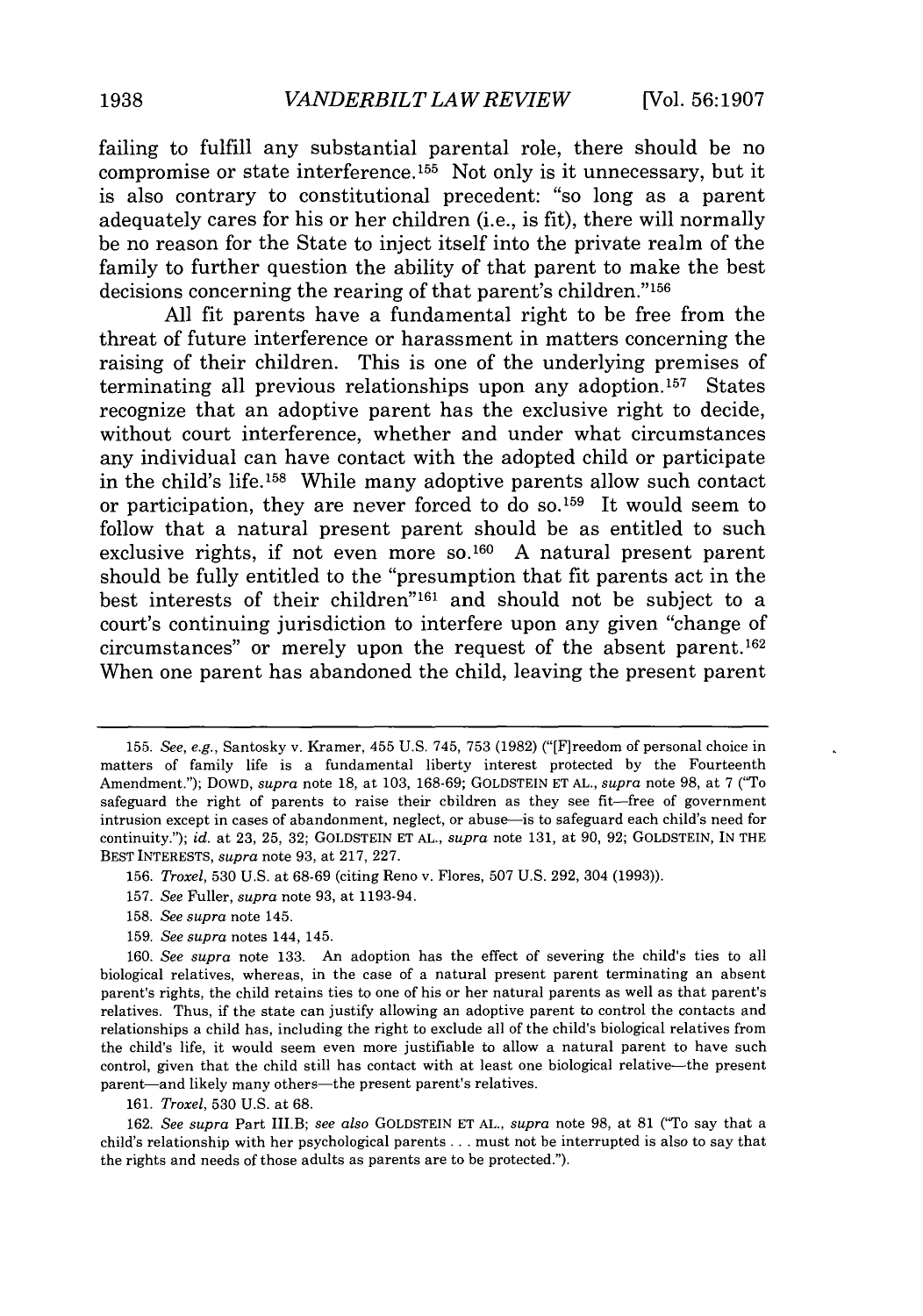to pick up the pieces and fulfill both parents' responsibilities, the absent parent should not retain the right to interfere with or harass the home that the present parent rebuilds.

A present parent should not be under any obligation to notify the court and the absent parent of changes in the child's school, address, or medical history, nor should the present parent be under any obligation to allow the absent parent access to the child's personal<br>files.<sup>163</sup> Constitutional protection of parental rights and the Constitutional protection of parental rights and the fundamental zone of privacy surrounding the home both support this proposition.164 Again, when the duties of raising a child are shared between two separated parents, court interference and requirements are often necessary.<sup>165</sup> However, when one parent assumes complete responsibility for raising a child, and the remaining parent is completely absent from the child's life, state-imposed requirements on the present parent are, again, unnecessary and completely contrary to the parent's constitutional rights.<sup>166</sup> Certainly no court would impose requirements upon an adoptive parent to allow the biological parents access to the child's medical and school records, nor would a court require an adoptive parent to notify the biological parents of changes of address. 167 Absent a compelling state interest, such as when two parents retain rights, such restrictions amount to undue state interference.

A present parent should have the legal right to designate a guardian for his or her child in the event of his or her death. Following the "presumption that fit parents act in the best interests of their children,"168 it seems logical that the present parent is in the best position to determine who would best raise the child in his or her absence. 169 It seems equally illogical for states to presume that the absent parent, who is often a complete stranger to the child, is the best person to raise the child or designate a guardian.<sup>170</sup> Particularly

169. *See, e.g., id.* ("[T]here is a presumption that fit parents act in the best interests of their children."); GOLDSTEIN ET AL., *supra* note 131, at 111 ("The presumption is that parents know best who should care for their child.").

170. *See, e.g., In re* Custody of C.C.R.S., 892 P.2d 246, 258 (Colo. 1995) (criticizing other states' presumptions that custody should automatically revert to the surviving parent, and

<sup>163.</sup> *See supra* Part II.B.

<sup>164.</sup> *See, e.g.,* Santosky v. Kramer, 455 U.S. 745, 753 (1982) ("[F]reedom of personal choice in matters of family life is a fundamental liberty interest protected by the Fourteenth Amendment."); GOLDSTEIN ET AL., *supra* note 98, at 32 ("The new family deserves **...** to be as free of state intervention as any other 'intact' family."); GOLDSTEIN ET AL., *supra* note 131, at 90; Buss, *supra* note 1, at 650, 656.

<sup>165.</sup> *See supra* note 154.

<sup>166.</sup> *See supra* note 164.

<sup>167.</sup> *See* Fuller, *supra* note 93, at 1188, 1193-94.

<sup>168.</sup> Troxel v. Granville, 530 U.S. 57, 68 (2000).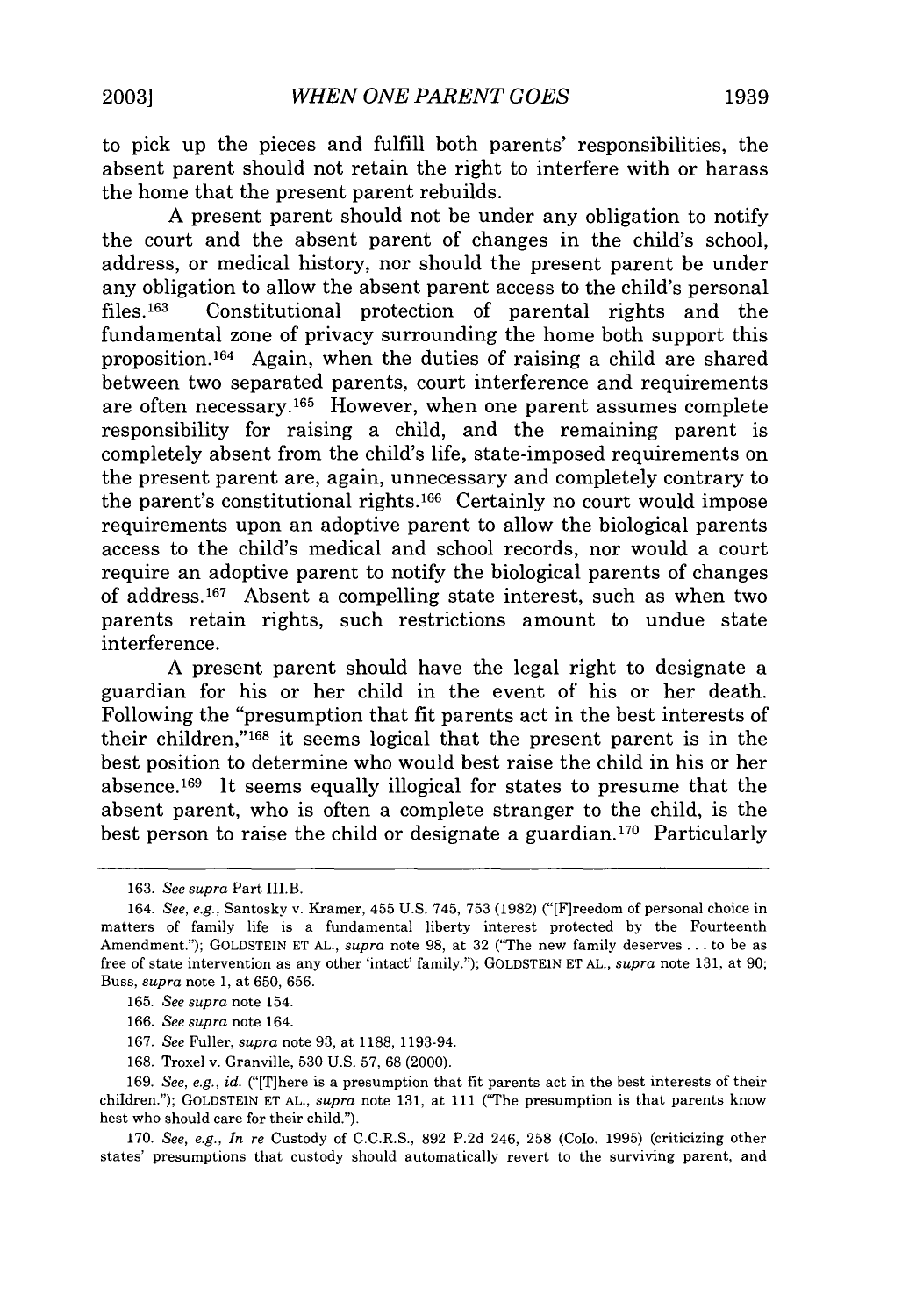in this context, where a child has endured the traumatic loss of his or her only present parent, the absent parent's retention of legal rights poses a substantial threat to the child's emotional well-being.171

In addition to the restrictions that naturally accompany custody orders, there are a multitude of day-to-day obstacles that the present parent and the child face when the absent parent retains parental rights. For example, private entities often require both legal parents' signatures for major decisions such as allowing a child to skip a grade or undergo elective surgery. 172 State statutes often require the consent of both legal parents for actions such as name changes, permit applications, and entry of contracts.<sup>173</sup> Many states require both parents to consent if a minor child wishes to get married, have an abortion, or join the armed forces.<sup>174</sup> While many of these situations appear rare and their impact insignificant, after years of getting around the "other parent" section on daily forms, the impact is far from insignificant to the present parent and the child.

While this list is not intended to be exhaustive, the primary point should be clear: when an absent parent retains legal rights, the present parent, the child, and their newly established home life remain subject to and inhibited by those rights. The natural parent and the child have already been disadvantaged by the absent parent's conduct. It is illogical and inequitable to further inhibit their lives in the name of protecting the absent parent's rights.

## *C. Filling the Void*

#### 1. Method

States should allow present parents to terminate absent parents' rights in appropriate cases either by incorporating the right into existing termination or adoption statutes or by creating a

acknowledging that "giving custody to [the absent parent], who is virtually a stranger to [the child], ignores the welfare of the child and is likely to have a detrimental effect on his emotional and psychological well-being'); Meeker, *supra* note 149, at 91 ("It is difficult to conceive, for example, that a child has an interest in being returned to the custody of the parent who abandoned or abused her.").

<sup>171.</sup> *See supra* note 169.

<sup>172.</sup> *See, e.g.,* GREIF, *supra* note 18, at 159.

<sup>173.</sup> *See, e.g.,* DEL. CODE ANN. tit. 31, § 2502 (1997) (contract); HAW. REV. STAT. ANN. § 574- 5(b)(2) (Michie 1999) (name change); IOWA CODE ANN. § 674.6 (West 1998) (name change); KY. REV. STAT. ANN. § 401.020 (Michie 1999) (name change); MICH. COMP. LAWS ANN. § 711.1(5) (West 2002)(name change); N.Y. ALco. BEV. CONT. LAW § 99-f (McKinney 2000) (permit application); WIS. STAT. ANN. § 786.36(1) (West 1997) (name change).

<sup>174.</sup> *See, e.g.,* GREIF, *supra* note 18, at 159.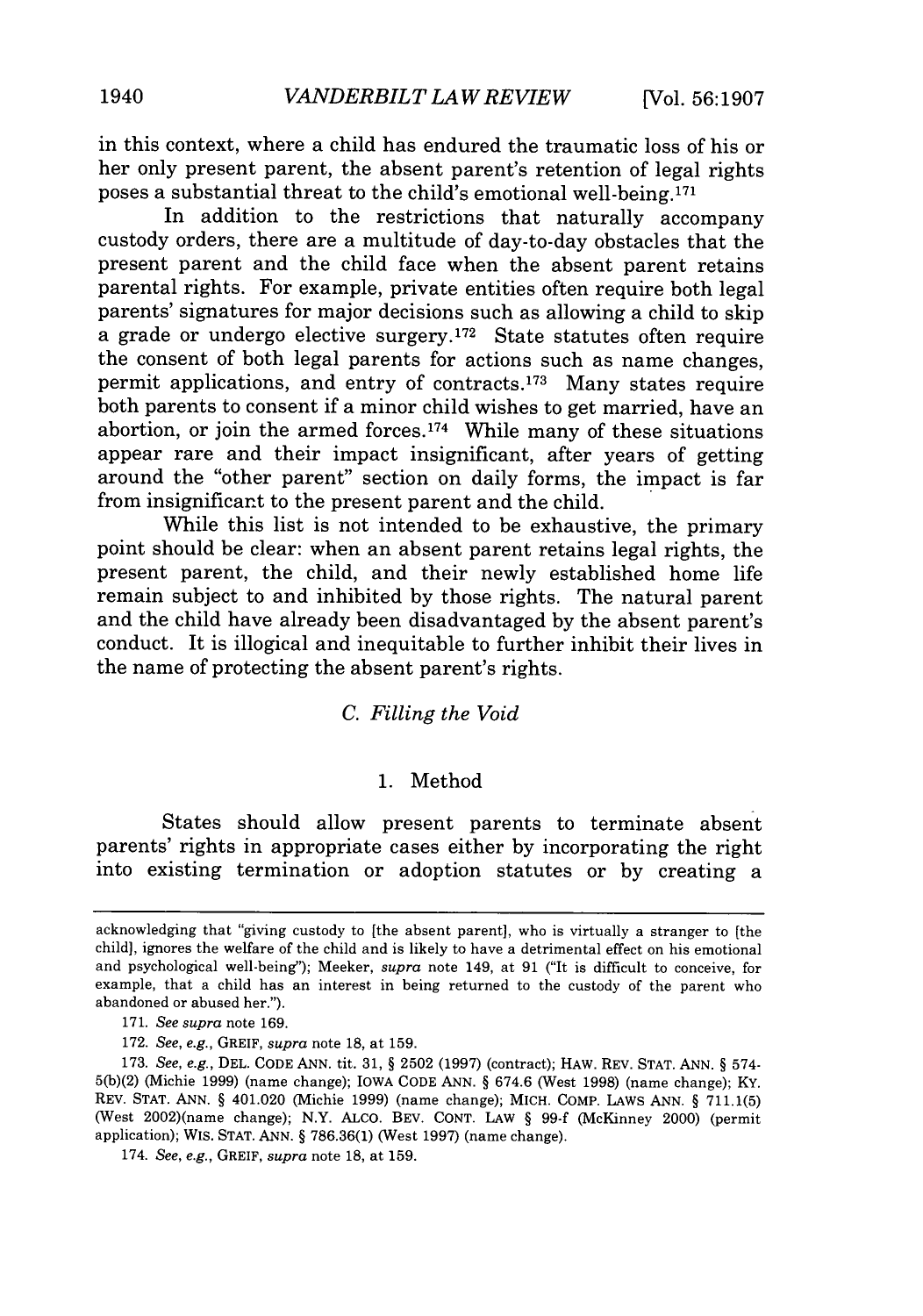separate statutory scheme. Because termination of parental rights actions are already heavily regulated by state law, the simple approach would be to make these proceedings available to present parents. 175 State statutes could be amended by either including natural parents as parties who may petition for termination of the other parent's parental rights or by allowing natural custodial parents to adopt their own children.<sup>176</sup> This would certainly be the most convenient and efficient manner of reform, as the grounds, burdens of proof, time requirements, and procedures are already provided for. However, because the situation contemplated has unique aspects and concerns not present in other contexts, the ideal approach would be for states to create a separate legal remedy tailored specifically to this situation.177 A separate statutory scheme allowing a present parent to terminate the rights of an absent parent could incorporate much of the substance of existing termination and adoption statutes, while ensuring availability only in the true absent parent scenario described in this Note.<sup>178</sup>

#### 2. Grounds

Like other actions involving termination of parental rights, the proposed action would involve a two-prong test.<sup>179</sup> First, the present parent would have to show that the absent parent has abandoned the child. Second, the present parent would have to show that termination of the absent parent's rights is in the child's best interests. To satisfy the first prong, the present parent would be required to prove, by clear and convincing evidence, that the absent parent has abandoned the child.<sup>180</sup> Abandonment would consist of a parent's failure to visit, failure to communicate with, and failure to support his or her child for a specified period of time without just

<sup>175.</sup> *See supra* Part II.B.

<sup>176.</sup> For discussion of the current availability of these actions to present parents, see *supra* Part III.A.

<sup>177.</sup> Unlike most adoption and termination cases, the child is not in danger and has no need for immediate placement. *See supra* note 12 and accompanying text. The constitutional rights at issue, however, include the present parent's rights as well as the absent parent's rights. *See supra* Part II.A. Thus, the law's preference for natural parents and presumptions in favor of parental autonomy will influence various phases of the proceeding differently than in cases brought by the state or a nonparent. *See supra* note 133.

<sup>178.</sup> *See supra* Part II.B.

<sup>179.</sup> HARDIN & LANCOUR, *supra* note 16, at 9-10.

<sup>180.</sup> In any termination of parental rights action, allegations against the parent subject to termination must be proven by "clear and convincing" evidence. Santosky v. Kramer, 455 U.S. 745, 747-48 (1982).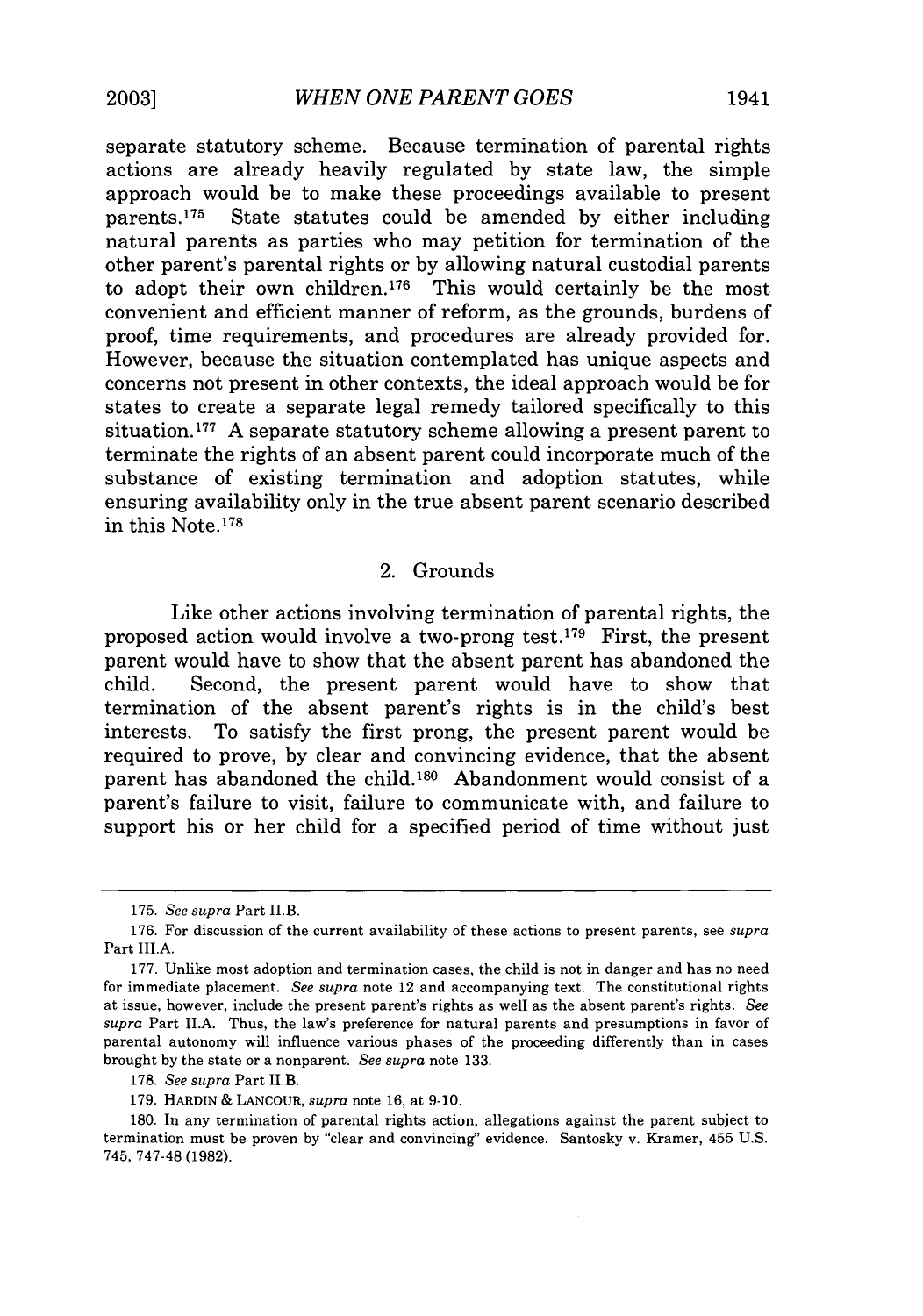cause.181 As a cautionary measure, states could require the present parent to show that the absent parent has failed all three of the common parental duties: visitation, communication, and support.<sup>182</sup> Such a requirement would preclude termination in situations where a child is still receiving some benefit from the absent parent.<sup>183</sup> As with existing statutes, however, courts should be allowed to disregard incidental or token efforts at communication or support. 184

The absent parent would, of course, have the opportunity to show just cause for failing to fulfill his or her parental duties.<sup>185</sup> Any

182. For state statues allowing a finding of abandonment upon a failure of support or visitation or communication, rather than requiring failure of all three, see, for example, ALASKA **STAT.** § 25.23,050(a)(2) (Michie 2000); COLO. REV. STAT. § 19-5-105(3.1) (2002); GA. CODE ANN. § 19-8-10(b) (1999); HAW. REV. STAT. ANN. § 571-61(b)(1)(C)-(D) (Michie 1999); and LA. CHILDREN'S CODE ANN. art. 1015(4) (West 1995). *See also supra* note 64 and accompanying text.

183. If the child is receiving any benefit from the continued relationship, policy arguments urge that the child's right to such benefit be preserved. *See supra* notes 140, 146 and accompanying text. The true absent parent situation contemplated, however, is one in which the child is receiving no benefits from the relationship. *See supra* note 18 and accompanying text.

184. For examples of state statutes that allow courts to disregard "incidental" or "token" efforts when determining abandonment, see *supra* notes 48, and 58. For examples of what actions constitute "incidental" or "token" efforts, see, for example, Greeson v. Barnes, 900 P.2d 943, 945-46 (Nev. 1995) (finding abandonment proven where, during previous four years, father visited child once and paid only \$60 in child support, which was paid after initiation of termination suit); In re Brittany L., 737 A.2d 670, 673-74 (N.H. 1999) (holding that efforts showed "a mere flicker of interest" insufficient to overcome finding of abandonment where father's only contact with child was through occasional cards on birthdays and major holidays); and *In re* Termination of Parental Rights to I.H., 33 P.3d 172, 180 (Wyo. 2001) (holding that termination of parental rights was warranted where father's only child support payment over two year period was through an involuntary tax refund intercept).

185. For cases examining what constitutes "just cause," see, for example, In *re* Adoption of F.A.R., 747 P.2d 145, 150 (Kan. 1987) ("When a nonconsenting parent is incarcerated and unable to fulfill the customary parental duties required of an unrestrained parent, the court must determine whether such parent has pursued the opportunities and options which may be available to carry out such duties to the best of his or her ability."); In *re* K.D.O., 889 P.2d 1158, 1159-60 (Kan. Ct. App. 1995) (holding father has "reasonable cause" for his failure to support child's mother during her pregnancy where she refused his offers to provide financial support and transportation); *In re* K.L.H., 771 So. 2d 706, 709 (La. Ct. App. 2000) (trial court erred by failing to consider the domestic abuse endured by noncustodial mother and the instability in her living arrangements in determining whether she had "just cause" for failing to pay child support during one year period); Chastain v. Timmons, 558 So. 2d 344, 346-47 (La. Ct. App. 1990) (finding "just cause" where custodial mother returned toys and clothes sent by noncustodial father, moved frequently, preventing child support payments from reaching her, and refused to

<sup>181.</sup> This language combines the common elements found in state definitions of abandonment. *See, e.g.,* CONN. GEN. STAT. ANN. § 45a.717(g)(2)(A) (West 1993) ("[T]he child has been abandoned by the parent in the sense that the parent has failed to maintain a reasonable degree of interest, concern or responsibility as to the welfare of the child"); IDAHO CODE § 16- 2005(a) (Michie 2001) ("The parent has abandoned the child by having willfully failed to maintain a normal parental relationship including, but not limited to, reasonable support or regular personal contact"); MO. ANN. STAT. § 211.447(2)(2)(b) (West Supp. 2003) ('The parent has, without good cause, left the child without any provision for parental support and without making arrangements to visit or communicate with the child, although able to do so").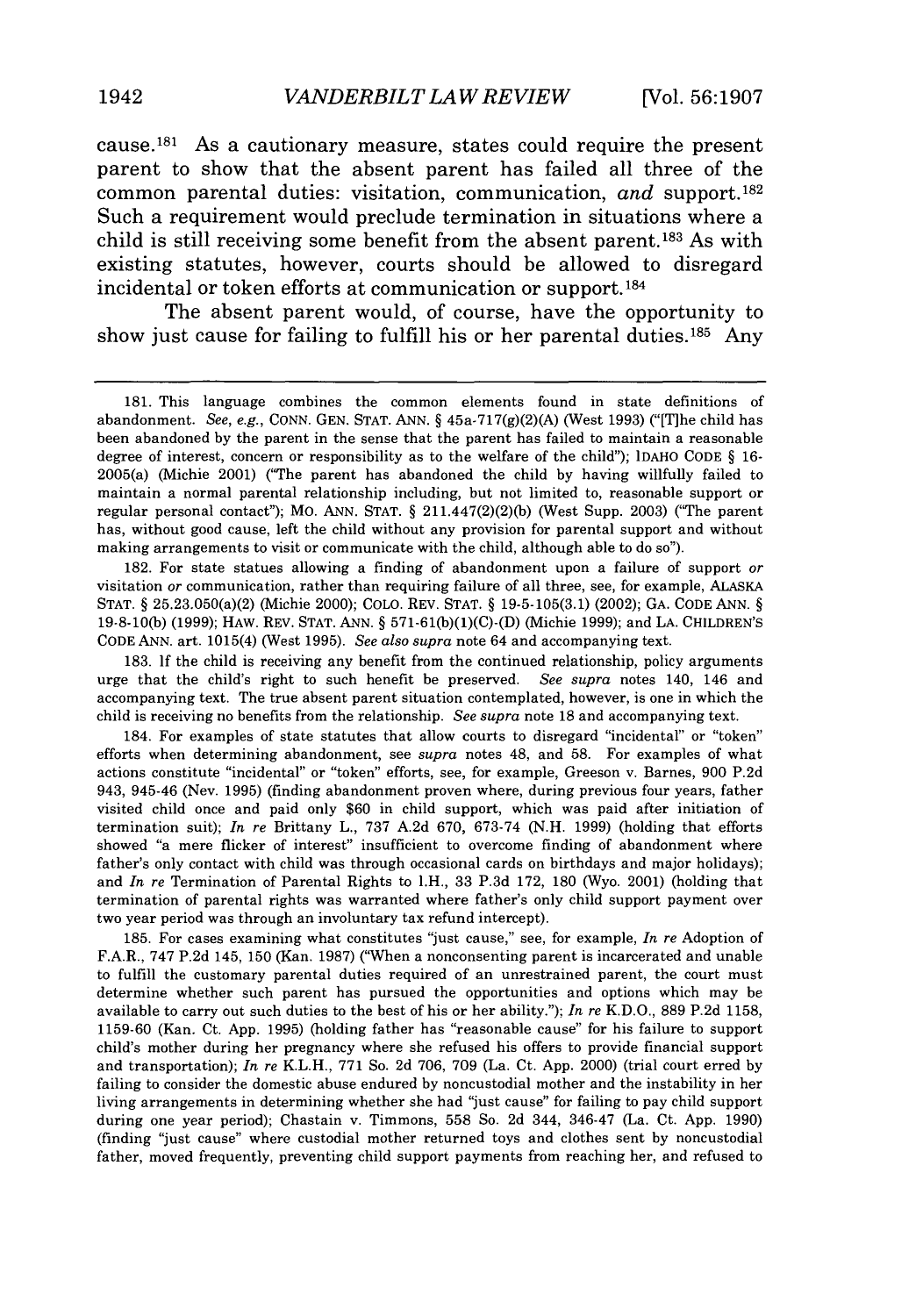interference **by** the present parent or any other circumstances beyond the absent parent's control would be taken into account when determining just cause. Further, because the child is not in any immediate danger, the required time period for abandonment could be lengthened to two years, which is twice as long as any period required **by** existing termination or adoption statutes, yet safely beyond the point at which the abandonment will have become permanent in the child's mind. <sup>186</sup>

The second prong, requiring a showing that termination is in the child's best interests, would incorporate the constitutional "presumption that fit parents act in the best interests of their children"<sup>187</sup> with the existing standards of "suitability."<sup>188</sup> Rather than imposing the court's judgment on the desirability of terminating the absent parent's rights, the court would afford deference to the present parent's judgment that termination is in the best interests of the child.189 Courts should recognize that the present parent has been and will continue to be in the child's life daily, experiencing the child's joys and sorrows, witnessing the child's personality develop, and observing the child's emotional needs. 190 The present parent is thereby in the best position to assess the child's best interests. 191 The court, on the other hand, has minimal exposure to or knowledge of the individual child and is consequently limited to generalizations, predictions, and often, a particular judge's personal parenting judgments.<sup>192</sup> While it would be appropriate for the court to assess

provide father with current address so he could exercise visitation); and *In re* Lambert, 545 So. **2d** 1122, **1123** (La. Ct. **App. 1989)** (for determination of "just cause," "[i]f the parent alleges lack of employment, he must prove that he was not only unemployed **but** unemployable.").

**<sup>186.</sup>** See *supra* notes 45-47, **56-57** and accompanying text for the time requirements included in existing termination and adoption statutes. For discussion of "the Child's Sense of Time," see **GOLDSTEIN ET AL.,** *supra* note **98,** at 41-42, 44-45.

**<sup>187.</sup>** Troxel v. Granville, **530 U.S. 57, 68** (2000).

**<sup>188.</sup>** *See supra* notes **16,** 149.

**<sup>189.</sup>** *Compare* cases cited *supra* notes **77, 83,** (refusing such actions based upon the court's judgment of the best interests of the children and good public policy), *with Troxel,* **530 U.S.** at **72- 73** ("[T]he Due Process Clause does not permit a State to infringe on the fundamental right of parents to make child rearing decisions simply because a state judge believes a 'better' decision could be made.").

**<sup>190.</sup>** *See, e.g.,* **GOLDSTEIN ET AL.,** *supra* note **98,** at 24-25.

**<sup>191.</sup>** Buss, *supra* note **1,** at 649 ("Because the parent knows herself, her child, and her entire household better than the state knows them, and stands in a position of greater influence than the state over the behavior of all three, the parent is best situated to decide what private relationships should be fostered.").

**<sup>192.</sup>** *See, e.g.,* **GOLDSTEIN ET AL.,** *supra* note **98,** at 47-48 ("[It is beyond the competence of any judge, or the competence of any discipline for that matter, to appraise the amalgam of human factors in any child placement dispute for purposes of making long-term predictions or dictating special conditions for custody."); GOLDSTEIN **ET AL.,** *supra* note **131,** at **91** ("The legal system has neither the resources nor the sensitivity to respond to a growing child's ever-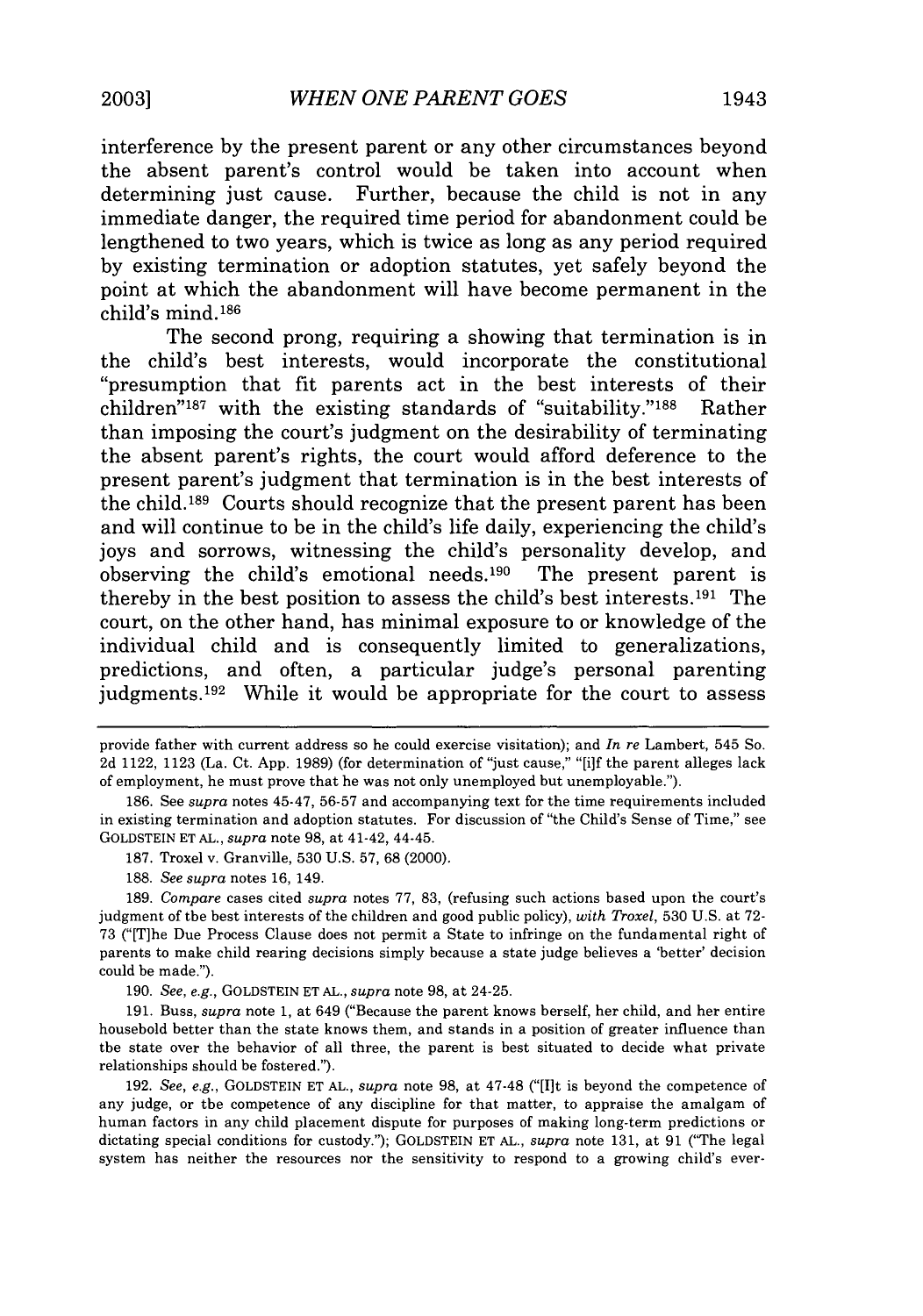whether a parent is seeking the termination in good faith, absent dishonorable motivations, courts should accept a present parent's request for termination as a compelling indication that such a result would be in the child's best interests. <sup>193</sup>

The next inquiry of the "best interests" prong would be into the suitability of the present parent to be the child's sole legal parent. This determination would involve an assessment of whether the parent is financially and emotionally capable of supporting the child alone. 194 At this point, the court could appropriately address the state's interest in not having to support the child in the future without the option of pursuing the absent parent for child support. 195 The present parent would have to demonstrate that his or her current financial resources and future earning potential are sufficient to support and educate the child at least through the age of majority.<sup>196</sup> The court could also assess the child's adjustment to and well-being in the single-parent environment.<sup>197</sup> Consistent with state policy, it may be appropriate for the court to appoint a guardian ad litem or child psychiatrist to represent the child and report to the court regarding the child's current well-being.<sup>198</sup> At the end of the inquiry, however, if

193. *Troxel,* 530 U.S. at 72-73 ("[Tlhe Due Process Clause does not permit a State to infringe on the fundamental right of parents to make child rearing decisions simply because a state judge believes a 'better' decisions could be made."); Parham v. J.R., 442 U.S. 584, 602 (1979) ('The law's concept of the family rests on a presumption that parents possess what a child lacks in maturity, experience, and capacity for judgment required for making life's difficult decisions. More important, historically it has recognized that natural bonds of affection lead parents to act in the best interests of their children."); DOWD, *supra* note 18, at 116 ("We should trust the choices of adults as most beneficial for them and their children."); GOLDSTEIN ET AL., *supra* note 131, at 89 ("To be an *adult who is a parent* is therefore to be presumed by law to have the capacity, authority, and responsibility to determine and to do what is 'good' for one's children, what is 'best' for the entire family.").

- 195. *See supra* note 151 and accompanying text.
- 196. *See supra* note 149.

197. See *supra* note 142 for discussion of the different effects a single-parent household can have on a child and research revealing that, absent economic strain, children may actually fare better in single-parent homes.

198. Forty-six states currently require the appointment of a guardian ad litem in termination of parental rights actions. Haugaard & Avery, *supra* note 10, at 138. For discussion

changing needs and demands. It does not have the capacity to deal on an individual basis with the consequences of its decisions **....** ); *id.* at 93-94; GOLDSTEIN ET AL., *supra* note 93, at 160 ("[T]hey have a multitude of personal beliefs and ordinary knowledge about what is good and bad for children and about what makes a satisfactory or unsatisfactory parent; beliefs and knowledge which they, as adults moved by an urge to 'rescue' children, are tempted to impose. The risk that actions and decisions in child placement will rest on personal values presented in the guise of professional knowledge is therefore great-and all the more important to guard against."); Buss, *supra* note 1, at 647 ("In contrast [to a parent], the state's knowledge of and commitment to any particular child is relatively thin.").

<sup>194.</sup> *See supra* notes 16, 149 and accompanying text.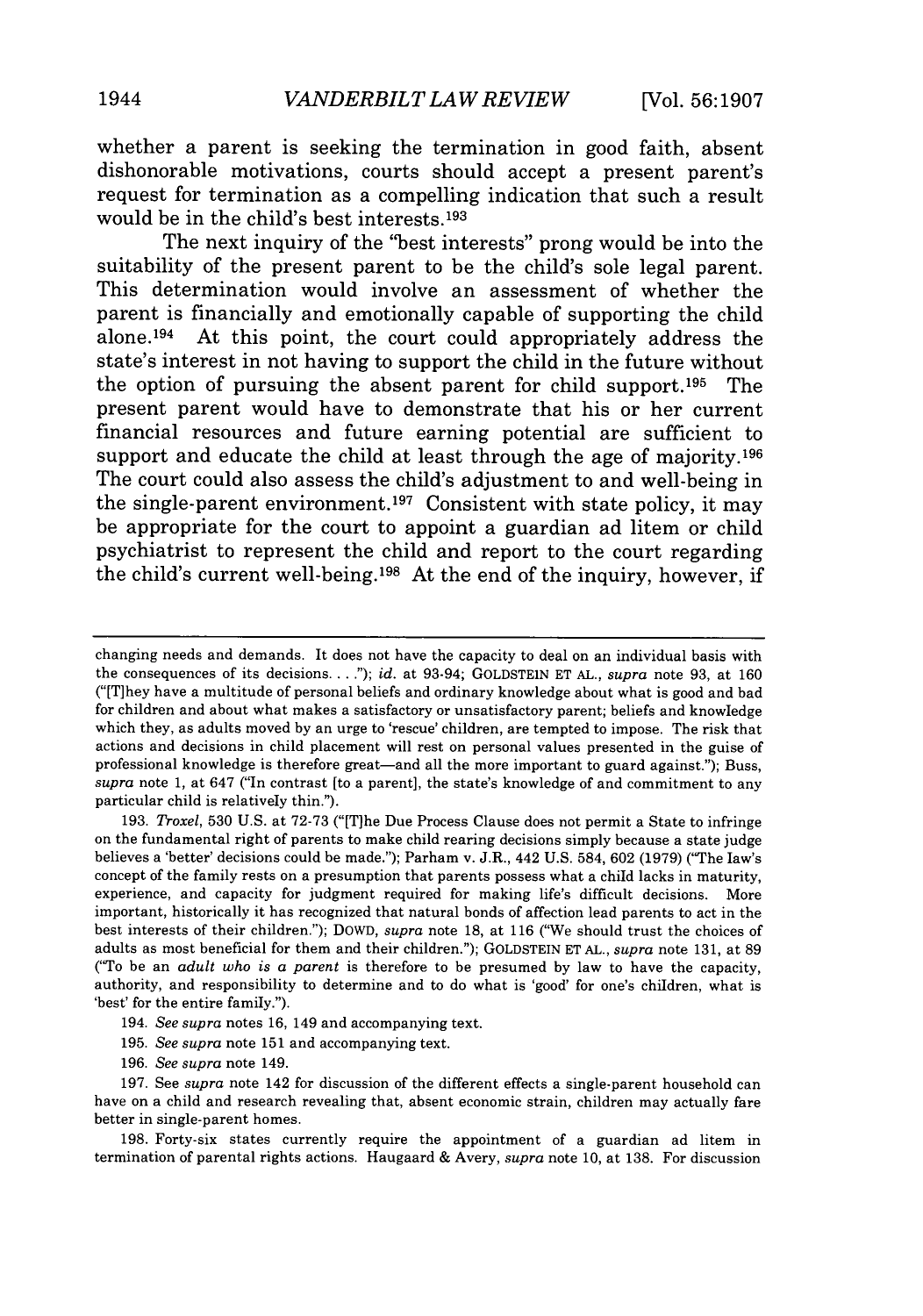the parent is "financially, physically, and mentally able to have permanent custody of the child"<sup>199</sup> and the child is thriving under the sole care of the present parent, termination should be presumed to be in the child's best interests, absent extraordinary and compelling reasons to the contrary.

## **3.** Procedural Requirements

Consistent with the Due Process Clause, the proposed statute would necessarily provide the absent parent with all of the procedural safeguards afforded in any proceeding resulting in the termination of parental rights. 200 The absent parent would be provided with notice and the opportunity to be heard, and allegations of abandonment would have to be proven by clear and convincing evidence.<sup>201</sup> Consistent with state practice, states could further provide the absent parent with the right to counsel.<sup>202</sup>

#### 4. Effect

Upon finding that an absent parent has abandoned his or her child and that termination of that parent's rights is in the child's best interests, a final judgment would enter completely and permanently terminating the absent parents' parental rights and responsibilities. Specifically,

[u]pon the termination of parental rights **...** all rights, powers, privileges, immunities, duties, and obligations, including any rights to custody, control, visitation, or support existing between the child and parent shall be severed and terminated and the parent shall have no standing to appear at any further legal proceedings concerning the  $child.<sup>203</sup>$ 

Aside from the absent parent's right to appeal, the judgment would be permanent and irreversible.<sup>204</sup> The absent parent would be

of the role a guardian ad litem or child psychiatrist would play in such a proceeding, see Johnson, *supra* note **16,** at 403.

**<sup>199.</sup> GA. CODE ANN. §** 19-8-3(a) **(1999)** (suitability standard for an adopting parent).

<sup>200.</sup> *See, e.g.,* Santosky v. Kramer, 455 **U.S.** 745, 747-48, **753-54 (1982);** Stanley v. Illinois, 405 **U.S.** 645, 649, **657 (1972).**

<sup>201.</sup> *Santosky,* 455 **U.S.** at 747-48, **753-54;** *Stanley,* 405 **U.S.** at 649, **657.**

<sup>202.</sup> While a parent does not have an automatic right to counsel in a termination of parental rights proceeding, **STEIN,** *supra* note **16,** at 154, forty-six states provide parents with the right to counsel. Haugaard **&** Avery, *supra* note **10,** at **138.**

**<sup>203.</sup>** WASH. REV. **CODE ANN. §** 13.34.200(1) (West **1993).**

<sup>204.</sup> For the general finality of such orders, and the parent's right to appeal, see, for example, **CAL.** FAM. **CODE §** 7894(b)-(c) (West 1994); HAW. REV. **STAT. ANN. § 571-63** (Michie **1999);** KY. REV. **STAT. ANN. § 625.110** (Michie **1999); NEB.** REV. **STAT. §** 43-293 **(1998); NEV.** REV. **STAT. ANN. 128.120** (Michie **1998).**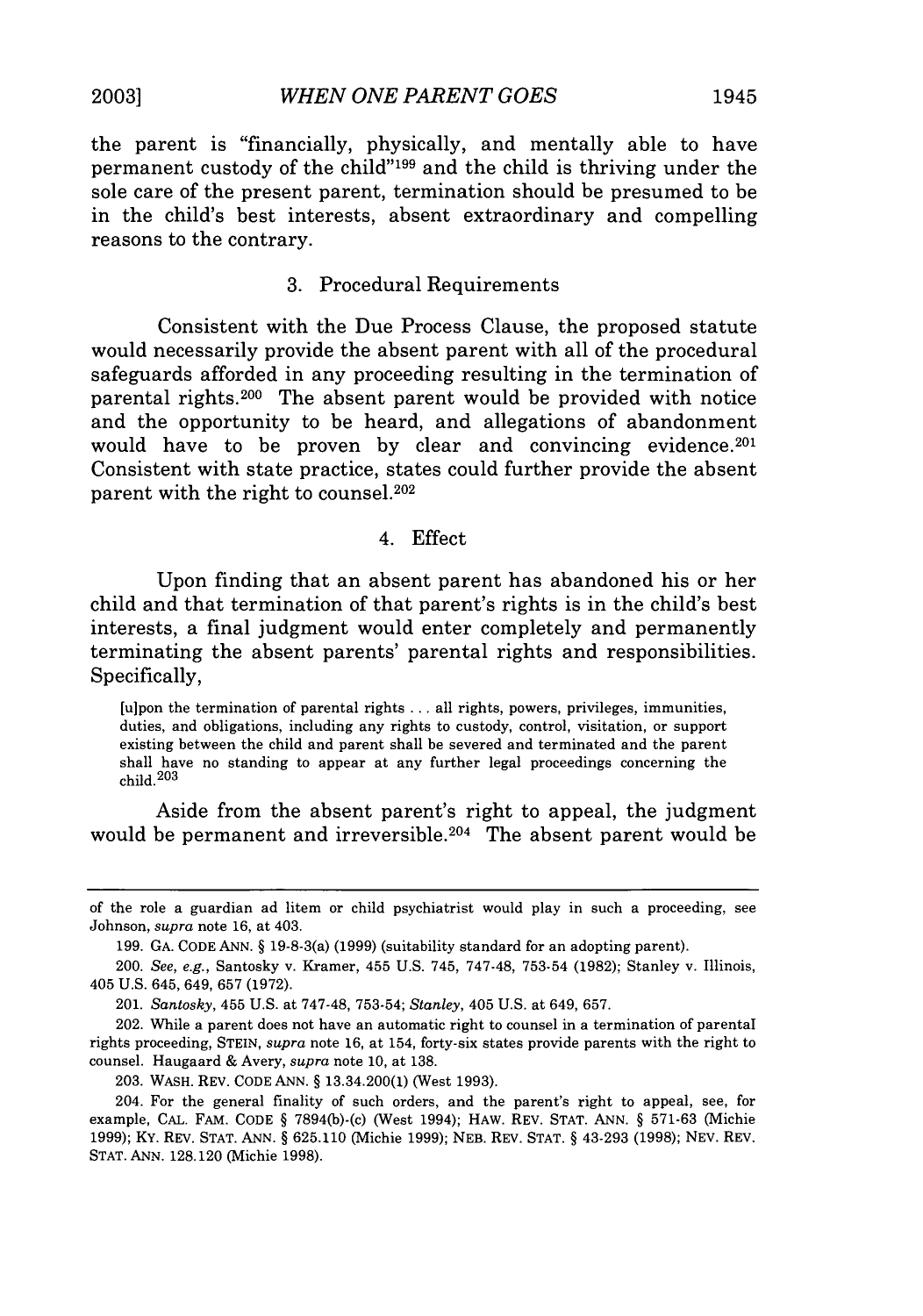divested of any residual rights to petition for visitation, object to the present parent's relocation, access the child's personal files, or in any other way interfere with the child's upbringing.<sup>205</sup> Conversely, all of the present parent's preexisting parental rights would remain fully intact and, contrary to the reasoning in previous legal decisions, would be strengthened, expanded, and transformed. All obligations to notify the court and the absent parent of major parental decisions would cease, as would the court's jurisdiction to modify the parent's rights upon any change of circumstances. The present parent would gain the power to designate a legal guardian for the child in his or her will. The present parent would truly have the exclusive right "to make decisions concerning the care, custody, and control of [his or her child] ."206 The present parent would become the sole parent.

## V. CONCLUSION

In an ideal world, every child would receive love, care, and support from both natural parents. As we all know, however, this world is far from perfect, and the common make-up of families is rapidly changing. Current research indicates that approximately thirty percent of American children, or 18 million, live in single-parent families.<sup>207</sup> Of these children, somewhere between thirty and forty percent, or approximately  $6.3$  million, have been essentially abandoned by the other parent.<sup>208</sup> The remaining family units, abandoned by the other parent.<sup>208</sup> consisting of present parents and the children they care for, necessarily face unique emotional and financial challenges. The question is whether the law should seek to minimize these challenges by offering full recognition and autonomy to these family units, or whether it will continue to restrict and interfere with their autonomy.

This Note has set forth a multitude of ways the law seeks to guarantee privacy and autonomy to recognized family units. It has also identified the ways in which the law limits the rights of one very prevalent family unit: the present parent family. The essential argument set forth is merely that the law should afford present parent families the same autonomy currently afforded to two-parent families and adoptive families. The United States Supreme Court has recognized that present parents' rights are fundamental liberties

<sup>205.</sup> Compare the rights associated with custody as set forth in *supra* Part III.B with the "fresh start" approach set forth in Fuller, *supra* note 93, at 1188, 1193-94.

<sup>206.</sup> Troxel v. Granville, 530 U.S. 57, 66 (2000).

<sup>207.</sup> GREIF, *supra* note 18, at 4.

<sup>208.</sup> *See supra* note 18.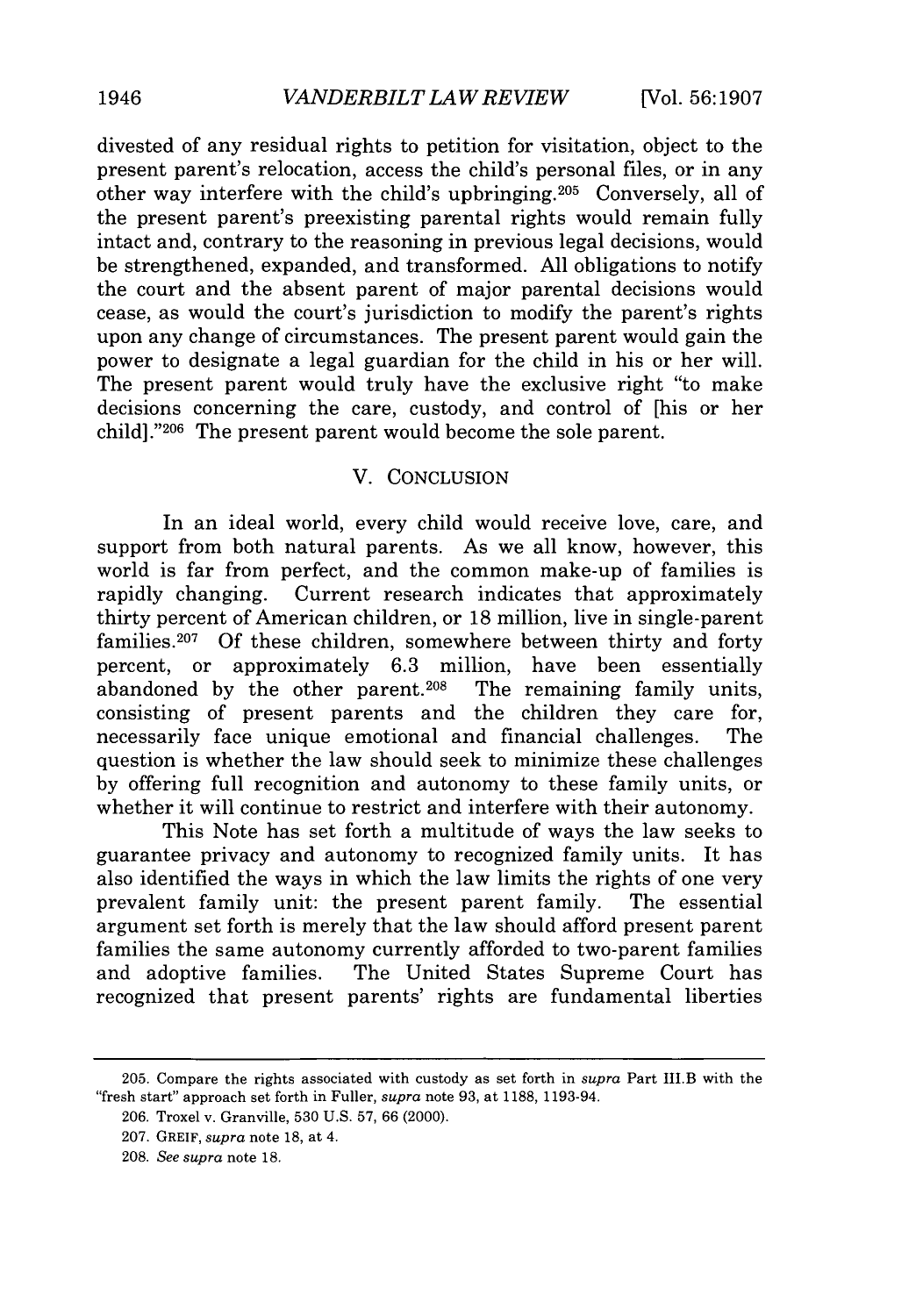deserving the utmost constitutional protection. 209 The Court has also recognized that absent parents, who fail to assume adequate parental responsibilities, are not entitled to constitutional protection. 210 State laws have responded by severing parental rights where a parent has failed to communicate with, visit, or support his or her child for a prolonged period of time.211 State laws have also responded by granting adoptive parents, including single parents, full rights in their adoptive children. 212 The inconsistency and inequality that remains is the legal rights afforded to present natural parents: custody.

This void must be filled. Custody is simply not suited for the situation in which one parent goes and the other parent stays. Present parents have a constitutionally protected right to raise their children as they see fit, safe from undue state interference. The children they raise have a compelling interest in a stable and loving home that is free from harmful intrusions. Absent parents lack any constitutional right to object to or interfere with the present parents' autonomy. All this being said, it seems only logical that present parents should be afforded a legal means by which to attain full parental rights in the children they raise.

*Wendee M Hilderbrand\**

<sup>209.</sup> *See supra* Part II.A.1.

<sup>210.</sup> *See supra* Part II.A.2.

<sup>211.</sup> *See supra* Part II.B.

<sup>212.</sup> *See supra* notes 145, 158, 167, and accompanying text.

This Note is dedicated in loving memory of Richard V. Lohman, Esq., my mentor, my friend. Thank you for believing in me before you had reason, challenging me to always go further, supporting all of my aspirations, and showing me the kind of attorney I want to become. Your last request of me was to send you a copy of this Note; I regret that I am unable to do so. I just hope that, somehow, it finds its way to you.

I also dedicate this Note to my daughter Savannah, who has inspired this piece, my career, and my life. None of this would be possible without her smile and her love. I further dedicate this Note to my dear friend Bruce, who is the strongest, most noble single father I have ever known, and to all of the other parents who endure the trials detailed herein and triumph because of the extraordinary love they have for their children. I thank my father Jerry for taking ownership in my dreams. And finally, I humbly thank all of my editors for their time and efforts.